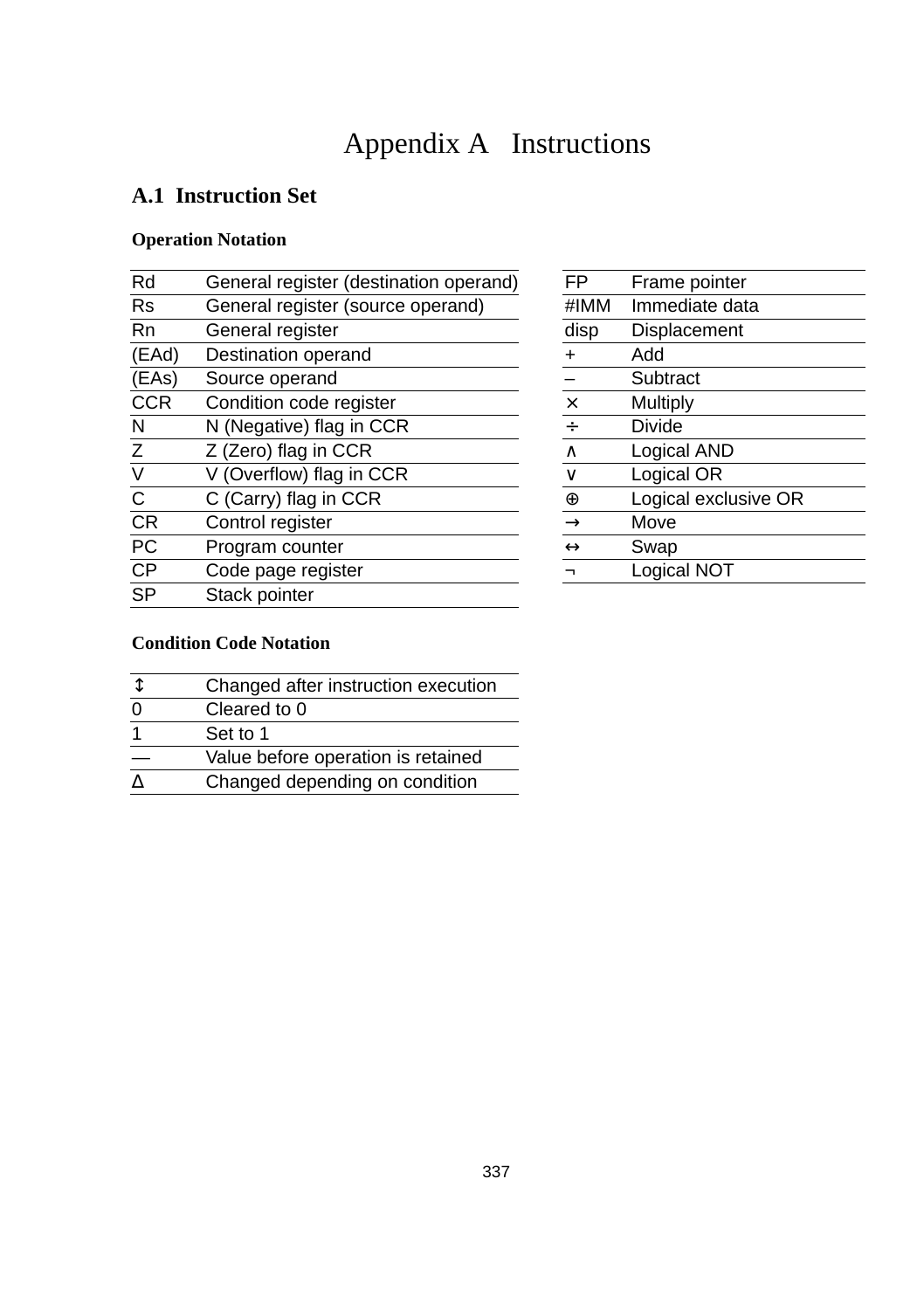|                  |                 |                                                                                               | <b>Size</b>                                             |                         | <b>CCR Bit</b>            |                           |                         |                           |  |
|------------------|-----------------|-----------------------------------------------------------------------------------------------|---------------------------------------------------------|-------------------------|---------------------------|---------------------------|-------------------------|---------------------------|--|
|                  | <b>Mnemonic</b> | Operation                                                                                     |                                                         | B/W                     | N                         | Z                         | $\mathbf v$             | C                         |  |
| Data<br>transfer | MOV: G          | $( EAs ) \longrightarrow Rd$<br>$\longrightarrow$ (EAd)<br>Rs<br>#IMM $\longrightarrow$ (EAd) |                                                         | B/W                     | $\overline{\mathbf{t}}$   | $\overline{\mathbf{t}}$   | $\overline{0}$          |                           |  |
|                  | MOV: E          | #IMM -> Rd                                                                                    | (short format)                                          | B                       | $\updownarrow$            | $\frac{1}{1}$             | $\pmb{0}$               |                           |  |
|                  | MOV: F          | $@$ (d: 8, FP) $\longrightarrow$ Rd                                                           | B/W<br>Rs $\longrightarrow$ @ (d: 8, FP) (short format) |                         |                           |                           |                         |                           |  |
|                  | MOV: I          | #IMM $\longrightarrow$ Rd                                                                     | (short format)                                          | W                       | ↨                         | ↨                         | 0                       |                           |  |
|                  | MOV: L          | (@aa: 8) $\longrightarrow$ Rd                                                                 | (short format)                                          | B/W                     | $\updownarrow$            | ⇕                         | $\mathbf 0$             |                           |  |
|                  | MOV: S          | <b>Rs</b><br>$\longrightarrow$ (@aa: 8) (short format)                                        |                                                         | B/W                     | $\updownarrow$            | $\overline{\updownarrow}$ | $\mathbf 0$             |                           |  |
|                  | <b>LDM</b>      | @ SP + $\longrightarrow$ Rn (register list)                                                   |                                                         | W                       |                           |                           |                         |                           |  |
|                  | <b>STM</b>      | Rn (register list) $\longrightarrow$ @ - SP                                                   |                                                         | W                       | $\overline{\phantom{0}}$  |                           |                         |                           |  |
|                  | <b>XCH</b>      | $Rs \longleftrightarrow Rd$                                                                   |                                                         | W                       |                           |                           |                         |                           |  |
|                  | <b>SWAP</b>     | Rd (upper byte) $\longleftrightarrow$ Rd (lower byte)                                         |                                                         | B                       | $\overline{\updownarrow}$ | $\overline{\downarrow}$   | 0                       |                           |  |
|                  | <b>MOVTPE</b>   | $Rs \longrightarrow$ (EAd) Synchronized with E clock B                                        |                                                         |                         |                           |                           |                         |                           |  |
|                  | <b>MOVFPE</b>   | $( EAs ) \longrightarrow Rd$ Synchronized with E clock B                                      |                                                         |                         |                           |                           |                         |                           |  |
| Arith-           | ADD: G          | $Rd + (EAs) \longrightarrow Rd$                                                               | B/W                                                     | $\overline{\downarrow}$ | ⇕                         | $\frac{1}{1}$             | $\frac{1}{1}$           |                           |  |
| metic            | ADD: Q          | $(EAd) + #IMM \longrightarrow (EAd)$                                                          |                                                         | B/W                     | $\overline{t}$            |                           |                         |                           |  |
| opera-           |                 | $(\#IMM = \pm 1, \pm 2)$                                                                      | (short format)                                          |                         |                           |                           |                         |                           |  |
| tions            | <b>ADDS</b>     | $Rd + (EAs) \longrightarrow Rd$                                                               |                                                         | B/W                     |                           |                           |                         |                           |  |
|                  |                 | (Rd is always word size)                                                                      |                                                         |                         |                           |                           |                         |                           |  |
|                  | <b>ADDX</b>     | $Rd + (EAs) + C \longrightarrow Rd$                                                           |                                                         | B/W                     | $\updownarrow$            | ⇕                         | $\updownarrow$          | $\frac{1}{1}$             |  |
|                  | <b>DADD</b>     | $(Rd)$ 10 + $(Rs)$ 10 + $C \longrightarrow (Rd)$ 10                                           |                                                         | B                       |                           |                           |                         |                           |  |
|                  | <b>SUB</b>      | $Rd - (EAs) \longrightarrow Rd$                                                               |                                                         | B/W                     | $\updownarrow$            | $\updownarrow$            | $\downarrow$            | $\ddot{\downarrow}$       |  |
|                  | <b>SUBS</b>     | $Rd - (EAs) \longrightarrow Rd$                                                               |                                                         | B/W                     | $\overline{\phantom{0}}$  |                           |                         |                           |  |
|                  | <b>SUBX</b>     | $Rd - (EAs) - C \longrightarrow Rd$                                                           |                                                         | B/W                     | $\overline{\downarrow}$   | $\updownarrow$            | $\updownarrow$          | $\overline{\downarrow}$   |  |
|                  | <b>DSUB</b>     | $(Rd)$ 10 - $(Rs)$ 10 - $C \longrightarrow (Rd)$ 10                                           |                                                         | B                       |                           | $\updownarrow$            |                         | $\downarrow$              |  |
|                  | <b>MULXU</b>    | $Rd \times (EAs) \longrightarrow Rd$                                                          | $8 \times 8$                                            | B/W                     | $\overline{\mathfrak{t}}$ | $\overline{\mathbb{1}}$   | $\Omega$                | $\overline{0}$            |  |
|                  |                 | (Unsigned)                                                                                    | $16 \times 16$                                          |                         |                           |                           |                         |                           |  |
|                  | <b>DIVXU</b>    | $Rd \div (EAs) \longrightarrow Rd$<br>(Unsigned)                                              | $16 \div 8$<br>$32 \div 16$                             | B/W                     | $\updownarrow$            | $\updownarrow$            | $\updownarrow$          | $\overline{0}$            |  |
|                  | CMP: G          | Rd - (EAs), Set CCR                                                                           |                                                         | B/W                     | $\updownarrow$            | $\overline{\downarrow}$   | $\overline{\downarrow}$ | $\overline{\updownarrow}$ |  |
|                  |                 | $(EAd) - #IMM$ , Set CCR                                                                      |                                                         |                         |                           |                           |                         |                           |  |
|                  | CMP: E          | Rd - #IMM, Set CCR                                                                            | (short format)                                          | B                       | ⇕                         |                           |                         |                           |  |
|                  | CMP: I          | Rd-#IMM, Set CCR                                                                              | (short format)                                          | W                       | $\overline{\mathfrak{t}}$ | $\frac{1}{1}$             | $\frac{1}{1}$           | $\frac{1}{1}$             |  |
|                  |                 |                                                                                               |                                                         |                         |                           |                           |                         |                           |  |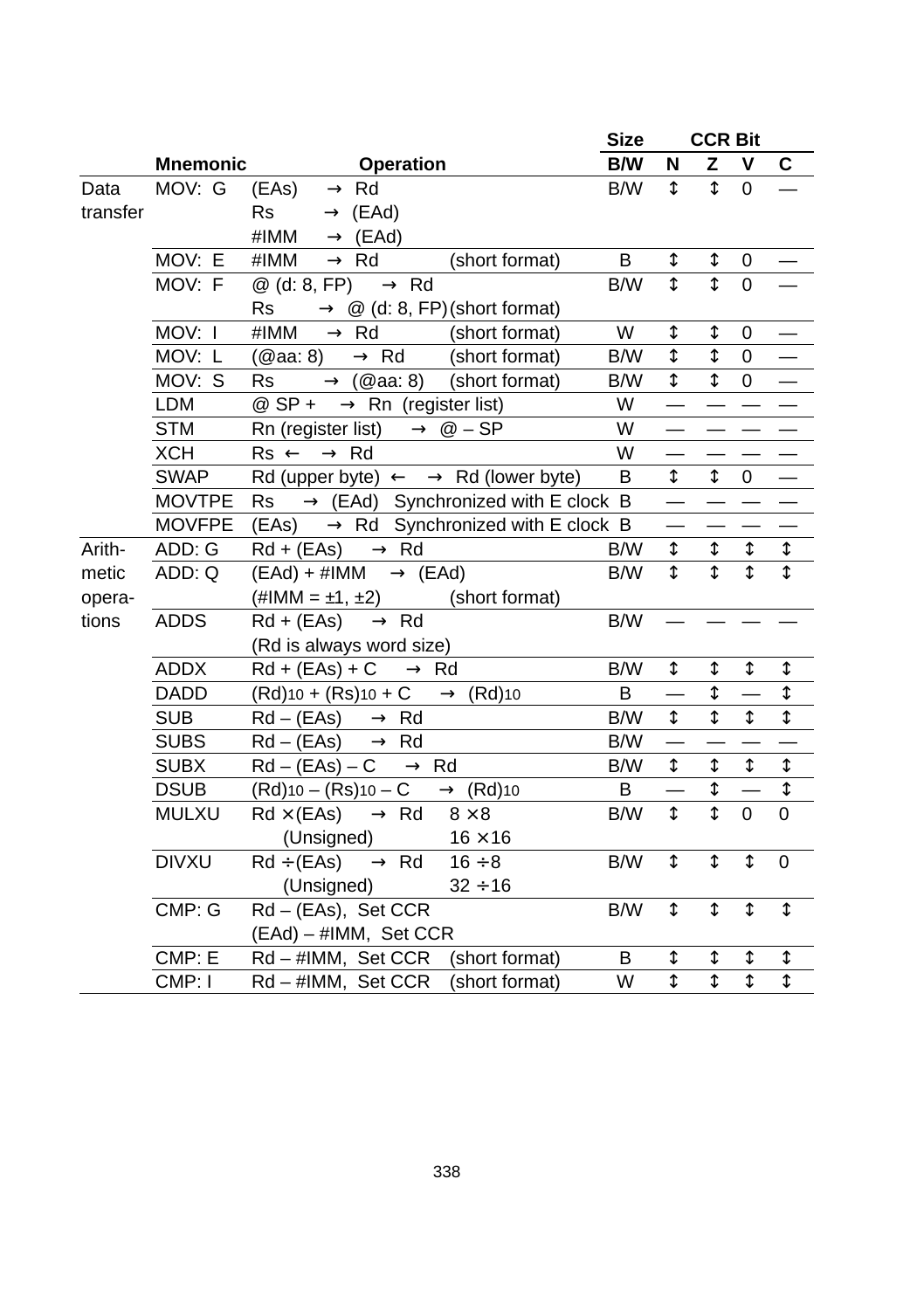|         |                 |                                                                     | <b>Size</b> |                           | <b>CCR Bit</b>            |                         |                           |
|---------|-----------------|---------------------------------------------------------------------|-------------|---------------------------|---------------------------|-------------------------|---------------------------|
|         | <b>Mnemonic</b> | <b>Operation</b>                                                    | B/W         | N                         | Z                         | $\mathbf{V}$            | C                         |
| Arith-  | <b>EXTS</b>     | $(<$ Bit $7 >$ of $<$ Rd $>$ )                                      | B           | $\updownarrow$            | $\updownarrow$            | $\overline{0}$          | $\mathbf 0$               |
| metic   |                 | $\longrightarrow$ (< Bit 15 to 8 > of < Rd >)                       |             |                           |                           |                         |                           |
| opera-  | <b>EXTU</b>     | $0 \longrightarrow$ ( <bit 15="" 8="" to=""> of &lt; Rd &gt;)</bit> | B           | 0                         | ⇕                         | $\boldsymbol{0}$        | 0                         |
| tions   | <b>TST</b>      | $(EAd) - 0$ , Set CCR                                               | B/W         | ⇟                         | $\overline{\mathfrak{t}}$ | $\mathbf 0$             | 0                         |
|         | <b>NEG</b>      | $0 - (EAd) \longrightarrow (EAd)$                                   | B/W         | ↨                         | $\overline{\downarrow}$   | $\mathbf 0$             | $\overline{\updownarrow}$ |
|         | <b>CLR</b>      | $0 \longrightarrow (EAd)$                                           | B/W         | $\mathbf 0$               | 1                         | $\mathbf 0$             | $\boldsymbol{0}$          |
|         | <b>TAS</b>      | $(EAd) - 0$ , Set CCR                                               | B           | $\overline{\updownarrow}$ | $\overline{\mathbf{t}}$   | $\overline{0}$          | $\overline{0}$            |
|         |                 | $(1)_2 \longrightarrow (\leq B$ it 7 > of $\leq E$ Ad >)            |             |                           |                           |                         |                           |
| Shift   | <b>SHAL</b>     | <b>MSB</b><br><b>LSB</b>                                            | B/W         | $\overline{\updownarrow}$ | $\overline{\updownarrow}$ | $\overline{\downarrow}$ | $\overline{\downarrow}$   |
| opera-  |                 | $C \prec$<br>$-0$                                                   |             |                           |                           |                         |                           |
| tions   | <b>SHAR</b>     | <b>MSB</b><br>LSB                                                   | B/W         | $\updownarrow$            | $\updownarrow$            | $\mathbf 0$             | $\updownarrow$            |
|         |                 | ⊁ C                                                                 |             |                           |                           |                         |                           |
|         | <b>SHLL</b>     | <b>MSB</b><br><b>LSB</b>                                            | B/W         | $\updownarrow$            | $\overline{\downarrow}$   | $\mathbf 0$             | $\updownarrow$            |
|         |                 | С<br>$\overline{0}$                                                 |             |                           |                           |                         |                           |
|         | <b>SHLR</b>     | <b>LSB</b><br><b>MSB</b>                                            | B/W         | $\mathbf 0$               | $\overline{\updownarrow}$ | $\boldsymbol{0}$        | $\overline{\updownarrow}$ |
|         |                 | 0<br>⊁ с                                                            |             |                           |                           |                         |                           |
|         | <b>ROTL</b>     | <b>MSB</b><br><b>LSB</b>                                            | B/W         | ↨                         | $\updownarrow$            | $\boldsymbol{0}$        | $\updownarrow$            |
|         |                 | C                                                                   |             |                           |                           |                         |                           |
|         | <b>ROTR</b>     | <b>MSB</b><br><b>LSB</b>                                            | B/W         | $\updownarrow$            | $\updownarrow$            | $\mathbf 0$             | $\updownarrow$            |
|         |                 | ⊁ C                                                                 |             |                           |                           |                         |                           |
|         | <b>ROTXL</b>    | <b>LSB</b><br><b>MSB</b><br>$C \prec$                               | B/W         | ↨                         | $\updownarrow$            | $\mathbf 0$             | $\overline{\updownarrow}$ |
|         |                 |                                                                     |             |                           |                           |                         |                           |
|         | <b>ROTXR</b>    | <b>MSB</b><br><b>LSB</b><br>⊁ с                                     | B/W         | $\updownarrow$            | $\downarrow$              | $\boldsymbol{0}$        | $\updownarrow$            |
|         |                 |                                                                     |             |                           |                           |                         |                           |
| Logic   | <b>AND</b>      | $Rd \wedge (EAs) \longrightarrow Rd$                                | B/W         | ⇕                         | ⇕                         | 0                       |                           |
| opera-  | OR <sub>1</sub> | $Rd \vee (EAs) \longrightarrow Rd$                                  | B/W         | ↨                         | $\updownarrow$            | $\pmb{0}$               |                           |
| tions   | <b>XOR</b>      | $Rd \oplus (EAs) \longrightarrow Rd$                                | B/W         | ↨                         | ⇟                         | $\boldsymbol{0}$        |                           |
|         | <b>NOT</b>      | $\neg$ (EAd) $\longrightarrow$ (EAd)                                | B/W         | $\overline{\updownarrow}$ | $\overline{\mathfrak{t}}$ | $\boldsymbol{0}$        |                           |
| Bit     | <b>BSET</b>     | $\lnot$ (< Bit number > of < EAd >) $\longrightarrow$ Z             | B/W         |                           | $\updownarrow$            |                         |                           |
| manipu- |                 | $1 \longrightarrow$ (< Bit number > of < EAd >)                     |             |                           |                           |                         |                           |
| lations | <b>BCLR</b>     | $\lnot$ (< Bit number > of < EAd >) $\longrightarrow$ Z             | B/W         |                           | $\updownarrow$            |                         |                           |
|         |                 | $0 \longrightarrow$ (< Bit number > of < EAd >)                     |             |                           |                           |                         |                           |
|         | <b>BTST</b>     | $\lnot$ (< Bit number > of < EAd >) $\longrightarrow$ Z             | B/W         |                           | $\updownarrow$            |                         |                           |
|         | <b>BNOT</b>     | $\lnot$ (< Bit number > of < EAd >) $\longrightarrow$ Z             | B/W         |                           | $\overline{\updownarrow}$ |                         |                           |
|         |                 | $\longrightarrow$ (< Bit number > of < EAd >)                       |             |                           |                           |                         |                           |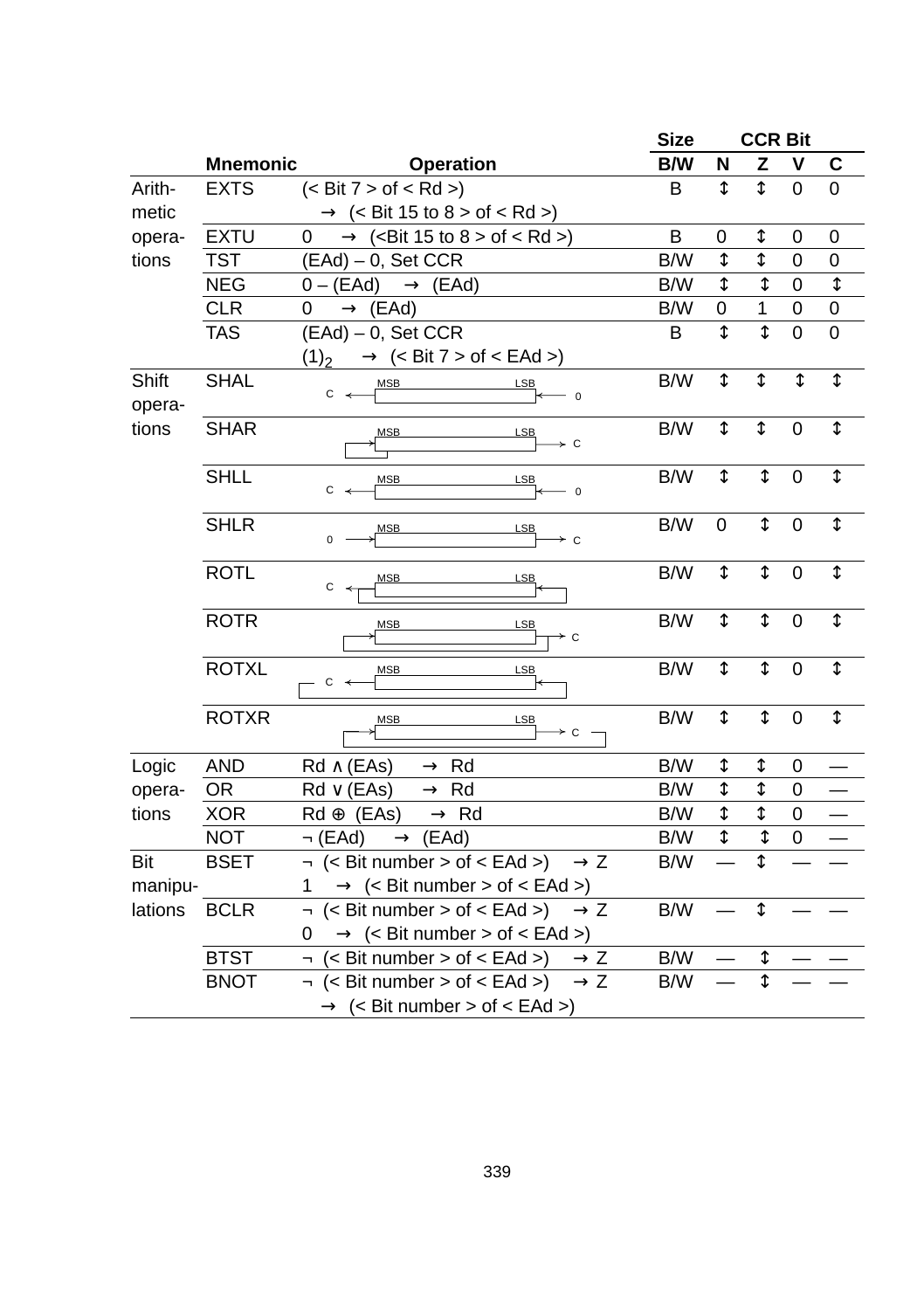|            |                 |                                           |                    |                                            | <b>Size</b><br><b>CCR Bit</b> |                                  |   |   |   |
|------------|-----------------|-------------------------------------------|--------------------|--------------------------------------------|-------------------------------|----------------------------------|---|---|---|
|            | <b>Mnemonic</b> |                                           |                    | <b>Operation</b>                           | B/W                           | N                                | z | V | C |
| Branch-Bcc |                 | If condition is true then                 |                    |                                            |                               |                                  |   |   |   |
| ing        |                 | $PC + disp \longrightarrow PC$            |                    |                                            |                               |                                  |   |   |   |
| instruc-   |                 | else next;                                |                    |                                            |                               |                                  |   |   |   |
| tions      |                 | <b>Mnemonic</b>                           |                    | <b>Description</b>                         | Condition                     |                                  |   |   |   |
|            |                 | <b>BRA</b>                                | (BT)               | Always (True)                              |                               |                                  |   |   |   |
|            |                 | <b>BRN</b>                                | (BF)               | Never (False)                              |                               | False                            |   |   |   |
|            |                 | BHI<br><b>BLS</b>                         |                    | High<br>Low or Same                        |                               | $C \vee Z = 0$<br>$C \vee Z = 0$ |   |   |   |
|            |                 | Bcc                                       | (BHS)              | Carry Clear (High or Same)                 |                               | $C = 0$                          |   |   |   |
|            |                 | <b>BCS</b>                                | (BLO)              | Carry Set (LOw)                            |                               | $C = 1$                          |   |   |   |
|            |                 | <b>BNE</b>                                |                    | Not Equal                                  |                               | $Z = 0$<br>$Z = 1$               |   |   |   |
|            |                 | <b>BEQ</b><br><b>BVC</b>                  |                    | EQual<br>oVerflow Clear                    |                               | $V = 0$                          |   |   |   |
|            |                 | <b>BVS</b>                                |                    | oVerflow Set                               |                               | $V = 1$                          |   |   |   |
|            |                 | <b>BPL</b>                                |                    | <b>PLus</b>                                |                               | $N = 0$                          |   |   |   |
|            |                 | BMI<br><b>BGE</b>                         |                    | MInus                                      |                               | $N = 1$<br>$N \oplus V = 0$      |   |   |   |
|            |                 | <b>BLT</b>                                |                    | Greater or Equal<br>Less Than              |                               | $N \oplus V = 1$                 |   |   |   |
|            |                 | <b>BGT</b>                                |                    | Greater Than                               |                               | $Z \vee (N \oplus V) = 0$        |   |   |   |
|            |                 | <b>BLE</b>                                |                    | Less or Equal                              |                               | $Z \vee (N \oplus V) = 1$        |   |   |   |
|            | <b>JMP</b>      | Effective address $\longrightarrow$ PC    |                    |                                            |                               |                                  |   |   |   |
|            | <b>PJMP</b>     |                                           |                    | Effective address $\longrightarrow$ CP, PC |                               |                                  |   |   |   |
|            | <b>BSR</b>      | $PC \longrightarrow \textcircled{a} - SP$ |                    |                                            |                               |                                  |   |   |   |
|            |                 | $PC + disp \longrightarrow PC$            |                    |                                            |                               |                                  |   |   |   |
|            | <b>JSR</b>      | $PC \longrightarrow @ - SP$               |                    |                                            |                               |                                  |   |   |   |
|            |                 | Effective address -                       |                    | $\rightarrow$ PC                           |                               |                                  |   |   |   |
|            | <b>PJSR</b>     | $PC \longrightarrow @ - SP$               |                    |                                            |                               |                                  |   |   |   |
|            |                 | $CP \longrightarrow @ - SP$               |                    |                                            |                               |                                  |   |   |   |
|            |                 |                                           |                    | Effective address $\longrightarrow$ CP, PC |                               |                                  |   |   |   |
|            | <b>RTS</b>      | $@$ SP + $\longrightarrow$ PC             |                    |                                            |                               |                                  |   |   |   |
|            | <b>PRTS</b>     | $@$ SP + $\longrightarrow$ CP             |                    |                                            |                               |                                  |   |   |   |
|            |                 | $@$ SP + $\longrightarrow$ PC             |                    |                                            |                               |                                  |   |   |   |
|            | <b>RTD</b>      | @ $SP + \longrightarrow PC$               |                    |                                            |                               |                                  |   |   |   |
|            |                 | $SP + #IMM \longrightarrow SP$            |                    |                                            |                               |                                  |   |   |   |
|            | <b>PRTD</b>     | @ SP + $\longrightarrow$ CP               |                    |                                            |                               |                                  |   |   |   |
|            |                 | $@$ SP + $\longrightarrow$ PC             |                    |                                            |                               |                                  |   |   |   |
|            |                 | $SP + #IMM \longrightarrow SP$            |                    |                                            |                               |                                  |   |   |   |
|            | <b>SCB</b>      | If condition is true then next;           |                    |                                            |                               |                                  |   |   |   |
|            | SCB/F           | else $Rn - 1 \longrightarrow Rn$ ;        |                    |                                            |                               |                                  |   |   |   |
|            |                 | SCB/NE If $Rn = -1$ then next;            |                    |                                            |                               |                                  |   |   |   |
|            | SCB/EQ          | else $PC + disp \longrightarrow PC$ ;     |                    |                                            |                               |                                  |   |   |   |
|            |                 | Mnemonic<br>SCB/F                         | <b>Description</b> | Condition<br>False                         |                               |                                  |   |   |   |
|            |                 | SCB/NE                                    | Not Equal          | $Z = 0$                                    |                               |                                  |   |   |   |
|            |                 | SCB/EQ                                    | Equal              | $Z = 1$                                    |                               |                                  |   |   |   |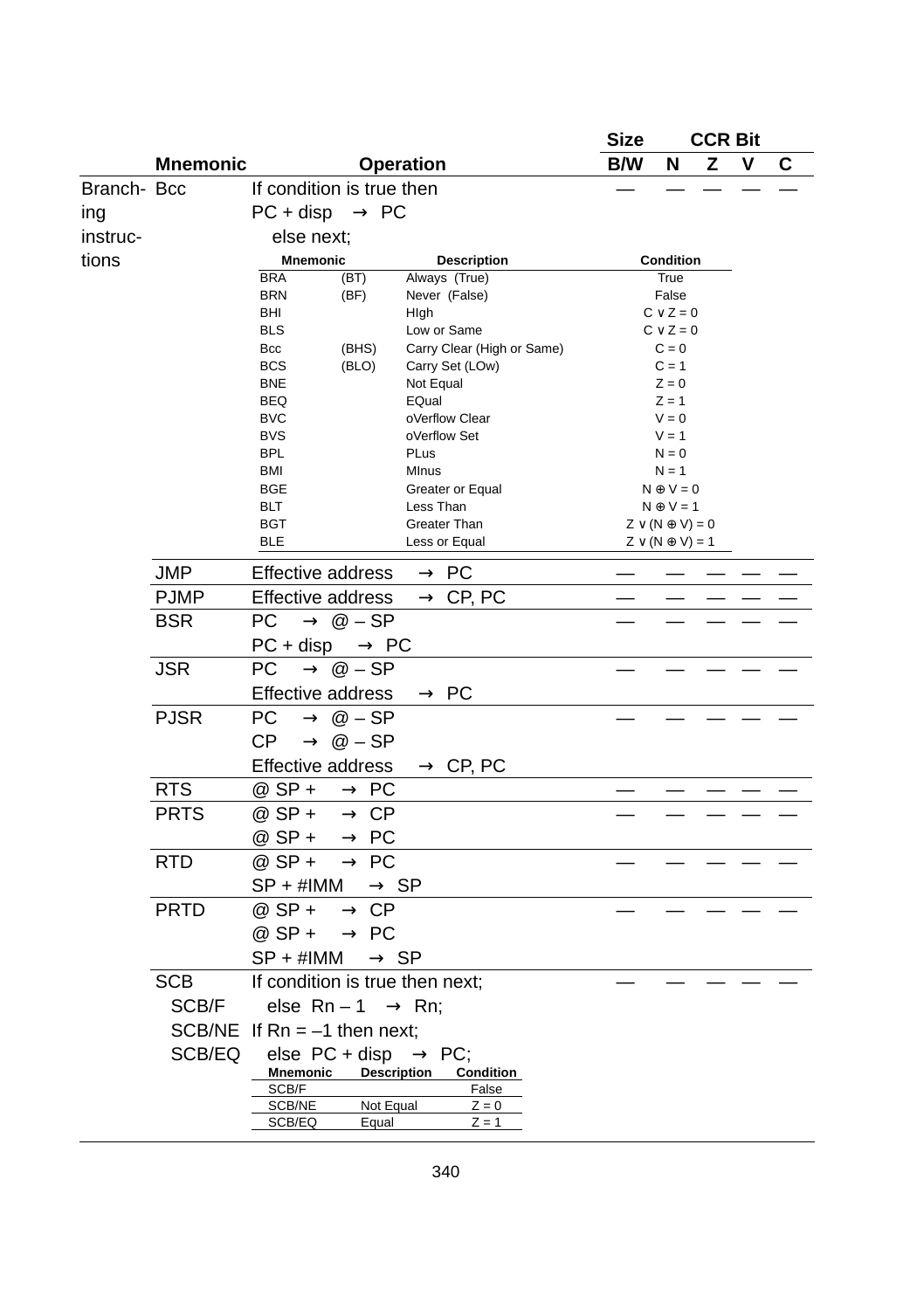|         |                 |                                                        | <b>Size</b> | <b>CCR Bit</b> |             |             |             |
|---------|-----------------|--------------------------------------------------------|-------------|----------------|-------------|-------------|-------------|
|         | <b>Mnemonic</b> | <b>Operation</b>                                       | B/W         | N              | Z V         |             | C           |
|         | System TRAPA    | $PC \longrightarrow @ - SP$                            |             |                |             |             |             |
| control |                 | (If MAX MODE CP $\longrightarrow$ @ - SP)              |             |                |             |             |             |
|         |                 | $SR \longrightarrow \textcircled{a} - SP$              |             |                |             |             |             |
|         |                 | (If MAX MODE < vector > $\longrightarrow$ CP)          |             |                |             |             |             |
|         |                 | $\prec$ vector $\rightarrow$ $\longrightarrow$ PC      |             |                |             |             |             |
|         |                 | TRAP/VS If V bit $=$ "1" then TRAP                     |             |                |             |             |             |
|         |                 | else next;                                             |             |                |             |             |             |
|         | <b>RTE</b>      | @ $SP + \longrightarrow$ SR                            |             |                | ↥           | ↨           |             |
|         |                 | (If MAX MODE $\circledcirc$ SP + $\longrightarrow$ CP) |             |                |             |             |             |
|         |                 | @ SP + $\longrightarrow$ PC                            |             |                |             |             |             |
|         | <b>LINK</b>     | FP (R6) $\longrightarrow$ @ - SP                       |             |                |             |             |             |
|         |                 | $SP \longrightarrow FP(R6)$                            |             |                |             |             |             |
|         |                 | $SP + #IMM \longrightarrow SP$                         |             |                |             |             |             |
|         | <b>UNLK</b>     | $FP(R6) \longrightarrow SP$                            |             |                |             |             |             |
|         |                 | $@SP + \longrightarrow FP$                             |             |                |             |             |             |
|         | <b>SLEEP</b>    | Normal running mode $\longrightarrow$ power-down state |             |                |             |             |             |
|         | <b>LDC</b>      | $( EAs ) \longrightarrow CR$                           | $B/W^*$     | $\triangle^-$  | $\triangle$ | ∧           | ∧           |
|         | <b>STC</b>      | $CR \longrightarrow (EAd)$                             | $B/W^*$     |                |             |             |             |
|         | <b>ANDC</b>     | $CR \wedge \#IMM \longrightarrow CR$                   | B/W*        | $\triangle$    | $\triangle$ | $\wedge$    | Λ           |
|         | <b>ORC</b>      | $CR \vee \#IMM \longrightarrow CR$                     | B/W*        | $\triangle$    | Δ           | $\triangle$ | Δ           |
|         | <b>XORC</b>     | $CR \oplus \#IMM \longrightarrow CR$                   | B/W*        | $\triangle$    | $\triangle$ | $\triangle$ | $\triangle$ |
|         | <b>NOP</b>      | $PC + 1 \longrightarrow PC$                            |             |                |             |             |             |

\* Depends on the CR.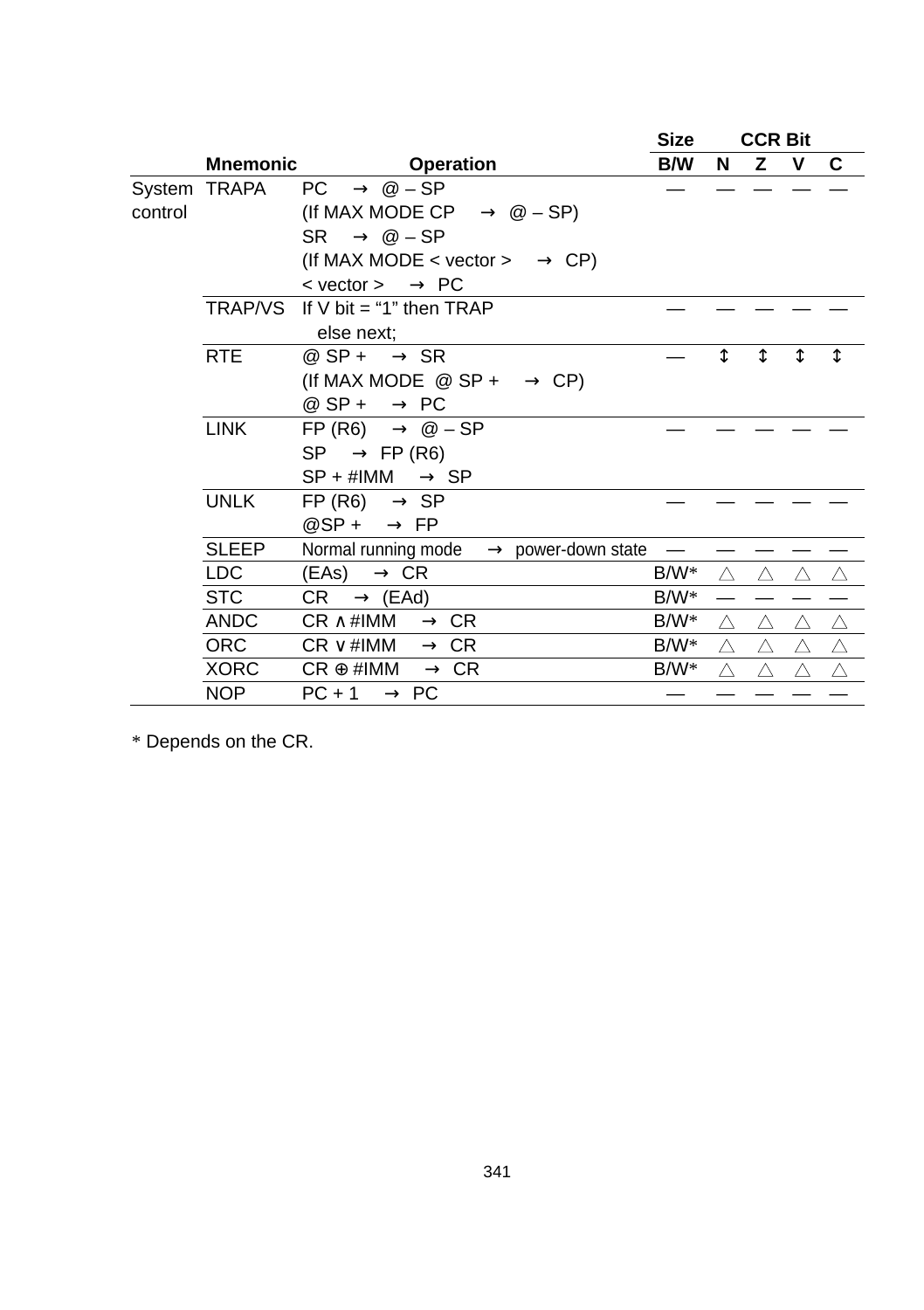# **A.2 Instruction Codes**

Table A-1 shows the machine-language coding of each instruction.

### • **How to read table A-1 (a) to (d)**

The general operand format consists of an effective address (EA) field and operation-code (OP) field specified in the following order.



Bytes 2, 3, 5, 6 are not present in all instructions.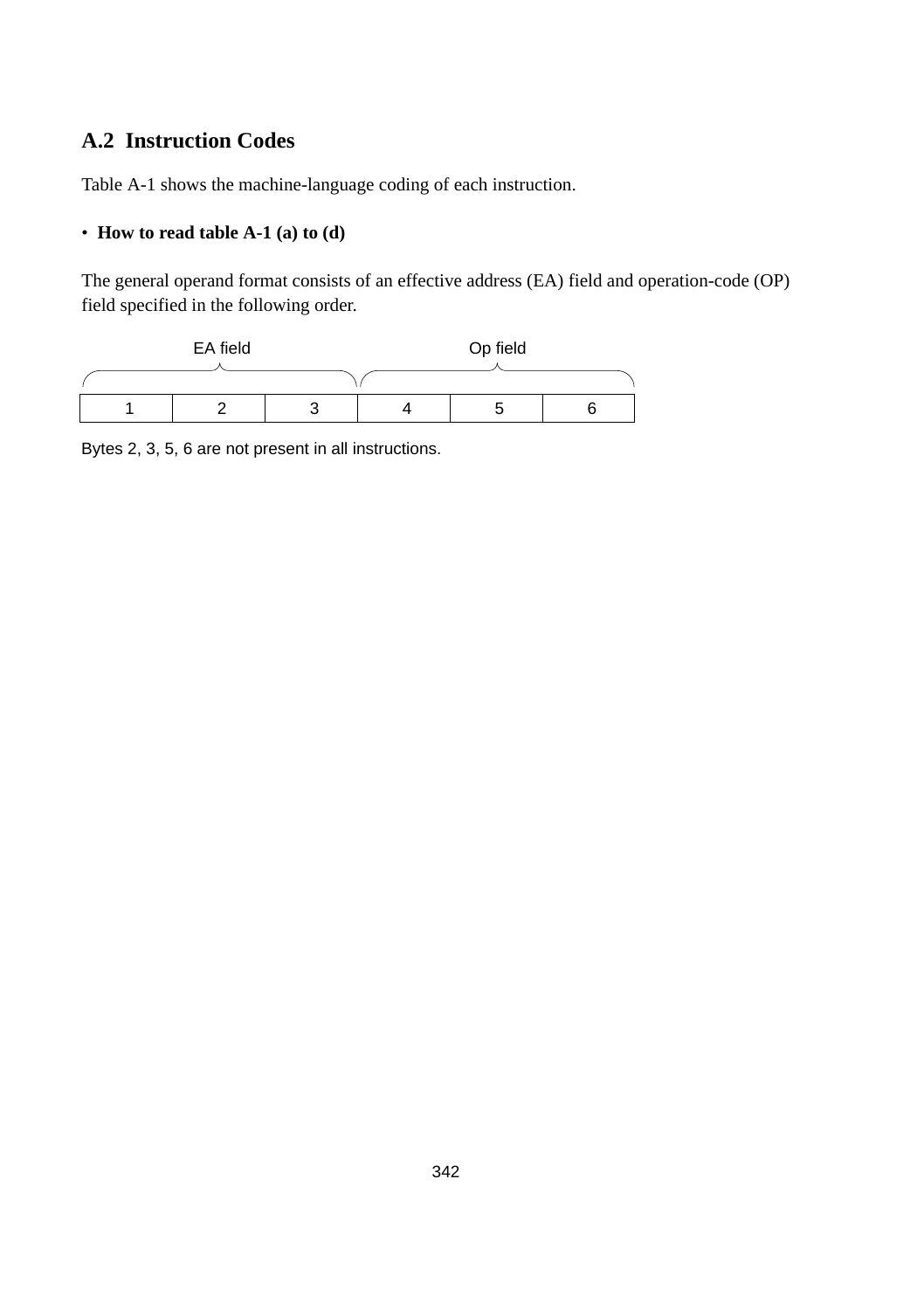|                                                                                                            |                         |                     | ო                        |                                                                                  |                                                                                         |                                                                                                               | disp (L)                                                                                                                                                       |                                                                                                 |                                                                    |                                                                                                                   | address (L)                                                                                                                                            |                                                                                             | (T)<br>data                                                                                                  |                         |                          |   |
|------------------------------------------------------------------------------------------------------------|-------------------------|---------------------|--------------------------|----------------------------------------------------------------------------------|-----------------------------------------------------------------------------------------|---------------------------------------------------------------------------------------------------------------|----------------------------------------------------------------------------------------------------------------------------------------------------------------|-------------------------------------------------------------------------------------------------|--------------------------------------------------------------------|-------------------------------------------------------------------------------------------------------------------|--------------------------------------------------------------------------------------------------------------------------------------------------------|---------------------------------------------------------------------------------------------|--------------------------------------------------------------------------------------------------------------|-------------------------|--------------------------|---|
|                                                                                                            |                         | Operation code (EA) | $\sim$                   |                                                                                  |                                                                                         | disp                                                                                                          | disp (H)                                                                                                                                                       |                                                                                                 |                                                                    | address                                                                                                           | address (H)                                                                                                                                            | data                                                                                        | data (H)                                                                                                     |                         |                          |   |
|                                                                                                            |                         |                     | $\overline{\phantom{0}}$ | ۳<br>$\overline{\phantom{a}}$<br>Sz<br>$\circ$<br>÷<br>$\circ$<br>$\overline{ }$ | L<br>Ľ<br>SZ<br>$\overline{ }$<br>$\circ$<br>$\overline{ }$<br>$\overline{\phantom{0}}$ | $\overline{\phantom{0}}$<br>$0Sz$ r<br>$\overline{\phantom{0}}$<br>$\overline{\phantom{0}}$<br>$\overline{ }$ | $\overline{\phantom{a}}$<br>$\overline{a}$<br>$\blacksquare$<br>Sz<br>$\overline{ }$<br>$\overline{ }$<br>$\overline{\phantom{0}}$<br>$\overline{\phantom{0}}$ | $\overline{a}$<br>SZ<br>$\overline{ }$<br>$\overline{ }$<br>$\circ$<br>$\overline{\phantom{0}}$ | $0Sz$ rrr<br>$\circ$<br>$\overline{ }$<br>$\overline{\phantom{0}}$ | $\overline{\phantom{0}}$<br>$\circ$<br>$\overline{\phantom{0}}$<br>Sz<br>$\circ$<br>$\circ$<br>$\circ$<br>$\circ$ | $\overline{\phantom{0}}$<br>$\circ$<br>$\overline{\phantom{0}}$<br>$\mathsf{S}\mathsf{Z}$<br>$\overline{\phantom{0}}$<br>$\circ$<br>$\circ$<br>$\circ$ | $\circ$<br>$\circ$<br>$\overline{ }$<br>$\circ$<br>$\circ$<br>$\circ$<br>$\circ$<br>$\circ$ | $\circ$<br>$\circ$<br>$\overline{ }$<br>$\overline{\phantom{0}}$<br>$\circ$<br>$\circ$<br>$\circ$<br>$\circ$ |                         |                          |   |
|                                                                                                            | Instruction             |                     | Address-                 | ۴è                                                                               | @Rn                                                                                     | @ (d:8, Rn)                                                                                                   | Rn)<br>@ (d:16,                                                                                                                                                | $@ -Rn$                                                                                         | @Rn+                                                               | @aa:8                                                                                                             | $@$ aa:16                                                                                                                                              | #xx:8                                                                                       | #xx:16                                                                                                       | $\overline{\mathbf{4}}$ | Operation code (OP)<br>5 | 6 |
|                                                                                                            | MOV:G.B <eas>, Rd</eas> |                     |                          | $\overline{2}$                                                                   | $\overline{2}$                                                                          | 3                                                                                                             | $\overline{4}$                                                                                                                                                 | $\overline{2}$                                                                                  | $\overline{2}$                                                     | 3                                                                                                                 | 4                                                                                                                                                      | 3                                                                                           |                                                                                                              | 10000 rd rd rd          |                          |   |
|                                                                                                            | MOV:G.W <eas>, Rd</eas> |                     |                          | $\overline{2}$                                                                   | $\overline{2}$                                                                          | 3                                                                                                             | $\overline{\mathbf{4}}$                                                                                                                                        | $\overline{2}$                                                                                  | $\overline{2}$                                                     | 3                                                                                                                 | 4                                                                                                                                                      |                                                                                             | $\overline{4}$                                                                                               | 10000 rd rd rd          |                          |   |
| nstruction                                                                                                 | MOV:G.B Rs, <ead></ead> |                     |                          |                                                                                  | $\overline{2}$                                                                          | 3                                                                                                             | 4                                                                                                                                                              | $\overline{2}$                                                                                  | $\overline{2}$                                                     | 3                                                                                                                 | 4                                                                                                                                                      | 3                                                                                           |                                                                                                              | 10010 rs rs rs          |                          |   |
|                                                                                                            | MOV:G.W Rs, <ead></ead> |                     |                          |                                                                                  | $\overline{2}$                                                                          | 3                                                                                                             | $\overline{4}$                                                                                                                                                 | $\overline{2}$                                                                                  | $\boldsymbol{2}$                                                   | 3                                                                                                                 | $\overline{4}$                                                                                                                                         |                                                                                             | 4                                                                                                            | 10010 rs rs rs          |                          |   |
| Byte length of instruction<br>Shading indicates addressing<br>modes not available for this<br>instruction. |                         |                     |                          |                                                                                  |                                                                                         |                                                                                                               |                                                                                                                                                                |                                                                                                 |                                                                    |                                                                                                                   |                                                                                                                                                        |                                                                                             |                                                                                                              |                         |                          |   |

Some instructions have a special format in which the operation code comes first.

The following notation is used in the tables.

• Sz: Operand size (byte or word) Byte:  $Sz = 0$ Word: Sz = 1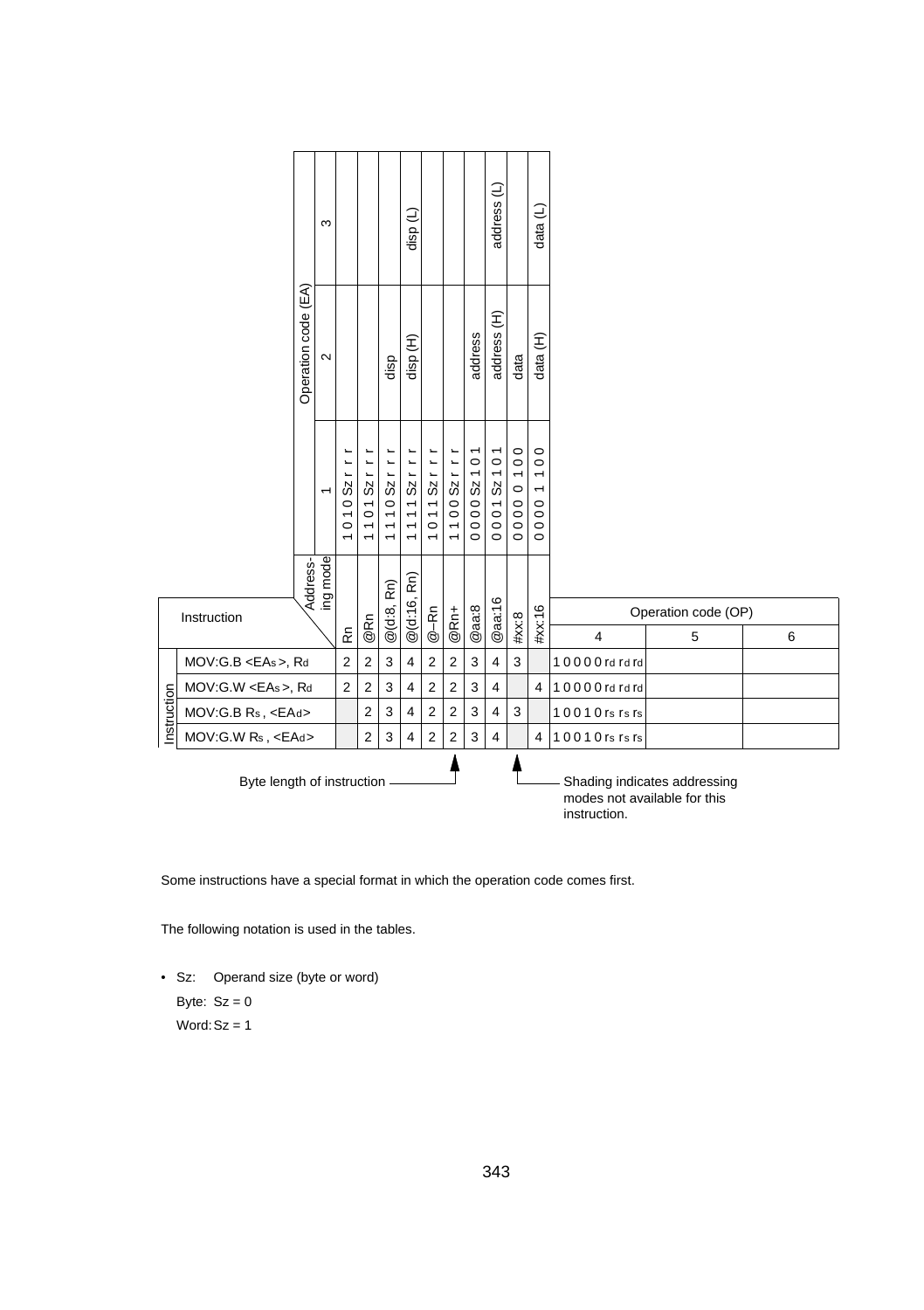## • rrr : General register number field

| rrr |          | $Sz = 0$ (Byte) |   | $Sz = 1$ (Word) |                |   |  |  |
|-----|----------|-----------------|---|-----------------|----------------|---|--|--|
|     | 15       | 8 7             | 0 | 15              |                | 0 |  |  |
| 000 | Not used | R <sub>0</sub>  |   |                 | R <sub>0</sub> |   |  |  |
| 001 | Not used | R <sub>1</sub>  |   |                 | R <sub>1</sub> |   |  |  |
| 010 | Not used | R <sub>2</sub>  |   |                 | R <sub>2</sub> |   |  |  |
| 011 | Not used | R <sub>3</sub>  |   |                 | R <sub>3</sub> |   |  |  |
| 100 | Not used | R <sub>4</sub>  |   |                 | R <sub>4</sub> |   |  |  |
| 101 | Not used | R <sub>5</sub>  |   |                 | R <sub>5</sub> |   |  |  |
| 110 | Not used | R <sub>6</sub>  |   |                 | R <sub>6</sub> |   |  |  |
| 111 | Not used | R7              |   |                 | R7             |   |  |  |

• ccc : Control register number field

| $_{\rm ccc}$ | $Sz = 0$ (Byte)          | $Sz = 1$ (Word)      |  |  |  |  |  |
|--------------|--------------------------|----------------------|--|--|--|--|--|
| 000          | (Not allowed*)<br>7<br>0 | 15<br>0<br><b>SR</b> |  |  |  |  |  |
| 001          | <b>CCR</b>               | (Not allowed)        |  |  |  |  |  |
| 010          | (Not allowed)            | (Not allowed)        |  |  |  |  |  |
| 011          | <b>BR</b>                | (Not allowed)        |  |  |  |  |  |
| 100          | EP                       | (Not allowed)        |  |  |  |  |  |
| 101          | DP                       | (Not allowed)        |  |  |  |  |  |
| 110          | (Not allowed)            | (Not allowed)        |  |  |  |  |  |
| 111          | ТP                       | (Not allowed)        |  |  |  |  |  |

\* "Disallowed" means that this combination of bits must not be specified. Specifying a disallowed combination may cause abnormal results.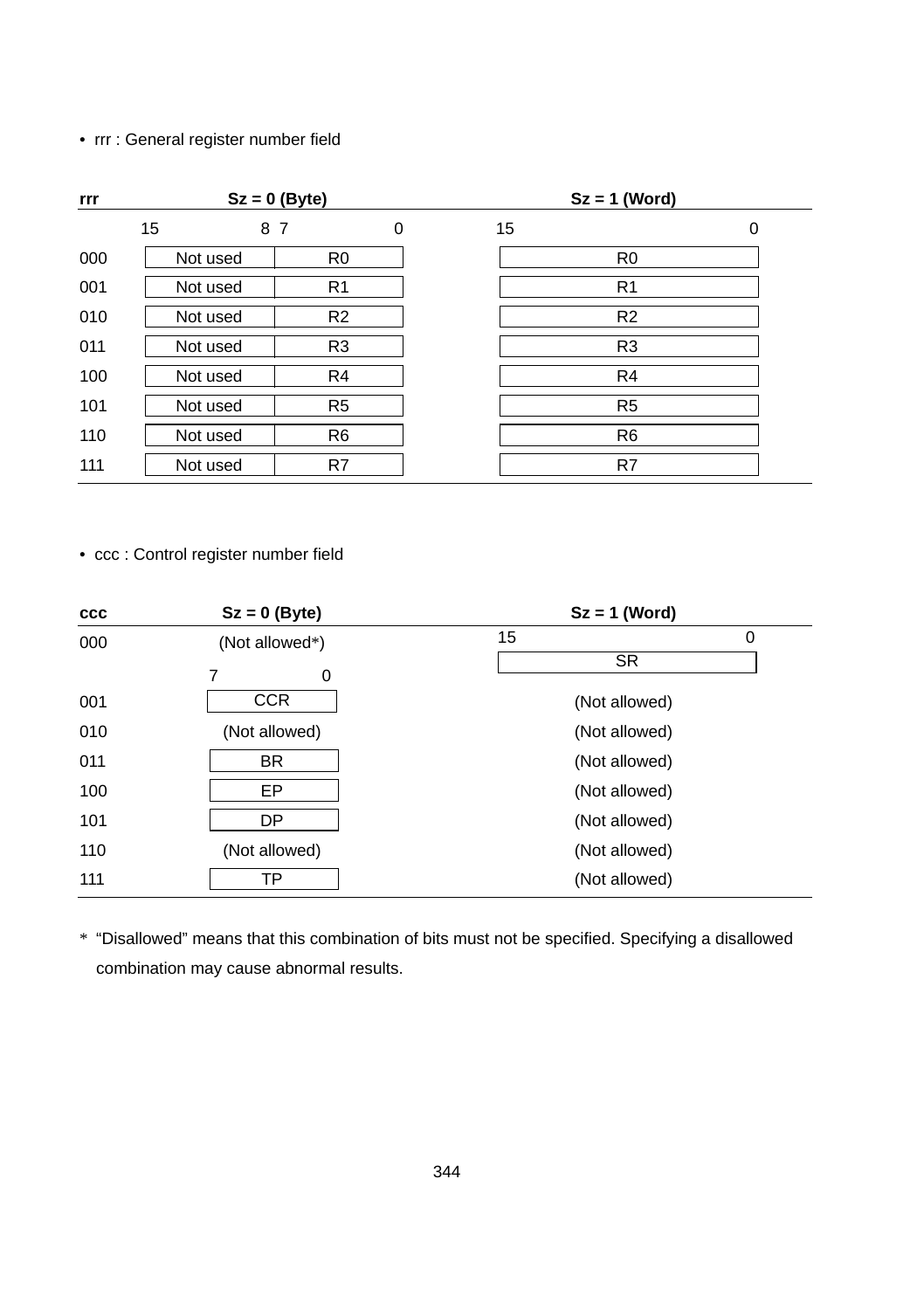• register list: A byte in which bits indicate general registers as follows

| Bit |  |  |                                       |  |  |
|-----|--|--|---------------------------------------|--|--|
|     |  |  | R7   R6   R5   R4   R3   R2   R1   R0 |  |  |

• #VEC: Four bits designating a vector number from 0 to 15. The vector numbers correspond to addresses of entries in the exception vector table as follows:

|                | <b>Vector Address</b> |                     |      | <b>Vector Address</b> |                     |  |
|----------------|-----------------------|---------------------|------|-----------------------|---------------------|--|
| #VEC           | <b>Minimum Mode</b>   | <b>Maximum Mode</b> | #VEC | Minimum Mode          | <b>Maximum Mode</b> |  |
| $\Omega$       | $H'0020 - H'0021$     | $H'0040 - H'0043$   | 8    | $H'0030 - H'0031$     | $H'0060 - H'0063$   |  |
| $\overline{1}$ | $H'0022 - H'0023$     | $H'0044 - H'0047$   | 9    | $H'0032 - H'0033$     | $H'0064 - H'0067$   |  |
| $\mathcal{P}$  | $H'0024 - H'0025$     | $H'0048 - H'004B$   | 10   | $H'0034 - H'0035$     | $H'0068 - H'006B$   |  |
| 3              | $H'0026 - H'0027$     | $H'004C - H'004F$   | 11   | $H'0036 - H'0037$     | $H'006C - H'006F$   |  |
| $\overline{4}$ | $H'0028 - H'0029$     | $H'0050 - H'0053$   | 12   | $H'0038 - H'0039$     | $H'0070 - H'0073$   |  |
| 5              | $H'002A - H'002B$     | $H'0054 - H'0057$   | 13   | $H'003A - H'003B$     | $H'0074 - H'0077$   |  |
| 6              | $H'002C - H'002D$     | $H'0058 - H'005B$   | 14   | $H'003C - H'003D$     | $H'0078 - H'007B$   |  |
| 7              | $H'002E - H'002F$     | $H'005C - H'005F$   | 15   | $H'003E - H'003F$     | $H'007C - H'007F$   |  |

## • **Examples of machine-language coding**

**Example 1:** ADD:G.B @R0, R1

|               | <b>EA Field</b> | <b>OP Field</b> |
|---------------|-----------------|-----------------|
| Table A-1 (a) | 1101Szrrr       | 00100rdrdrd     |
| Machine code  | 11010000        | 00100001        |
|               | <b>H'D021</b>   |                 |

### **Example 2:** ADD:G.W @H'11:8, R1

|                 | <b>EA Field</b> |          | <b>OP Field</b> |
|-----------------|-----------------|----------|-----------------|
| ∣ Table A-1 (a) | 0000Sz101       | 00010001 | 00100rdrdrd     |
| Machine code    | 0000 1 101      | 00010001 | 00100001        |
|                 |                 | H'0D1121 |                 |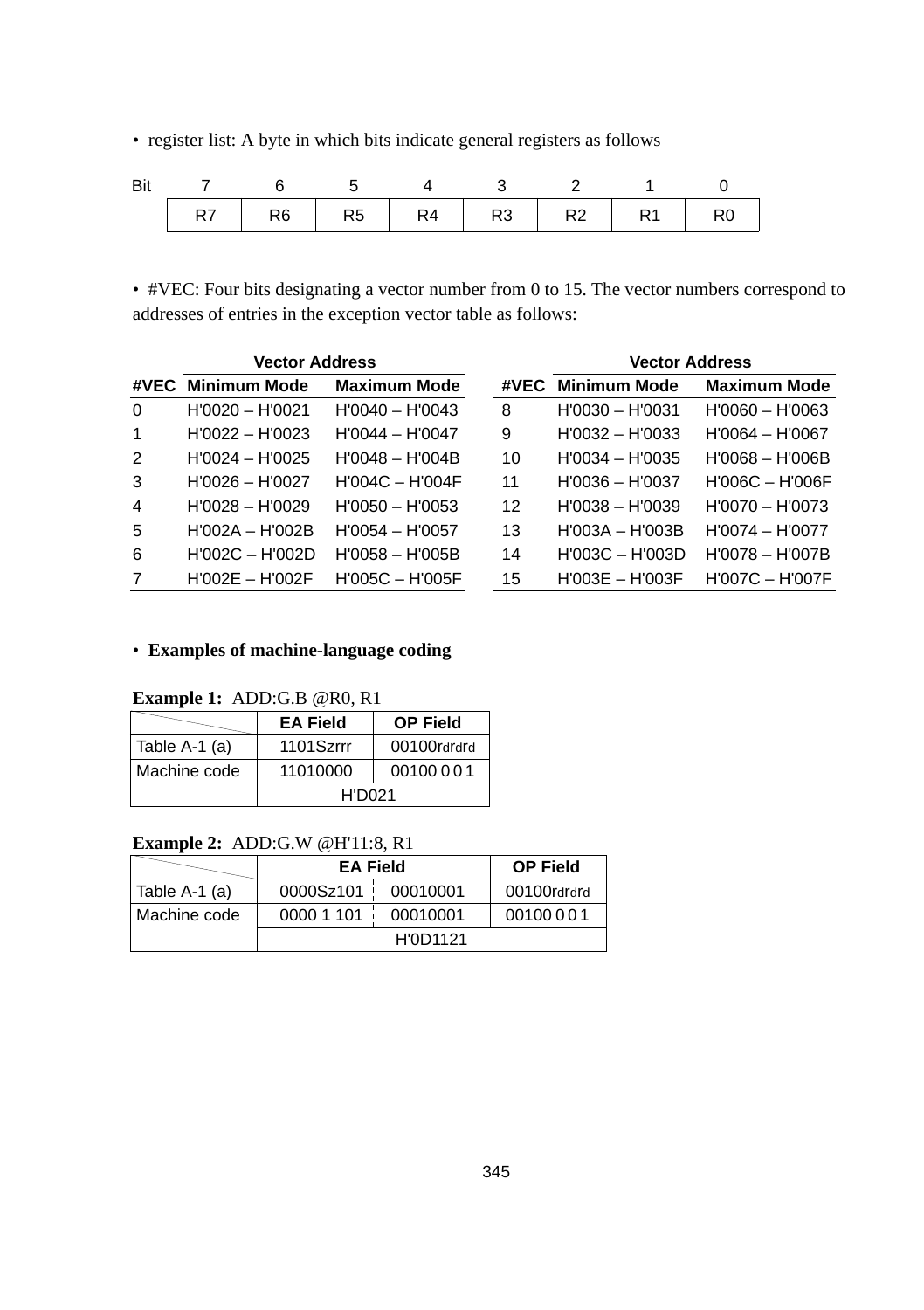# **Table A-1 (a) Machine Language Coding [General Format]**

|                                  |                                                                                                                                                                                                                                                      |                    | S                        |                                           |                                                    |                         | Ξ<br>disp                    |                                           |                                           |                   | address (L)                  |                 | data (L)                         |                |                          |          |
|----------------------------------|------------------------------------------------------------------------------------------------------------------------------------------------------------------------------------------------------------------------------------------------------|--------------------|--------------------------|-------------------------------------------|----------------------------------------------------|-------------------------|------------------------------|-------------------------------------------|-------------------------------------------|-------------------|------------------------------|-----------------|----------------------------------|----------------|--------------------------|----------|
|                                  |                                                                                                                                                                                                                                                      | Operation code (EA | $\sim$                   |                                           |                                                    | disp                    | Ê<br>disp                    |                                           |                                           | address           | £<br>address                 | data            | Ê<br>data                        |                |                          |          |
|                                  |                                                                                                                                                                                                                                                      |                    | $\overline{\phantom{0}}$ | 10103211                                  | 1101Szrr                                           | $\frac{1}{2}$<br>1110Sz | $Sz$ rr<br>1111              | $1011$ Szrr                               | 1100Szrr                                  | $\circ$<br>0000Sz | 000152101                    | 0 1 0 0<br>0000 | $\circ$<br>$\frac{0}{1}$<br>0000 |                |                          |          |
|                                  | Instruction                                                                                                                                                                                                                                          | Address-           | ing mode                 | Rn                                        | @Rn                                                | Rn)<br>@ (d:8,          | Rn)<br>@(d:16,               | $@ - Rn$                                  | @Rn+                                      | @aa:8             | @aa:16                       | #xx:8           | #xx:16                           | 4              | Operation code (OP)<br>5 | 6        |
|                                  | $MOV: G.B < EAs$ , Rd                                                                                                                                                                                                                                |                    |                          | $\overline{2}$                            | $\overline{c}$                                     | 3                       | 4                            | $\overline{\mathbf{c}}$                   | $\overline{\mathbf{c}}$                   | 3                 | $\overline{\mathbf{4}}$      | 3               |                                  | 10000rdrdrd    |                          |          |
|                                  | MOV:G.W <eas>, Rd</eas>                                                                                                                                                                                                                              |                    |                          | $\overline{2}$                            | $\overline{c}$                                     | 3                       | $\sqrt{4}$                   | $\overline{\mathbf{c}}$                   | $\overline{\mathbf{c}}$                   | 3                 | 4                            |                 | 4                                | 10000rdrdrd    |                          |          |
|                                  | MOV:G.B Rs, <ead></ead>                                                                                                                                                                                                                              |                    |                          |                                           | $\overline{2}$                                     | 3                       | 4                            | $\overline{\mathbf{c}}$                   | $\mathbf 2$                               | 3                 | 4                            |                 |                                  | 10010rsrsrs    |                          |          |
|                                  | MOV:G.W Rs, <ead></ead>                                                                                                                                                                                                                              |                    |                          |                                           | $\overline{2}$                                     | 3                       | $\overline{\mathbf{4}}$      | $\overline{c}$                            | $\overline{2}$                            | 3                 | $\overline{4}$               |                 | 4                                | 10010rsrsrs    |                          |          |
|                                  |                                                                                                                                                                                                                                                      |                    |                          |                                           | 3                                                  | $\overline{4}$          | 5                            |                                           | 3                                         | $\overline{4}$    | 5                            |                 |                                  |                | data                     |          |
|                                  | $MOV:G.B \#xx:8, $                                                                                                                                                                                                                                   |                    |                          |                                           | 3                                                  |                         |                              | 3<br>3                                    | 3                                         |                   | 5                            |                 |                                  | 00000110       |                          |          |
|                                  | MOV:G.W #xx:8, <ead></ead>                                                                                                                                                                                                                           |                    |                          |                                           | $\overline{\mathbf{4}}$                            | 4                       | 5                            |                                           |                                           | 4                 |                              |                 |                                  | 00000110       | data                     |          |
| Data transfer instruction        | MOV:G.W #xx:16, <ead></ead>                                                                                                                                                                                                                          |                    |                          |                                           |                                                    | 5                       | 6                            | $\overline{4}$                            | $\overline{4}$                            | 5                 | 6                            |                 |                                  | 00000111       | data (H)                 | data (L) |
|                                  | LDM.W @SP+, <register list=""></register>                                                                                                                                                                                                            |                    |                          |                                           |                                                    |                         |                              |                                           | $\overline{2}$                            |                   |                              |                 |                                  | 00000010       | register list            |          |
|                                  | STM.W <register list="">, @-SP</register>                                                                                                                                                                                                            |                    |                          |                                           |                                                    |                         |                              | $\overline{2}$                            |                                           |                   |                              |                 |                                  | 00000010       | register list            |          |
|                                  | XCH.W Rs, Rd                                                                                                                                                                                                                                         |                    |                          | 2                                         |                                                    |                         |                              |                                           |                                           |                   |                              |                 |                                  | 10010rdrdrd    |                          |          |
|                                  | SWAP.B Rd                                                                                                                                                                                                                                            |                    |                          | $\overline{2}$                            |                                                    |                         |                              |                                           |                                           |                   |                              |                 |                                  | 00010000       |                          |          |
|                                  | MOVTPE.B Rs, <ead></ead>                                                                                                                                                                                                                             |                    |                          |                                           | 3                                                  | 4                       | 5                            | 3                                         | 3                                         | $\overline{4}$    | 5                            |                 |                                  |                | 00000000 1001 0rs rs rs  |          |
|                                  | MOVTPE.B <eas>, Rd</eas>                                                                                                                                                                                                                             |                    |                          |                                           | 3                                                  | $\overline{\mathbf{4}}$ | 5<br>$\overline{\mathbf{4}}$ | 3                                         | 3                                         | $\overline{4}$    | 5                            |                 |                                  |                | 00000000 1001 Ordrard    |          |
|                                  | ADD:G.B <eas>, Rd</eas>                                                                                                                                                                                                                              |                    |                          | $\overline{c}$                            | $\overline{\mathbf{c}}$                            | 3                       |                              | $\overline{\mathbf{c}}$                   | $\overline{\mathbf{c}}$                   | 3                 | $\overline{\mathbf{4}}$<br>4 | 3               |                                  | $00100$ rdrdrd |                          |          |
|                                  | ADD:G.W <eas>, Rd</eas>                                                                                                                                                                                                                              |                    |                          | $\overline{c}$                            | $\overline{\mathbf{c}}$                            | 3                       | 4                            | $\overline{\mathbf{c}}$                   | $\overline{\mathbf{c}}$                   | 3                 |                              |                 | 4                                | 00100rdrdrd    |                          |          |
|                                  | ADD:Q.B #1, <ead>*</ead>                                                                                                                                                                                                                             |                    |                          | $\overline{c}$<br>$\overline{c}$          | $\overline{\mathbf{c}}$<br>$\overline{\mathbf{c}}$ | 3                       | 4                            | $\overline{\mathbf{c}}$                   | $\overline{\mathbf{c}}$<br>$\overline{c}$ | 3<br>3            | $\overline{\mathbf{4}}$<br>4 |                 |                                  | 00001000       |                          |          |
|                                  | ADD:Q.W #1, <ead< td=""><td></td><td></td><td></td><td></td><td>3</td><td>4</td><td><math>\overline{\mathbf{c}}</math></td><td></td><td></td><td><math>\overline{\mathbf{4}}</math></td><td></td><td></td><td>00001000</td><td></td><td></td></ead<> |                    |                          |                                           |                                                    | 3                       | 4                            | $\overline{\mathbf{c}}$                   |                                           |                   | $\overline{\mathbf{4}}$      |                 |                                  | 00001000       |                          |          |
|                                  | ADD:Q.B #2, $<EAd>*$                                                                                                                                                                                                                                 |                    |                          | $\overline{c}$                            | $\overline{\mathbf{c}}$                            | 3                       | 4                            | $\overline{c}$                            | $\overline{c}$                            | 3                 |                              |                 |                                  | 00001001       |                          |          |
|                                  | ADD:Q.W #2, <ead>*</ead>                                                                                                                                                                                                                             |                    |                          | $\overline{c}$                            | $\overline{\mathbf{c}}$                            | 3                       | 4                            | $\overline{\mathbf{c}}$                   | $\overline{\mathbf{c}}$                   | 3                 | 4                            |                 |                                  | 00001001       |                          |          |
|                                  | ADD:Q.B #-1, <ead>*</ead>                                                                                                                                                                                                                            |                    |                          | $\overline{c}$                            | $\overline{\mathbf{c}}$                            | 3                       | 4                            | $\overline{\mathbf{c}}$                   | $\overline{\mathbf{c}}$                   | 3                 | 4                            |                 |                                  | 00001100       |                          |          |
|                                  | ADD:Q.W #-1, <ead>*</ead>                                                                                                                                                                                                                            |                    |                          | $\overline{c}$                            | $\overline{\mathbf{c}}$                            | 3                       | 4                            | $\overline{\mathbf{c}}$                   | $\mathbf 2$                               | 3                 | 4                            |                 |                                  | 00001100       |                          |          |
|                                  | ADD:Q.B #-2, <ea d="">*</ea>                                                                                                                                                                                                                         |                    |                          | 2                                         | $\overline{\mathbf{c}}$                            | 3                       | $\sqrt{4}$                   | $\overline{\mathbf{c}}$                   | $\mathbf 2$                               | 3                 | 4                            |                 |                                  | 00001101       |                          |          |
| Arithmetic operation instruction | ADD:Q.W #-2, <ead>*</ead>                                                                                                                                                                                                                            |                    |                          | 2                                         | $\overline{\mathbf{c}}$                            | 3                       | $\overline{\mathbf{4}}$      | 2                                         | $\overline{\mathbf{c}}$                   | 3                 | 4                            |                 |                                  | 00001101       |                          |          |
|                                  | ADDS.B <eas>, Rd</eas>                                                                                                                                                                                                                               |                    |                          | $\overline{\mathbf{c}}$                   | $\overline{\mathbf{c}}$                            | 3                       | $\pmb{4}$                    | $\overline{\mathbf{c}}$                   | $\mathbf 2$                               | 3                 | 4<br>4                       | 3               | $\overline{4}$                   | 00101rdrdrd    |                          |          |
|                                  | ADDS.W <eas>, Rd</eas>                                                                                                                                                                                                                               |                    |                          | 2                                         | $\overline{\mathbf{c}}$                            | 3                       | 4                            | $\overline{\mathbf{c}}$                   | $\mathbf 2$                               | 3                 |                              |                 |                                  | 00101rdrdrd    |                          |          |
|                                  | ADDX.B <eas>, Rd</eas>                                                                                                                                                                                                                               |                    |                          | $\overline{\mathbf{c}}$<br>$\overline{2}$ | $\overline{\mathbf{c}}$<br>$\overline{2}$          | 3<br>3                  | 4<br>$\overline{\mathbf{4}}$ | $\overline{\mathbf{c}}$<br>$\overline{2}$ | $\overline{\mathbf{c}}$<br>$\overline{2}$ | 3<br>3            | 4<br>4                       | 3               | $\overline{4}$                   | 10100rdrdrd    |                          |          |
|                                  | ADDX.W <eas>, Rd</eas>                                                                                                                                                                                                                               |                    |                          |                                           |                                                    |                         |                              |                                           |                                           |                   |                              |                 |                                  | 10100rdrdrd    |                          |          |
|                                  | Note: *Short format instruction                                                                                                                                                                                                                      |                    |                          |                                           |                                                    |                         |                              |                                           |                                           |                   |                              |                 |                                  |                |                          |          |

Note: \*Short format instruction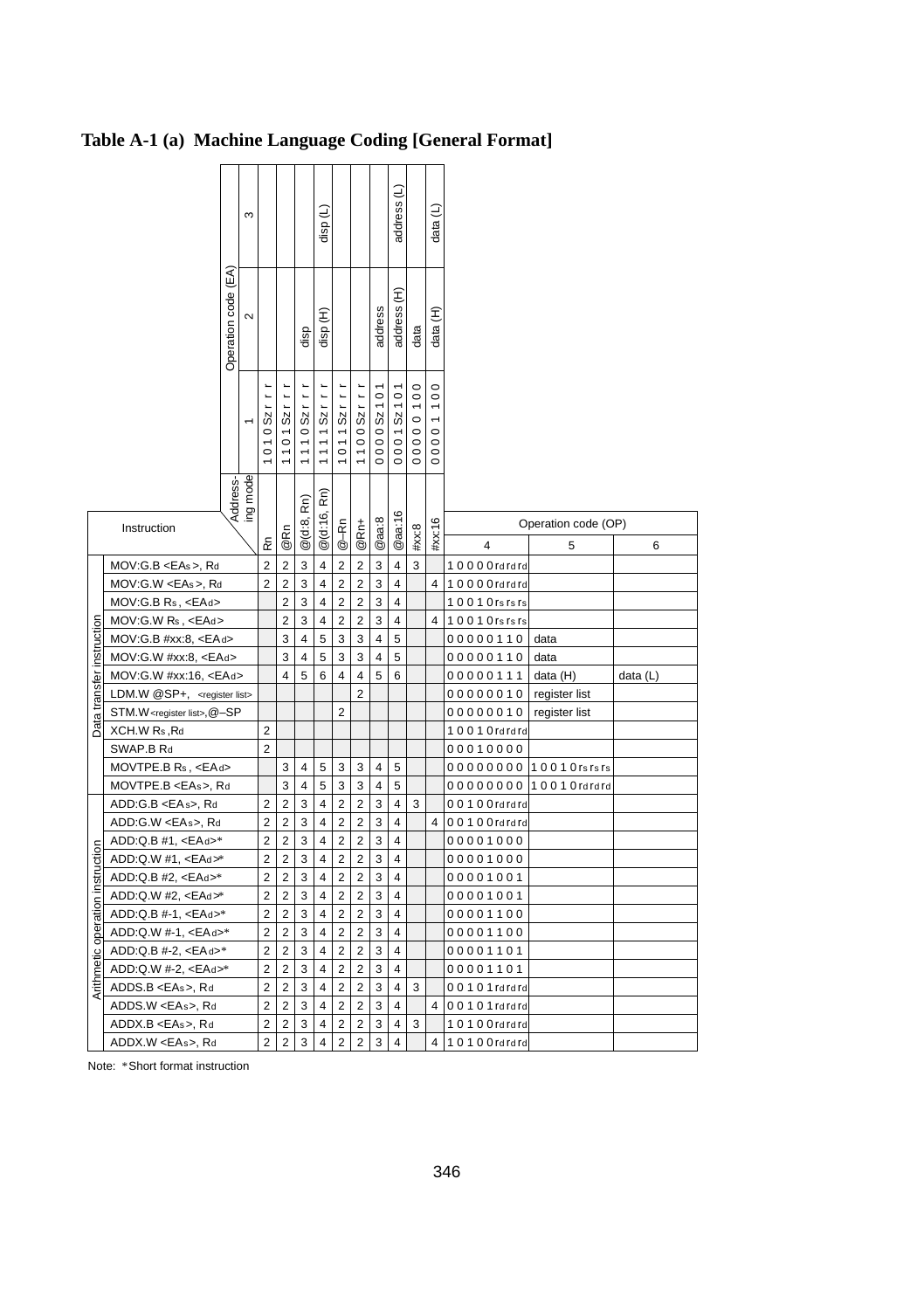# **Table A-1 (a) Machine Language Coding [General Format] (cont)**

|                                  |                                         |                     | S                        |                                           |                                  |                         | $\widehat{=}$<br>disp   |                                  |                                  |                                      | address (L)                          |                        | data (L)                                                                            |                      |                     |          |
|----------------------------------|-----------------------------------------|---------------------|--------------------------|-------------------------------------------|----------------------------------|-------------------------|-------------------------|----------------------------------|----------------------------------|--------------------------------------|--------------------------------------|------------------------|-------------------------------------------------------------------------------------|----------------------|---------------------|----------|
|                                  |                                         | Operation code (EA) | $\mathbf{\Omega}$        |                                           |                                  | disp                    | Ê<br>disp               |                                  |                                  | address                              | £<br>address                         | data                   | data (H)                                                                            |                      |                     |          |
|                                  |                                         |                     | $\overline{\phantom{0}}$ | $\overline{a}$<br>$\overline{S}$<br>010   | Sz<br>101                        | L,<br>$Sz$ r<br>1110    | 11111Szrr               | 1011Sz                           | L<br>Sz<br>1100                  | 101<br>$\overline{\text{S}}$<br>0000 | 101<br>$\overline{\text{S}}$<br>0001 | 100<br>$\circ$<br>0000 | $\circ$<br>$\overline{ }$<br>$\overline{ }$<br>$\overline{0}$<br>$\circ$<br>$\circ$ |                      |                     |          |
|                                  | Instruction                             | Address-            | ing mode                 |                                           |                                  | @(d:8, Rn)              | Rn)<br>@(d:16,          |                                  |                                  |                                      | @aa:16                               |                        |                                                                                     |                      | Operation code (OP) |          |
|                                  |                                         |                     |                          | ۴                                         | @Rn                              |                         |                         | $@ - Rn$                         | @Rn+                             | @aa:8                                |                                      | #xx:8                  | #xx:16                                                                              | 4                    | 5                   | 6        |
|                                  | DADD.B Rs, Rd                           |                     |                          |                                           |                                  |                         |                         |                                  |                                  |                                      |                                      |                        |                                                                                     | 00000000             | 10100rdrdrd         |          |
|                                  | SUB.B <eas>, Rd</eas>                   |                     |                          | $\overline{2}$                            | $\sqrt{2}$                       | 3                       | 4                       | $\overline{2}$                   | $\overline{\mathbf{c}}$          | 3                                    | 4                                    | 3                      |                                                                                     | 00110rdrdrd          |                     |          |
|                                  | SUB.W <eas>, R d</eas>                  |                     |                          | $\overline{c}$                            | $\overline{2}$                   | 3                       | $\overline{4}$          | $\overline{c}$                   | $\overline{c}$                   | 3                                    | $\overline{4}$                       |                        | 4                                                                                   | 00110rdrdrd          |                     |          |
|                                  | SUBS.B <ea s="">, Rd</ea>               |                     |                          | $\overline{2}$                            | $\overline{2}$                   | 3                       | $\overline{\mathbf{4}}$ | $\overline{2}$                   | $\overline{2}$                   | 3                                    | 4                                    | 3                      |                                                                                     | 00111rdrdrd          |                     |          |
|                                  | SUBS.W <eas>,Rd</eas>                   |                     |                          | $\overline{\mathbf{c}}$                   | $\mathbf 2$                      | 3                       | $\pmb{4}$               | $\overline{c}$                   | $\overline{c}$                   | 3                                    | 4                                    |                        | 4                                                                                   | 00111rdrdrd          |                     |          |
|                                  | SUBX.B <ea s="">, Rd</ea>               |                     |                          | $\overline{\mathbf{c}}$                   | $\sqrt{2}$                       | 3                       | 4                       | $\overline{c}$                   | $\overline{\mathbf{c}}$          | 3                                    | 4                                    | 3                      |                                                                                     | 10110rdrdrd          |                     |          |
|                                  | SUBX.W <eas>, Rd</eas>                  |                     |                          | $\overline{2}$                            | $\overline{2}$                   | 3                       | $\overline{4}$          | $\overline{2}$                   | $\overline{c}$                   | 3                                    | $\overline{4}$                       |                        | $\overline{4}$                                                                      | 10110rdrdrd          |                     |          |
|                                  | DSUB.B Rs, Rd                           |                     |                          | 3                                         |                                  |                         |                         |                                  |                                  |                                      |                                      |                        |                                                                                     | 00000000             | 10110rdrdrd         |          |
|                                  | MULXU.B <eas>, Rd</eas>                 |                     |                          | $\overline{c}$                            | 2                                | 3                       | 4                       | $\overline{c}$                   | $\overline{\mathbf{c}}$          | 3                                    | 4                                    | 3                      |                                                                                     | 10101rdrdrd          |                     |          |
|                                  | MULXU.X <eas>, Rd</eas>                 |                     |                          | $\overline{c}$                            | $\overline{c}$                   | 3                       | 4                       | $\overline{c}$                   | $\overline{c}$                   | 3                                    | 4                                    |                        | 4                                                                                   | 10101rdrdrd          |                     |          |
|                                  | DIVXU.B <eas>, Rd</eas>                 |                     |                          | $\overline{2}$                            | $\overline{2}$                   | 3                       | $\overline{4}$          | $\overline{\mathbf{c}}$          | $\overline{c}$                   | 3                                    | 4                                    | 3                      |                                                                                     | 10111rdrdrd          |                     |          |
|                                  | DIVXU.W <eas>, Rd</eas>                 |                     |                          | $\overline{2}$                            | $\overline{2}$                   | 3                       | $\overline{4}$          | $\overline{2}$                   | $\overline{2}$                   | 3                                    | $\overline{4}$                       |                        | $\overline{4}$                                                                      | 10111rdrdrd          |                     |          |
|                                  | CMP:G.B <ea s="">, Rd</ea>              |                     |                          | $\overline{2}$                            | 3                                | $\overline{\mathbf{4}}$ | 5                       | 3                                | 3                                | 4                                    | 5                                    | 3                      |                                                                                     | 01110rdrdrd          |                     |          |
|                                  | CMP:G.W <eas>, Rd</eas>                 |                     |                          | $\overline{2}$                            | $\sqrt{2}$                       | 3                       | 4                       | $\overline{c}$                   | $\overline{2}$                   | 3                                    | 4                                    |                        | 4                                                                                   | 01110rdrdrd          |                     |          |
|                                  | $CMP: G.B$ #xx, <ead></ead>             |                     |                          |                                           | 3                                | $\overline{4}$          | 5                       | 3                                | 3                                | $\overline{4}$                       | 5                                    |                        |                                                                                     | 00000100             | data                |          |
| Arithmetic operation instruction | CMP:G.W #xx, <ead></ead>                |                     |                          |                                           | $\overline{\mathbf{4}}$          | 5                       | 6                       | $\overline{4}$                   | 4                                | 5                                    | 6                                    |                        |                                                                                     | 00000101             | data (H)            | data (L) |
|                                  | EXTS.B Rd                               |                     |                          | $\overline{2}$                            |                                  |                         |                         |                                  |                                  |                                      |                                      |                        |                                                                                     | 00010001             |                     |          |
|                                  | EXTU.B Rd                               |                     |                          | $\overline{c}$                            |                                  |                         |                         |                                  |                                  |                                      |                                      |                        |                                                                                     | 00010010             |                     |          |
|                                  | TST.B <ead></ead>                       |                     |                          | $\overline{\mathbf{c}}$                   | 2                                | 3                       | 4                       | $\overline{2}$                   | $\overline{\mathbf{c}}$          | 3                                    | 4                                    |                        |                                                                                     | 00010110             |                     |          |
|                                  | TST.W <ead></ead>                       |                     |                          | $\overline{c}$                            | $\sqrt{2}$                       | 3                       | 4<br>4                  | $\overline{2}$                   | $\overline{2}$                   | 3                                    | 4                                    |                        |                                                                                     | 00010110             |                     |          |
|                                  | NEG.B <ead><br/>NEG.W <ead></ead></ead> |                     |                          | $\overline{\mathbf{c}}$<br>$\overline{c}$ | $\overline{c}$<br>$\overline{c}$ | 3<br>3                  | 4                       | $\overline{2}$<br>$\overline{c}$ | $\overline{c}$<br>$\overline{c}$ | 3<br>3                               | 4<br>4                               |                        |                                                                                     | 00010100             |                     |          |
|                                  | CLR.B < EAd>                            |                     |                          | $\overline{\mathbf{c}}$                   | $\overline{2}$                   | 3                       | 4                       | $\overline{\mathbf{c}}$          | $\overline{2}$                   | 3                                    | 4                                    |                        |                                                                                     | 00010100<br>00010011 |                     |          |
|                                  | CLR.W <ead></ead>                       |                     |                          | $\overline{2}$                            | $\sqrt{2}$                       | 3                       | 4                       | $\overline{c}$                   | $\overline{2}$                   | 3                                    | 4                                    |                        |                                                                                     | 00010011             |                     |          |
|                                  | TAS.B <ead></ead>                       |                     |                          | $\overline{2}$                            | $\overline{c}$                   | 3                       | $\overline{4}$          | $\overline{c}$                   | $\overline{c}$                   | 3                                    | 4                                    |                        |                                                                                     | 00010111             |                     |          |
|                                  |                                         |                     |                          |                                           |                                  |                         |                         |                                  |                                  |                                      |                                      |                        |                                                                                     |                      |                     |          |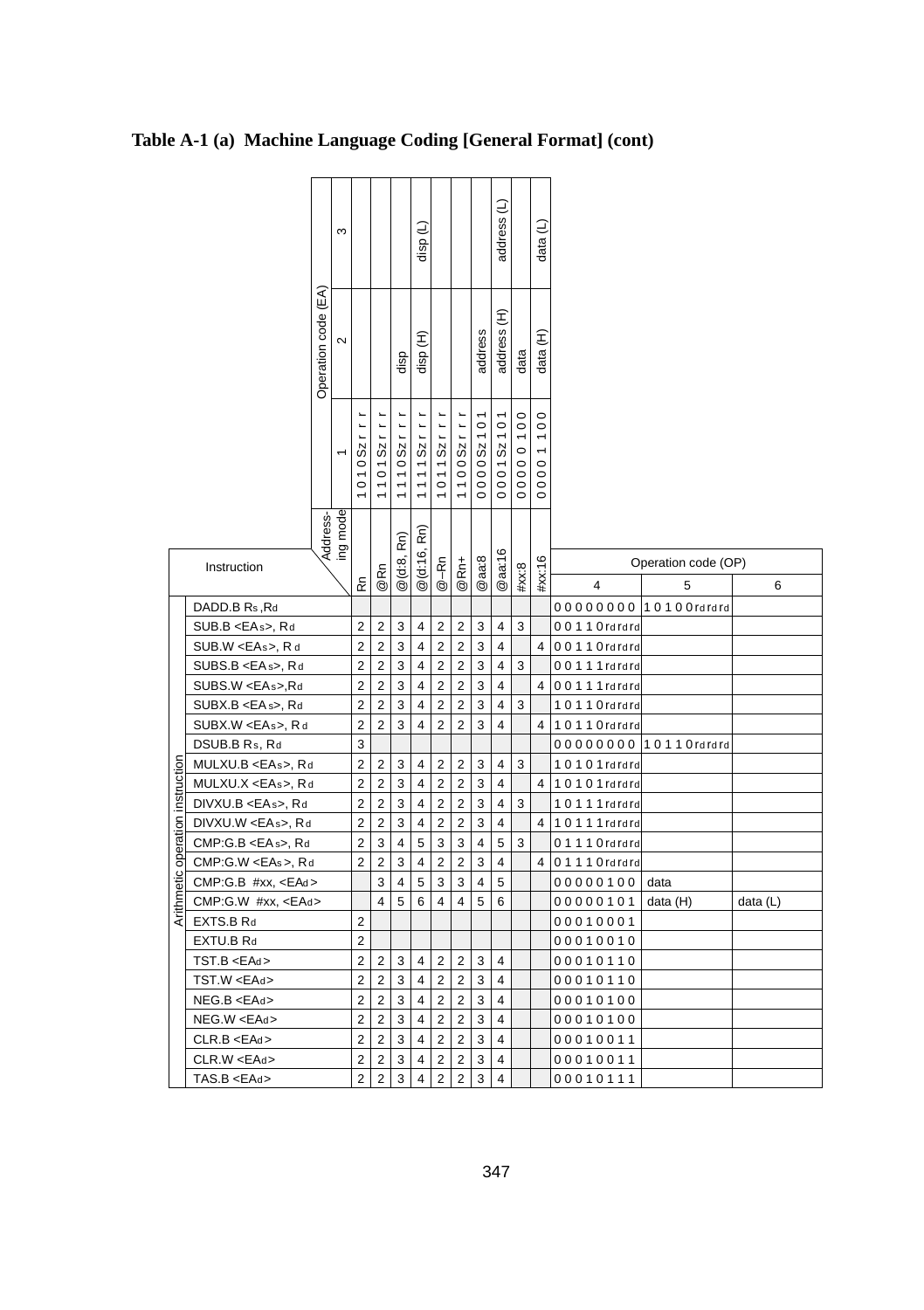# **Table A-1 (a) Machine Language Coding [General Format] (cont)**

|                             |                        |                     | ო        |                         |                         |                  | e<br>disp               |                         |                         |                   | address (L)             |                                                     | Э<br>data                                |                |                          |   |
|-----------------------------|------------------------|---------------------|----------|-------------------------|-------------------------|------------------|-------------------------|-------------------------|-------------------------|-------------------|-------------------------|-----------------------------------------------------|------------------------------------------|----------------|--------------------------|---|
|                             |                        | Operation code (EA) | $\sim$   |                         |                         | disp             | disp (H)                |                         |                         | address           | £<br>address            | data                                                | data (H)                                 |                |                          |   |
|                             |                        |                     |          | 01052111                | Sz<br>101               | L<br>L<br>1110Sz | 111152111               | 011Sz                   | 100Sz                   | 101<br>Sz<br>0000 | 101<br>00015z           | $\overline{0}$<br>$\overline{ }$<br>$\circ$<br>0000 | $\circ$<br>$\circ$<br>$\circ$<br>$\circ$ |                |                          |   |
|                             | Instruction            |                     | Address- | ۴                       | @Rn                     | Rn)<br>$@$ (d:8, | Rn)<br>@ (d:16,         | $@ - Rn$                | @Rn+                    | @aa:8             | @aa:16                  | #xx:8                                               | #xx:16                                   | 4              | Operation code (OP)<br>5 | 6 |
|                             | SHAL.B <ead></ead>     |                     |          | $\overline{\mathbf{c}}$ | $\sqrt{2}$              | 3                | $\pmb{4}$               | $\sqrt{2}$              | $\overline{c}$          | 3                 | 4                       |                                                     |                                          | 00011000       |                          |   |
|                             | SHAL.W <ead></ead>     |                     |          | $\overline{2}$          | $\overline{c}$          | $\mathbf{3}$     | $\overline{\mathbf{4}}$ | $\overline{c}$          | $\overline{2}$          | 3                 | $\overline{4}$          |                                                     |                                          | 00011000       |                          |   |
|                             | SHAR.B <ead></ead>     |                     |          | 2                       | $\overline{\mathbf{c}}$ | 3                | 4                       | $\mathbf 2$             | $\overline{\mathbf{c}}$ | 3                 | 4                       |                                                     |                                          | 00011001       |                          |   |
|                             | SHAR.W <ead></ead>     |                     |          | 2                       | $\sqrt{2}$              | 3                | 4                       | $\overline{\mathbf{c}}$ | $\overline{\mathbf{c}}$ | 3                 | $\overline{\mathbf{4}}$ |                                                     |                                          | 00011001       |                          |   |
|                             | SHLL.B <ead></ead>     |                     |          | $\overline{\mathbf{c}}$ | $\boldsymbol{2}$        | 3                | $\overline{\mathbf{4}}$ | $\mathbf 2$             | $\overline{\mathbf{c}}$ | 3                 | 4                       |                                                     |                                          | 00011010       |                          |   |
|                             | SHLL.W <ead></ead>     |                     |          | 2                       | $\mathbf 2$             | 3                | $\pmb{4}$               | $\mathbf 2$             | $\overline{\mathbf{c}}$ | 3                 | $\overline{\mathbf{4}}$ |                                                     |                                          | 00011010       |                          |   |
|                             | SHLR.B <ead></ead>     |                     |          | $\overline{\mathbf{c}}$ | $\boldsymbol{2}$        | 3                | $\overline{\mathbf{4}}$ | $\overline{c}$          | $\mathbf 2$             | 3                 | $\overline{4}$          |                                                     |                                          | 00011011       |                          |   |
|                             | SHLR.W <ead></ead>     |                     |          | $\overline{\mathbf{c}}$ | $\boldsymbol{2}$        | 3                | $\overline{\mathbf{4}}$ | $\overline{c}$          | $\overline{2}$          | 3                 | 4                       |                                                     |                                          | 00011011       |                          |   |
|                             | ROTL.B <ead></ead>     |                     |          | $\overline{c}$          | $\overline{2}$          | 3                | $\overline{\mathbf{4}}$ | $\overline{2}$          | $\overline{2}$          | 3                 | $\overline{4}$          |                                                     |                                          | 00011100       |                          |   |
| Shift instruction           | ROTL.W <ead></ead>     |                     |          | $\overline{\mathbf{c}}$ | $\sqrt{2}$              | 3                | 4                       | 2                       | $\overline{c}$          | 3                 | $\overline{4}$          |                                                     |                                          | 00011100       |                          |   |
|                             | ROTR.B <ead></ead>     |                     |          | $\overline{c}$          | $\mathbf 2$             | 3                | $\overline{\mathbf{4}}$ | $\overline{\mathbf{c}}$ | $\overline{c}$          | 3                 | 4                       |                                                     |                                          | 00011101       |                          |   |
|                             | ROTR.W <ead></ead>     |                     |          | $\overline{2}$          | $\sqrt{2}$              | 3                | 4                       | $\overline{c}$          | $\overline{c}$          | 3                 | $\overline{4}$          |                                                     |                                          | 00011101       |                          |   |
|                             | ROTXL.B <ead></ead>    |                     |          | $\overline{\mathbf{c}}$ | $\sqrt{2}$              | 3                | $\overline{\mathbf{4}}$ | $\overline{c}$          | $\overline{c}$          | 3                 | $\overline{\mathbf{4}}$ |                                                     |                                          | 00011110       |                          |   |
|                             | ROTXL.W <ead></ead>    |                     |          | $\overline{\mathbf{c}}$ | $\mathbf 2$             | 3                | 4                       | $\overline{\mathbf{c}}$ | $\overline{c}$          | 3                 | 4                       |                                                     |                                          | 00011110       |                          |   |
|                             | ROTXR.B <ead></ead>    |                     |          | $\overline{2}$          | $\overline{2}$          | 3                | $\overline{\mathbf{4}}$ | $\mathbf 2$             | $\overline{2}$          | 3                 | $\overline{4}$          |                                                     |                                          | 00011111       |                          |   |
|                             | ROTXR.W <ead></ead>    |                     |          | $\overline{c}$          | 2                       | 3                | $\overline{\mathbf{4}}$ | $\mathbf 2$             | 2                       | 3                 | 4                       |                                                     |                                          | 00011111       |                          |   |
|                             | AND.B <eas>, Rd</eas>  |                     |          | $\overline{c}$          | $\mathbf 2$             | 3                | 4                       | $\overline{c}$          | $\overline{c}$          | 3                 | 4                       | 3                                                   |                                          | 01010rdrdrd    |                          |   |
|                             | AND.W <eas>, Rd</eas>  |                     |          | $\overline{\mathbf{c}}$ | $\sqrt{2}$              | 3                | 4                       | $\mathbf 2$             | $\overline{c}$          | 3                 | $\overline{4}$          |                                                     | 4                                        | 01010rdrdrd    |                          |   |
|                             | OR.B.B <eas>, Rd</eas> |                     |          | $\overline{c}$          | $\overline{2}$          | 3                | $\overline{\mathbf{4}}$ | $\mathbf 2$             | $\overline{2}$          | 3                 | 4                       | 3                                                   |                                          | $01000$ rdrdrd |                          |   |
| Logic operation instruction | OR.B.W <eas>, Rd</eas> |                     |          | $\overline{c}$          | $\overline{c}$          | $\mathsf 3$      | $\overline{\mathbf{4}}$ | $\overline{c}$          | $\overline{2}$          | 3                 | 4                       |                                                     | $\overline{4}$                           | $01000$ rdrdrd |                          |   |
|                             | XOR.B <eas>, Rd</eas>  |                     |          | $\overline{\mathbf{c}}$ | $\sqrt{2}$              | 3                | $\overline{\mathbf{4}}$ | $\mathbf 2$             | $\overline{c}$          | 3                 | 4                       | 3                                                   |                                          | $01100$ rdrdrd |                          |   |
|                             | XOR.W <eas>, Rd</eas>  |                     |          | $\overline{\mathbf{c}}$ | $\overline{2}$          | 3                | $\overline{\mathbf{4}}$ | $\overline{c}$          | $\overline{c}$          | 3                 | $\overline{4}$          |                                                     | 4                                        | 01100rdrdrd    |                          |   |
|                             | NOT.B <ead></ead>      |                     |          | $\overline{2}$          | $\boldsymbol{2}$        | 3                | 4                       | $\overline{\mathbf{c}}$ | $\overline{c}$          | 3                 | $\overline{4}$          |                                                     |                                          | 00010101       |                          |   |
|                             | NOT.W <ead></ead>      |                     |          | $\overline{2}$          | $\overline{c}$          | 3                | $\overline{\mathbf{4}}$ | $\overline{2}$          | $\overline{2}$          | 3                 | $\overline{4}$          |                                                     |                                          | 00010101       |                          |   |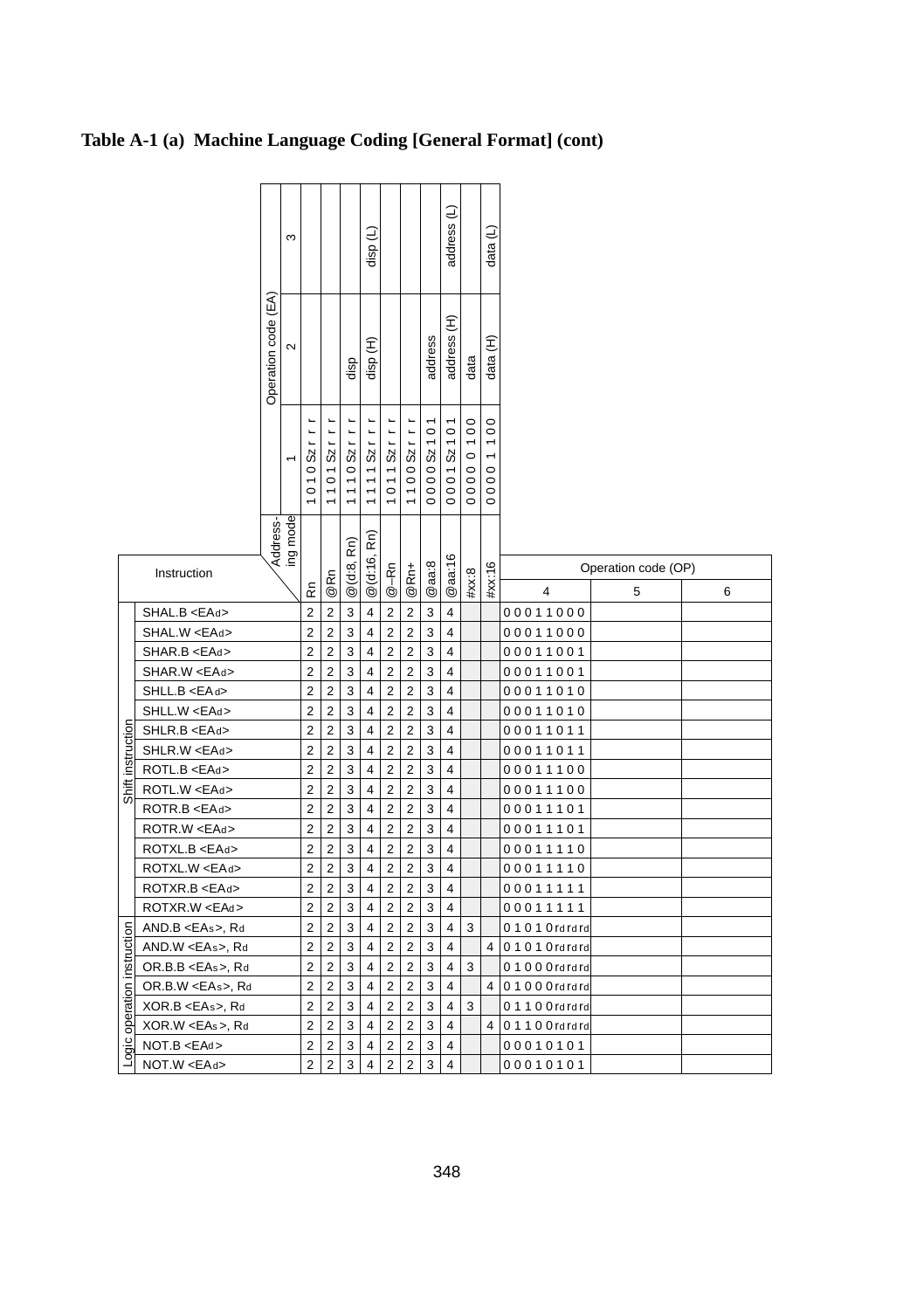## **Table A-1 (a) Machine Language Coding [General Format] (cont)**

|                            |                         |                     | S        |                         |                                        |               | €<br>disp               |                         |                |                                            | Э<br>address            |                                  | data $(L)$                                                                                                     |                         |                          |   |
|----------------------------|-------------------------|---------------------|----------|-------------------------|----------------------------------------|---------------|-------------------------|-------------------------|----------------|--------------------------------------------|-------------------------|----------------------------------|----------------------------------------------------------------------------------------------------------------|-------------------------|--------------------------|---|
|                            |                         | Operation code (EA) | $\sim$   |                         |                                        | disp          | E<br>disp               |                         |                | address                                    | £<br>address            | data                             | data (H)                                                                                                       |                         |                          |   |
|                            |                         |                     |          | L<br>010Sz              | Sz<br>$\overline{0}$<br>$\overline{1}$ | 1110Szr       | 11111Szr                | $\overline{a}$<br>011Sz | Sz<br>1100     | $\overline{0}$<br>$\overline{ }$<br>0000Sz | 000152101               | 100<br>$\circ$<br>000<br>$\circ$ | $\overline{0}$<br>$\overline{\phantom{0}}$<br>$\overline{\phantom{0}}$<br>$\circ$<br>$\overline{0}$<br>$\circ$ |                         |                          |   |
|                            | Instruction             |                     | Address- | ۵Ã                      | @Rn                                    | Rn)<br>@(d:8, | Rn)<br>@(d:16,          | $@-Rn$                  | @Rn+           | @aa:8                                      | @aa:16                  | #xx:8                            | #xx:16                                                                                                         | $\overline{\mathbf{4}}$ | Operation code (OP)<br>5 | 6 |
|                            | BSET.B #xx, <ead></ead> |                     |          | $\overline{2}$          | $\overline{c}$                         | 3             | 4                       | $\sqrt{2}$              | $\sqrt{2}$     | 3                                          | $\overline{\mathbf{4}}$ |                                  |                                                                                                                | 1 1 0 0 (data)          |                          |   |
|                            | BSET.W #xx, <ead></ead> |                     |          | $\overline{2}$          | $\overline{c}$                         | 3             | $\overline{\mathbf{4}}$ | $\sqrt{2}$              | $\sqrt{2}$     | 3                                          | 4                       |                                  |                                                                                                                | 1 1 0 0 (data)          |                          |   |
|                            | BSET.B Rs, <ead></ead>  |                     |          | $\overline{2}$          | 2                                      | 3             | 4                       | $\overline{2}$          | $\overline{2}$ | 3                                          | $\overline{4}$          |                                  |                                                                                                                | 0 1 0 0 1 rs rs rs      |                          |   |
|                            | BSET.W Rs, <ead></ead>  |                     |          | $\overline{2}$          | $\overline{\mathbf{c}}$                | 3             | 4                       | $\overline{c}$          | $\mathbf 2$    | 3                                          | $\overline{\mathbf{4}}$ |                                  |                                                                                                                | $0 1 0 0 1$ rs rs rs    |                          |   |
|                            | BCLR.B #xx, <ead></ead> |                     |          | $\overline{2}$          | $\overline{c}$                         | 3             | $\overline{\mathbf{4}}$ | $\overline{2}$          | $\overline{2}$ | 3                                          | $\overline{4}$          |                                  |                                                                                                                | 1 1 0 1 (data)          |                          |   |
|                            | BCLR.W #xx, <ead></ead> |                     |          | $\overline{2}$          | $\overline{2}$                         | 3             | $\overline{\mathbf{4}}$ | $\overline{2}$          | $\overline{2}$ | 3                                          | $\overline{\mathbf{4}}$ |                                  |                                                                                                                | 1 1 0 1 (data)          |                          |   |
|                            | BCLR.B Rs, <ead></ead>  |                     |          | $\overline{2}$          | $\overline{c}$                         | 3             | 4                       | $\overline{2}$          | $\sqrt{2}$     | 3                                          | 4                       |                                  |                                                                                                                | 01011rs rs rs           |                          |   |
|                            | BCLR.W Rs, <ead></ead>  |                     |          | $\overline{c}$          | $\overline{c}$                         | 3             | $\overline{\mathbf{4}}$ | $\sqrt{2}$              | $\mathbf 2$    | 3                                          | $\overline{\mathbf{4}}$ |                                  |                                                                                                                | 01011rs rs rs           |                          |   |
|                            | BTST.B #xx, <ead></ead> |                     |          | $\overline{2}$          | $\overline{c}$                         | 3             | 4                       | $\overline{c}$          | $\overline{c}$ | 3                                          | $\overline{4}$          |                                  |                                                                                                                | 1 1 1 1 (data)          |                          |   |
| manipulate instruction     | BTST.W #xx, <ead></ead> |                     |          | $\overline{c}$          | $\overline{c}$                         | 3             | 4                       | $\overline{c}$          | $\overline{c}$ | 3                                          | 4                       |                                  |                                                                                                                | 1 1 1 1 (data)          |                          |   |
|                            | BTST.B Rs, <ead></ead>  |                     |          | $\overline{2}$          | $\overline{c}$                         | 3             | 4                       | $\overline{2}$          | $\overline{c}$ | 3                                          | $\overline{\mathbf{4}}$ |                                  |                                                                                                                | 01111rs rs rs           |                          |   |
| 氙                          | BTST.W Rs, <ead></ead>  |                     |          | $\overline{2}$          | $\overline{c}$                         | 3             | 4                       | $\overline{2}$          | $\overline{c}$ | 3                                          | 4                       |                                  |                                                                                                                | 01111rs rs rs           |                          |   |
|                            | $BNOT.B$ #xx, $<EAd>$   |                     |          | $\overline{\mathbf{c}}$ | $\overline{\mathbf{c}}$                | 3             | 4                       | $\sqrt{2}$              | 2              | 3                                          | 4                       |                                  |                                                                                                                | 1 1 1 0 (data)          |                          |   |
|                            | BNOT.W #xx, <ead></ead> |                     |          | $\overline{2}$          | $\overline{c}$                         | 3             | 4                       | $\overline{c}$          | $\overline{c}$ | 3                                          | 4                       |                                  |                                                                                                                | 1 1 1 0 (data)          |                          |   |
|                            | BNOT.B Rs, <ead></ead>  |                     |          | $\overline{2}$          | $\overline{2}$                         | 3             | $\overline{\mathbf{4}}$ | $\overline{2}$          | $\overline{2}$ | 3                                          | $\overline{4}$          |                                  |                                                                                                                | 01101rs rs rs           |                          |   |
|                            | BNOT.W Rs, <ead></ead>  |                     |          | $\overline{2}$          | $\overline{c}$                         | 3             | 4                       | $\overline{2}$          | $\sqrt{2}$     | 3                                          | 4                       |                                  |                                                                                                                | 01101rs rs rs           |                          |   |
|                            | $LDC.B < EAs$ , $CR$    |                     |          | $\overline{\mathbf{c}}$ | $\overline{c}$                         | 3             | $\overline{\mathbf{4}}$ | $\sqrt{2}$              | $\overline{2}$ | 3                                          | $\overline{4}$          | 3                                |                                                                                                                | 10001ccc                |                          |   |
|                            | LDC.W <eas>, CR</eas>   |                     |          | $\overline{2}$          | $\overline{c}$                         | 3             | $\overline{\mathbf{4}}$ | $\overline{2}$          | $\overline{c}$ | 3                                          | $\overline{\mathbf{4}}$ |                                  | 4                                                                                                              | 10001ccc                |                          |   |
|                            | STC.B CR, <ead></ead>   |                     |          | $\overline{2}$          | $\overline{c}$                         | 3             | $\overline{\mathbf{4}}$ | $\overline{2}$          | $\overline{2}$ | 3                                          | $\overline{\mathbf{4}}$ |                                  |                                                                                                                | 10011ccc                |                          |   |
|                            | STC.W CR, <ead></ead>   |                     |          | $\overline{2}$          | $\overline{c}$                         | 3             | $\overline{\mathbf{4}}$ | $\overline{\mathbf{c}}$ | 2              | 3                                          | 4                       |                                  |                                                                                                                | 10011ccc                |                          |   |
| System control instruction | ANDC.B #xx:8, CR        |                     |          |                         |                                        |               |                         |                         |                |                                            |                         | 3                                |                                                                                                                | 01011ccc                |                          |   |
|                            | ANDC.W #xx:16, CR       |                     |          |                         |                                        |               |                         |                         |                |                                            |                         |                                  | $\overline{4}$                                                                                                 | 01011ccc                |                          |   |
|                            | ORC.B #xx:8, CR         |                     |          |                         |                                        |               |                         |                         |                |                                            |                         | 3                                |                                                                                                                | 01001ccc                |                          |   |
|                            | ORC.W #xx:16, CR        |                     |          |                         |                                        |               |                         |                         |                |                                            |                         |                                  | 4                                                                                                              | 01001ccc                |                          |   |
|                            | XORC.B #xx:8, CR        |                     |          |                         |                                        |               |                         |                         |                |                                            |                         | 3                                |                                                                                                                | 01101ccc                |                          |   |
|                            | XORC.W #xx:16, CR       |                     |          |                         |                                        |               |                         |                         |                |                                            |                         |                                  | $\overline{4}$                                                                                                 | 01101ccc                |                          |   |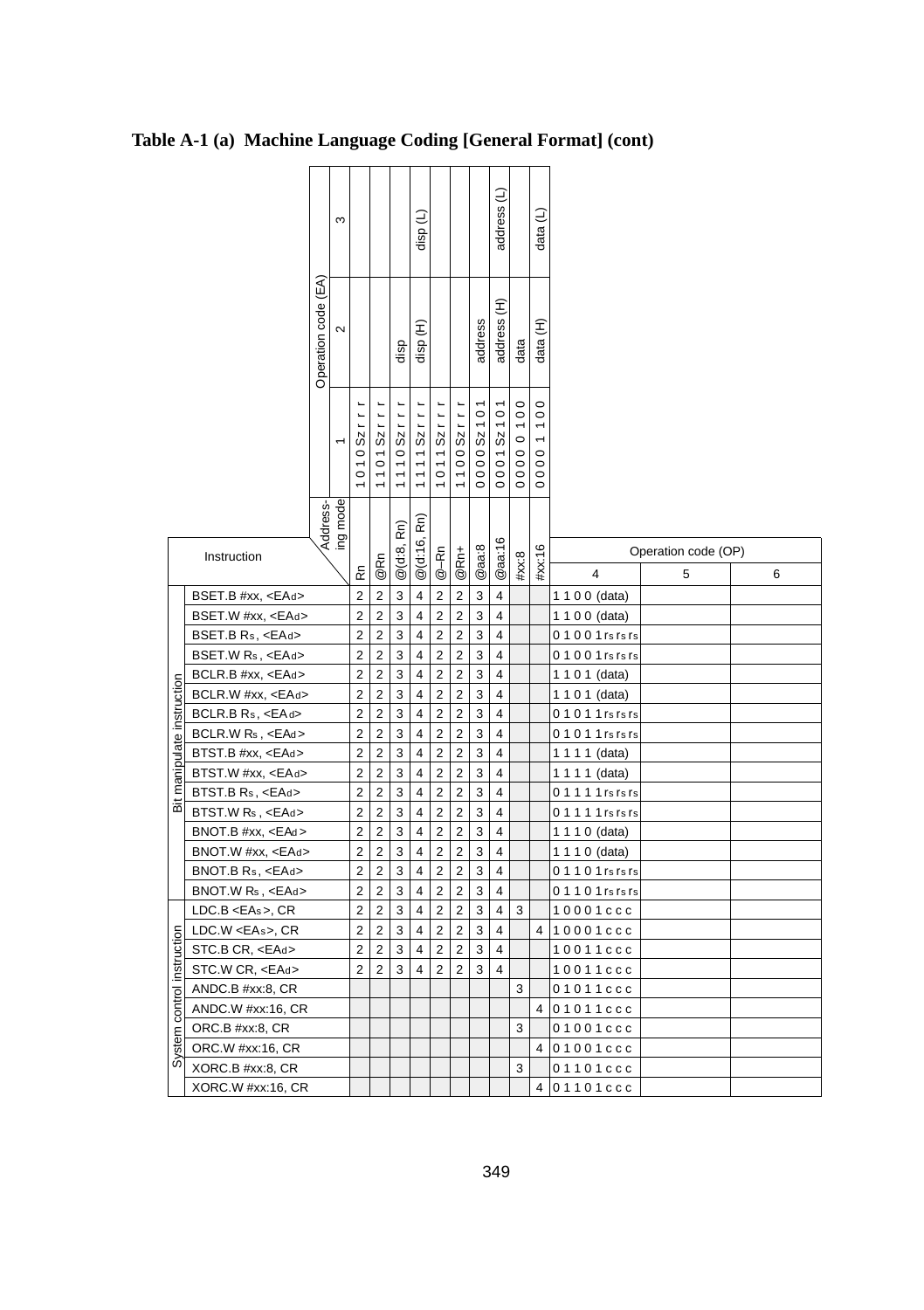|                             |               |              | Operation code |            |   |
|-----------------------------|---------------|--------------|----------------|------------|---|
| Instruction                 | <b>Byte</b>   |              | $\mathfrak{p}$ | 3          | 4 |
| MOV:E,B #xx:8, Rd           | 2             | 01010rdrdrd  | data           |            |   |
| MOV:I.W #xx:16,Rd           | 3             | 01011 rdrdrd | data (H)       | data $(L)$ |   |
| MOV:L.B @aa:8,Rd            | 2             | 01100rdrdrd  | address (L)    |            |   |
| MOV:L.W @aa:8,Rd            | 2             | 01101rdrdrd  | address (L)    |            |   |
| MOV: S.B Rs. @aa:8          | $\mathcal{P}$ | 01110rsrsrs  | address (L)    |            |   |
| MOV:S.W Rs,@aa:8            | 2             | 01111 rsrsrs | address (L)    |            |   |
| MOV:F.B @(d:8,R6),Rd        | $\mathcal{P}$ | 10000rdrdrd  | disp           |            |   |
| MOV:F.W @(d:8,R6),Rd        | 2             | 10001rdrdrd  | disp           |            |   |
| $MOV:FBRS \otimes (d:8,R6)$ | $\mathcal{P}$ | 10010rsrsrs  | disp           |            |   |
| MOV:F.W Rs, @(d:8,R6)       | 2             | 10011 rsrsrs | disp           |            |   |
| CMP:E.B #xx:8,Rd            | 2             | 01000rdrdrd  | data           |            |   |
| CMP: I.W #xx:16.Rd          | 3             | 01001rdrdrd  | data (H)       | data $(L)$ |   |

# **Table A-1 (b) Machine Language Coding [Special Format: Short Format]**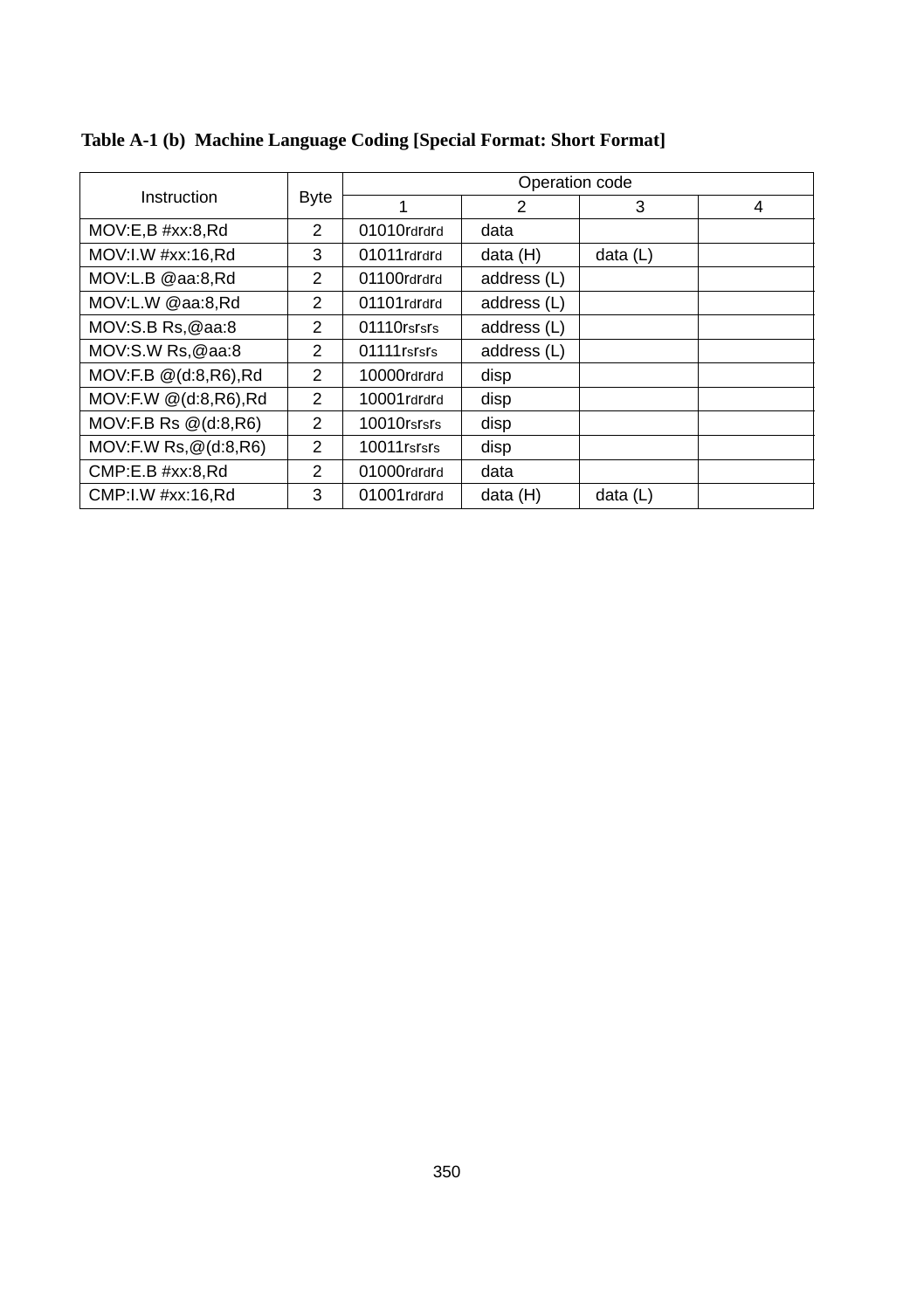|            |             |                |          | Operation code |             |   |
|------------|-------------|----------------|----------|----------------|-------------|---|
|            | Instruction | <b>Byte</b>    | 1        | $\mathcal{P}$  | 3           | 4 |
| Bcc d:8    | BRA (BT)    | $\overline{2}$ | 00100000 | disp           |             |   |
|            | BRN (BF)    |                | 00100001 | disp           |             |   |
|            | BHI         |                | 00100010 | disp           |             |   |
|            | <b>BLS</b>  |                | 00100011 | disp           |             |   |
|            | BCC (BHS)   |                | 00100100 | disp           |             |   |
|            | BCS (BLO)   |                | 00100101 | disp           |             |   |
|            | <b>BNE</b>  |                | 00100110 | disp           |             |   |
|            | <b>BEQ</b>  |                | 00100111 | disp           |             |   |
|            | <b>BVC</b>  |                | 00101000 | disp           |             |   |
|            | <b>BVS</b>  |                | 00101001 | disp           |             |   |
|            | <b>BPL</b>  |                | 00101010 | disp           |             |   |
|            | <b>BMI</b>  |                | 00101011 | disp           |             |   |
|            | <b>BGE</b>  |                | 00101100 | disp           |             |   |
|            | <b>BLT</b>  |                | 00101101 | disp           |             |   |
|            | <b>BGT</b>  |                | 00101110 | disp           |             |   |
|            | <b>BLE</b>  |                | 00101111 | disp           |             |   |
| Bcc d:16   | BRA (BT)    | 3              | 00110000 | disp (H)       | disp (L)    |   |
|            | BRN (BF)    |                | 00110001 | disp (H)       | disp (L)    |   |
|            | BHI         |                | 00110010 | disp (H)       | disp(L)     |   |
|            | <b>BLS</b>  |                | 00110011 | disp (H)       | disp (L)    |   |
|            | BCC (BHS)   |                | 00110100 | disp (H)       | disp (L)    |   |
|            | BCS (BLO)   |                | 00110101 | disp (H)       | disp(L)     |   |
|            | <b>BNE</b>  |                | 00110110 | disp (H)       | disp(L)     |   |
|            | <b>BEQ</b>  |                | 00110111 | disp (H)       | disp(L)     |   |
|            | <b>BVC</b>  |                | 00111000 | disp (H)       | disp(L)     |   |
|            | <b>BVS</b>  |                | 00111001 | disp (H)       | disp(L)     |   |
|            | <b>BPL</b>  |                | 00111010 | disp (H)       | disp (L)    |   |
|            | <b>BMI</b>  |                | 00111011 | disp (H)       | disp (L)    |   |
|            | <b>BGE</b>  |                | 00111100 | disp (H)       | disp(L)     |   |
|            | <b>BLT</b>  |                | 00111101 | disp (H)       | disp (L)    |   |
|            | <b>BGT</b>  |                | 00111110 | disp (H)       | disp(L)     |   |
|            | <b>BLE</b>  |                | 00111111 | disp (H)       | disp(L)     |   |
| JMP @Rn    |             | $\overline{2}$ | 00010001 | 11010rrr       |             |   |
| JMP @aa:16 |             | 3              | 00010000 | address (H)    | address (L) |   |

# **Table A-1 (c) Machine Language Coding [Special Format: Branch Instruction]**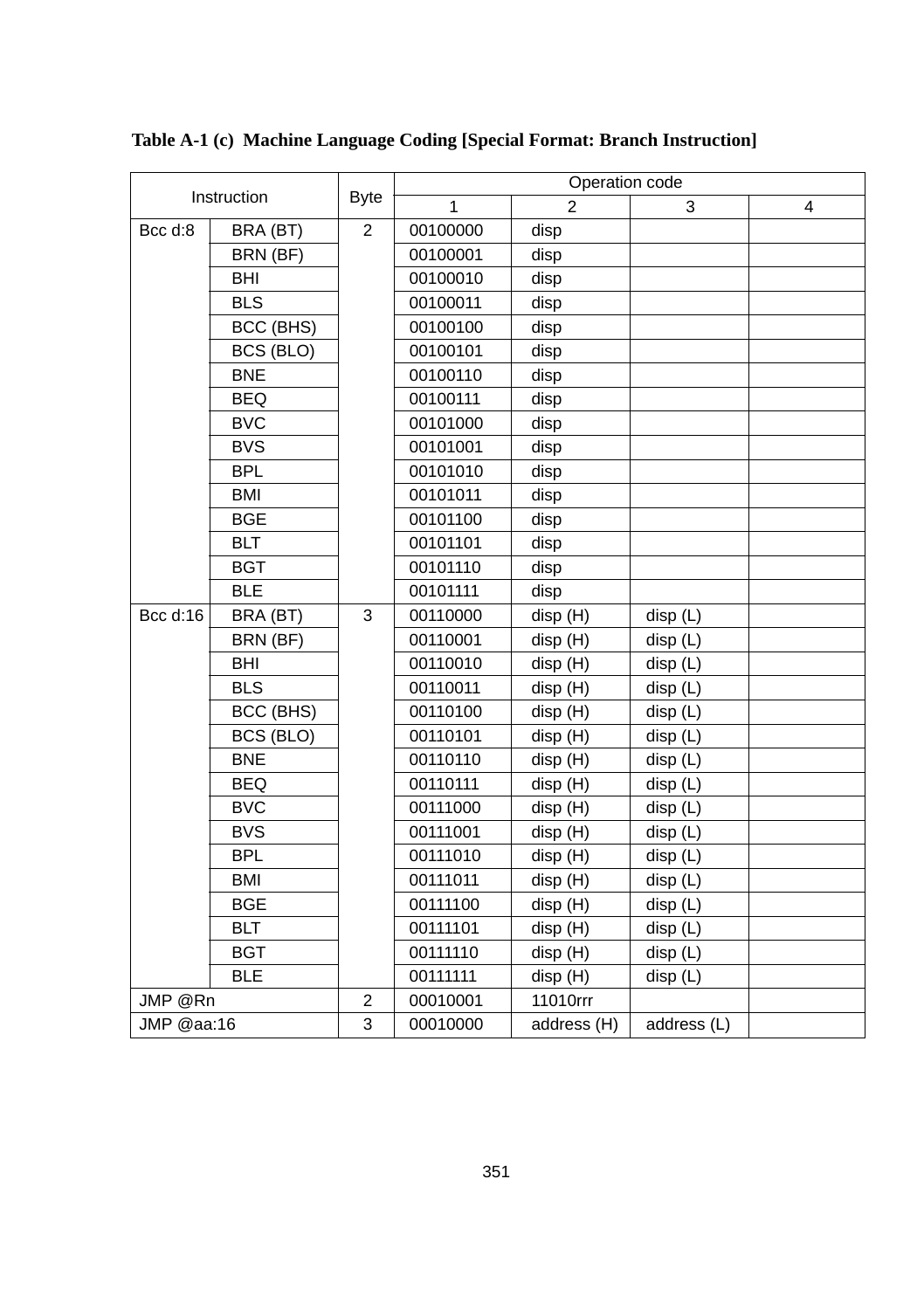|                              |        |                |          | Operation code       |             |             |
|------------------------------|--------|----------------|----------|----------------------|-------------|-------------|
| Instruction                  |        | <b>Byte</b>    | 1        | $\mathfrak{p}$       | 3           | 4           |
| JMP $@$ (d:8,Rn)             |        | 3              | 00010001 | 11100rrr             | disp        |             |
| JMP @(d:16,Rn)               |        | 4              | 00010001 | 11110rrr             | disp (H)    | disp(L)     |
| BSR d:8                      |        | $\overline{2}$ | 00001110 | disp                 |             |             |
| <b>BSR d:16</b>              |        | 3              | 00011110 | disp (H)             | disp(L)     |             |
| JSR @Rn                      |        | $\overline{2}$ | 00010001 | 11011rrr             |             |             |
| JSR @aa:16                   |        | 3              | 00011000 | address (H)          | address (L) |             |
| JSR @(d:8,Rn)                |        | 3              | 00010001 | 11101rrr             | disp        |             |
| JSR @(d:16,Rn)<br><b>RTS</b> |        | 4              | 00010001 | 11111 <sub>rrr</sub> | disp (H)    | disp(L)     |
|                              |        | 1              | 00011001 |                      |             |             |
| RTD #xx:8                    |        | $\overline{2}$ | 00010100 | data                 |             |             |
| $RTD$ #xx:16                 |        | 3              | 00011100 | data (H)             | data (L)    |             |
| SCB/cc Rn,disp               | SCB/F  | 3              | 00000001 | 10111rrr             | disp        |             |
|                              | SCB/NE |                | 00000110 | 10111rrr             | disp        |             |
|                              | SCB/EQ |                | 00000111 | 10111rrr             | disp        |             |
| PJMP @aa:24                  |        | 4              | 00010011 | page                 | address (H) | address (L) |
| PJMP @Rn                     |        | 2              | 00010001 | 11000rrr             |             |             |
| PJSR @aa:24                  |        | 4              | 00000011 | page                 | address (H) | address (L) |
| PJSR @Rn                     |        | 2              | 00010001 | 11001rrr             |             |             |
| <b>PRTS</b>                  |        | $\overline{2}$ | 00010001 | 00011001             |             |             |
| PRTD #xx:8                   |        | 3              | 00010001 | 00010100             | data        |             |
| PRTD #xx:16                  |        | 4              | 00010001 | 00011100             | data (H)    | data (L)    |

## **Table A-1 (c) Machine Language Coding [Special Format: Branch Instruction]**

## **Table A-1 (d) Machine Language Coding [Special Format: System Control Instructions]**

|                  |                |          | Operation code |            |   |
|------------------|----------------|----------|----------------|------------|---|
| Instruction      | <b>Byte</b>    |          | 2              | 3          | 4 |
| TRAPA #xx        | $\overline{2}$ | 00001000 | 0001 #VEC      |            |   |
| <b>TRAP/VS</b>   |                | 00001001 |                |            |   |
| RTE              | 1              | 00001010 |                |            |   |
| LINK $FP, #xx:8$ | $\overline{2}$ | 00010111 | data           |            |   |
| LINK FP, #xx:16  | 3              | 00011111 | data (H)       | data $(L)$ |   |
| <b>UNLK FP</b>   |                | 00001111 |                |            |   |
| <b>SLEEP</b>     | 1              | 00011010 |                |            |   |
| <b>NOP</b>       | 1              | 00000000 |                |            |   |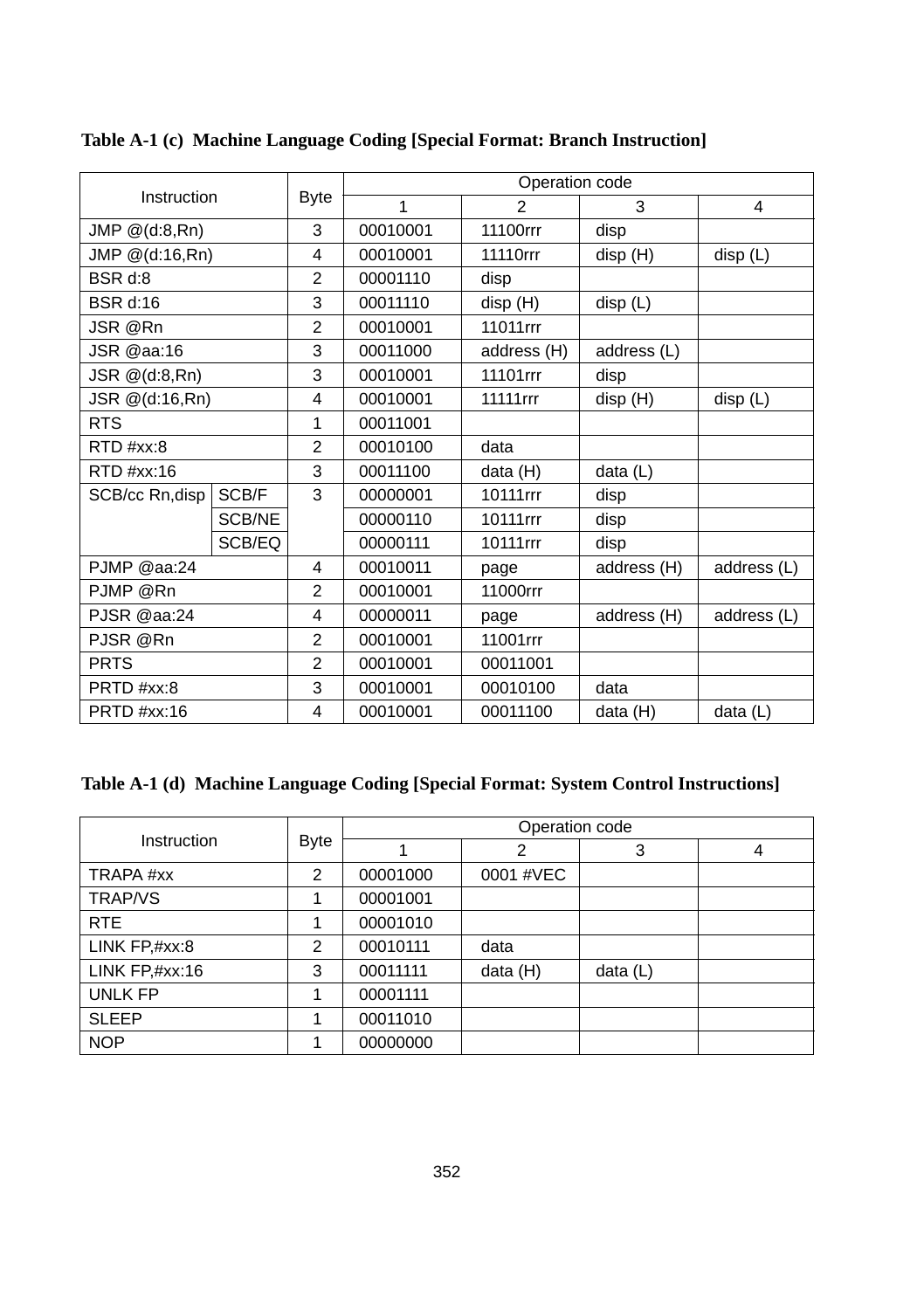# **A.3 Operation Code Map**

Tables A-2 through A-6 are maps of the operation codes. Table A-2 shows the meaning of the first byte of the instruction code, indicating both operation codes and addressing modes. Tables A-2 through A-6 indicate the meanings of operation codes in the second and third bytes.

### **Table A-2 Operation Codes in Byte 1**

| $\sqrt{2}$     |                |            |                   |                                     |                |                |                |                |                |                |                        |                        |                   |                |                |               |
|----------------|----------------|------------|-------------------|-------------------------------------|----------------|----------------|----------------|----------------|----------------|----------------|------------------------|------------------------|-------------------|----------------|----------------|---------------|
| нı             | 0              |            | $\mathbf{2}$      | 3                                   |                | 5              | 6              | $\overline{7}$ | 8              | 9              | Α                      | в                      | C                 | D              | Е              | F             |
|                | <b>NOP</b>     | SCB/F      | <b>LDM</b>        | <b>PJSR</b>                         | #xx:8          | #aa:8.B        | SCB/NE         | SCB/EQ         | <b>TRAPA</b>   | <b>TRAP/VS</b> | <b>RTE</b>             |                        | #xx:16            | @aa:8.W        | <b>BSR</b>     | <b>UNLK</b>   |
| 0              |                | See        |                   | @aa:24                              | See            | <b>See</b>     | See            | See            |                |                |                        |                        | See               | See            | d:8            |               |
|                |                | Tbl.       |                   |                                     | Tbl.           | lТы.           | Tbl.           | Tbl.           |                |                |                        |                        | Tbl.              | Tbl.           |                |               |
|                |                | $A-6$      |                   |                                     | $A-5$          | <b>JA-4</b>    | $A-6$          | A-6            |                |                |                        |                        | $A-5$             | $A-4$          |                |               |
|                | <b>JMP</b>     | See        | <b>STM</b>        | <b>PJMP</b>                         | <b>RTD</b>     | @aa:16.B       |                | <b>LINK</b>    | <b>JSR</b>     | <b>IRTS</b>    | <b>SLEEP</b>           |                        | <b>RTD</b>        | @aa:16.W       | <b>BSR</b>     | <b>LINK</b>   |
| 1              |                | Tbl.       |                   | @aa:24                              | #xx:8          | <b>See</b>     |                | #xx:8          |                |                |                        |                        | #xx:16            | See            | d:16           | #xx:16        |
|                |                | $A-6$      |                   |                                     |                | Tbl.           |                |                |                |                |                        |                        |                   | Tbl.           |                |               |
|                |                | $*$        |                   |                                     |                | A-4            |                |                |                |                |                        |                        |                   | $A-4$          |                |               |
| $\overline{2}$ | <b>BRA</b>     | <b>BRN</b> | BHI               | <b>BLS</b>                          | Bcc            | <b>BCS</b>     | <b>BNE</b>     | <b>BEQ</b>     | <b>BVC</b>     | <b>BVS</b>     | <b>BPL</b>             | BMI                    | <b>BGE</b>        | <b>BLT</b>     | <b>BGT</b>     | <b>BLE</b>    |
|                | d:8            |            |                   |                                     |                |                |                |                |                |                |                        |                        |                   |                |                |               |
| 3              | <b>BRA</b>     | <b>BRN</b> | BHI               | <b>BLS</b>                          | <b>Bcc</b>     | <b>BCS</b>     | <b>BNE</b>     | <b>BEQ</b>     | <b>BVC</b>     | <b>BVS</b>     | <b>BPL</b>             | BMI                    | <b>BGE</b>        | <b>BLT</b>     | <b>BGT</b>     | <b>BLE</b>    |
|                | d:16           |            |                   |                                     |                |                |                |                |                |                |                        |                        |                   |                |                |               |
|                |                |            |                   | CMP:E #xx:8, Rn                     |                |                |                |                |                |                |                        |                        | CMP:  #xx: 16, Rn |                |                |               |
| 4              | R <sub>0</sub> | R1         | R2                | R <sub>3</sub>                      | R <sub>4</sub> | R <sub>5</sub> | R <sub>6</sub> | R7             | R <sub>0</sub> | R <sub>1</sub> | R <sub>2</sub>         | R <sub>3</sub>         | R4                | R <sub>5</sub> | R <sub>6</sub> | R7            |
| 5              |                |            | $MQV: E #xx:8$ Rn |                                     |                |                |                |                |                |                | $MQV:1$ #xx:1 $6$ , Rn |                        |                   |                |                |               |
| 6              |                |            | MQV:L.B @aa:8, Rn |                                     |                |                |                |                |                |                | MQV:L.W @pa:8, Rn      |                        |                   |                |                |               |
|                |                |            | MQV:S.B Rn @aa:8  |                                     |                |                |                |                |                |                | MQV:S.W Rn, @aa:8      |                        |                   |                |                |               |
| 8              |                |            |                   | MQV:F.B @ (d:8, R6), Rn             |                |                |                |                |                |                |                        | MQV: F.W @ (3, R6), Rn |                   |                |                |               |
| 9              |                |            |                   | MQV:F.B Rn <sub>1</sub> @ (d:8, R6) |                |                |                |                |                |                |                        | MQV:F.W Rn, @ (d:8,R6) |                   |                |                |               |
| A              |                |            | Rn                |                                     |                | (Byte)         | See Table A-3  |                |                |                | <b>Rn</b>              |                        | (Word)            |                |                | See Table A-3 |
| в              |                |            | $@ - Rn$          |                                     |                | (Byte)         | See Table A-4  |                |                |                | $@ - Rn$               |                        | (Word)            |                | See Table A-4  |               |
| C              |                |            | $@Rn+1$           |                                     |                | (Byte)         | See Table A-4  |                |                |                | $@Rn+I$                |                        | (Word)            |                |                | See Table A-4 |
| D              |                |            | @Rn               |                                     |                | (Byte)         | See Table A-4  |                |                |                | @Rn                    |                        | (Word)            |                |                | See Table A-4 |
| Е              |                |            | $@$ (d:8, $Rn)$   |                                     |                | (Byte)         | See Table A-4  |                |                |                | $@$ (d:8,Rn)           |                        | (Word)            |                | See Table A-4  |               |
| F              |                |            | $@$ (d:16,Rn)     |                                     |                | (Byte)         | See Table A-4  |                |                |                |                        |                        | (Word)            |                |                |               |
|                |                |            |                   |                                     |                |                |                |                |                |                | $@$ (d:16,Rn)          |                        |                   |                |                | See Table A-4 |

#### **Notes:**

References to tables A-3 through A-6 indicate that the instruction code has one or more additional bytes, described in those tables.

H'11 is the first operation code byte of the following instructions: \*

JMP,JSR, PJSR (register indirect addressing mode)

JMP,JSR (register indirect addressing mode with displacement)

PRTS, PRTD (all addressing modes)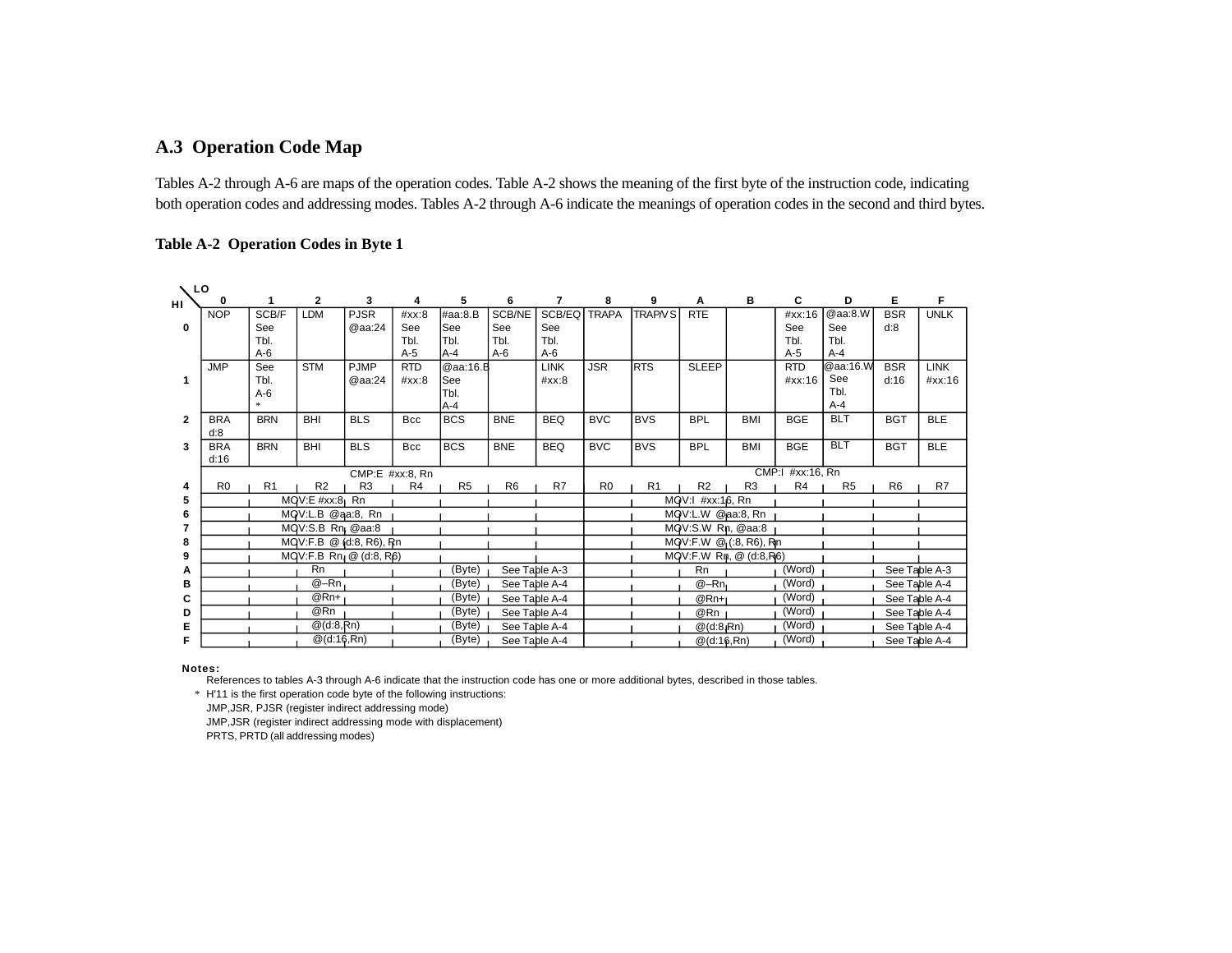**0 1 2 3 4 5 6 7 8 9 A B C D E F LO HI 1 2 3 4 5 6 7 8 9 A B C D E F 0** BSET (Immediate specification of bit number) b0 b1 b2 b3 b4 b5 b6 b7 b8 b9 b10 b11 b12 b13 b14 b15 R0 IR1 IR2 IR3 IR4 IR5 IR6 IR7 IR0 IR1 IR2 IR3 IR4 IR5 IR6 IR7 SWAP I EXTS I EXTU I CLR. I NEG I NOT I TST I TAS I SHAL I SHAR I SHLL I SHLR I ROTL I ROTR IROTXL IROTXR See Thi A-6\* SHLL ADD ADD:Q #1 ADD:Q #-1 ADD:Q #2 ADD:Q #-2 ADDS BSET (Register indirect specification of bit number) **STC** SUBS BCLR (Register indirect specification of bit number) BNOT (Register indirect specification of bit number) BTST (Register indirect specification of bit number) LDC DIVXU MULXU XCH SUB OR AND XOR CMP **MOV** ADDX SUBX BCLR (Immediate specification of bit number) BNOT (Immediate specification of bit number) BTST (Immediate specification of bit number)

**Table A-3 Operation Codes in Byte 2 (Axxx)**

Note: \* The operation code is in byte 3, given in table A-6.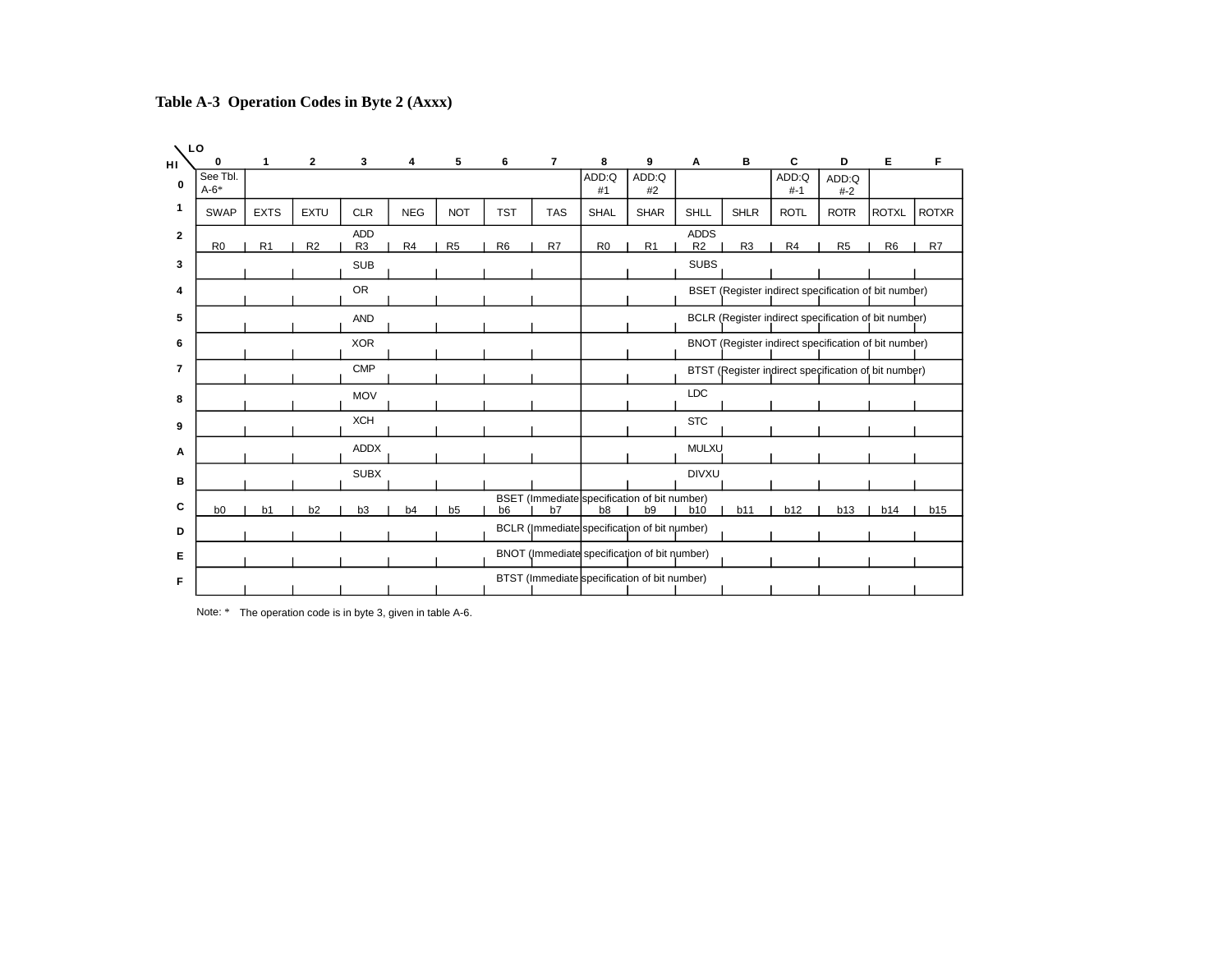| LO             |               |   |                |             |                 |                 |                 |                              |             |                                              |      |             |             |                                                      |              |              |
|----------------|---------------|---|----------------|-------------|-----------------|-----------------|-----------------|------------------------------|-------------|----------------------------------------------|------|-------------|-------------|------------------------------------------------------|--------------|--------------|
| н١             | 0<br>See Tbl. | 1 | $\overline{2}$ | 3           | 4<br><b>CMP</b> | 5<br><b>CMP</b> | 6<br><b>MOV</b> | $\overline{7}$<br><b>MOV</b> | 8<br>ADD:Q  | 9<br>ADD:Q                                   | Α    | в           | C<br>ADD:Q  | D<br>ADD:Q                                           | Е            | F            |
| $\mathbf 0$    | $A-6*$        |   |                |             | #xx:8           | #xx:16          | #xx:8           | #xx:16                       | #1          | #2                                           |      |             | $# - 1$     | $# - 2$                                              |              |              |
| 1              |               |   |                | <b>CLR</b>  | <b>NEG</b>      | <b>NOT</b>      | <b>TST</b>      | <b>TAS</b>                   | <b>SHAL</b> | <b>SHAR</b>                                  | SHLL | <b>SHLR</b> | <b>ROTL</b> | <b>ROTR</b>                                          | <b>ROTXL</b> | <b>ROTXR</b> |
| $\mathbf{2}$   |               |   |                | <b>ADD</b>  |                 |                 |                 |                              |             | ADD\$                                        |      |             |             |                                                      |              |              |
| 3              |               |   |                | <b>SUB</b>  |                 |                 |                 |                              |             | <b>SUBS</b>                                  |      |             |             |                                                      |              |              |
| 4              |               |   |                | <b>OR</b>   |                 |                 |                 |                              |             |                                              |      |             |             | BSET (Register indirect specification of bit number) |              |              |
| 5              |               |   |                | <b>AND</b>  |                 |                 |                 |                              |             |                                              |      |             |             | BCLR (Register indirect specification of bit number) |              |              |
| 6              |               |   |                | <b>XOR</b>  |                 |                 |                 |                              |             |                                              |      |             |             | BNOT (Register indirect specification of bit number) |              |              |
| $\overline{7}$ |               |   |                | <b>CMP</b>  |                 |                 |                 |                              |             |                                              |      |             |             | BTST (Register indirect specification of bit number) |              |              |
| 8              |               |   |                | <b>MOV</b>  | (load)          |                 |                 |                              |             | <b>LDC</b>                                   |      |             |             |                                                      |              |              |
| 9              |               |   |                | <b>MOV</b>  | (store)         |                 |                 |                              |             | <b>STC</b>                                   |      |             |             |                                                      |              |              |
| Α              |               |   |                | <b>ADDX</b> |                 |                 |                 |                              |             | <b>MULXU</b>                                 |      |             |             |                                                      |              |              |
| в              |               |   |                | <b>SUBX</b> |                 |                 |                 |                              |             | <b>DIVXU</b>                                 |      |             |             |                                                      |              |              |
| C              |               |   |                |             |                 |                 |                 |                              |             | BSET (Immediate specification of bit number) |      |             |             |                                                      |              |              |
| D              |               |   |                |             |                 |                 |                 |                              |             | BCLR (Immediate specification of bit number) |      |             |             |                                                      |              |              |
| Е              |               |   |                |             |                 |                 |                 |                              |             | BNOT (Immediate specification of bit number) |      |             |             |                                                      |              |              |
| F              |               |   |                |             |                 |                 |                 |                              |             | BTST (Immediate specification of bit number) |      |             |             |                                                      |              |              |
|                |               |   |                |             |                 |                 |                 |                              |             |                                              |      |             |             |                                                      |              |              |

**Table A-4 Operation Codes in Byte 2 (05xx, 15xx, 0Dxx, 1Dxx, Bxxx, Cxxx, Dxxx, Exxx, Fxxx)**

Note: \* The operation code is in byte 3, given in table A-6.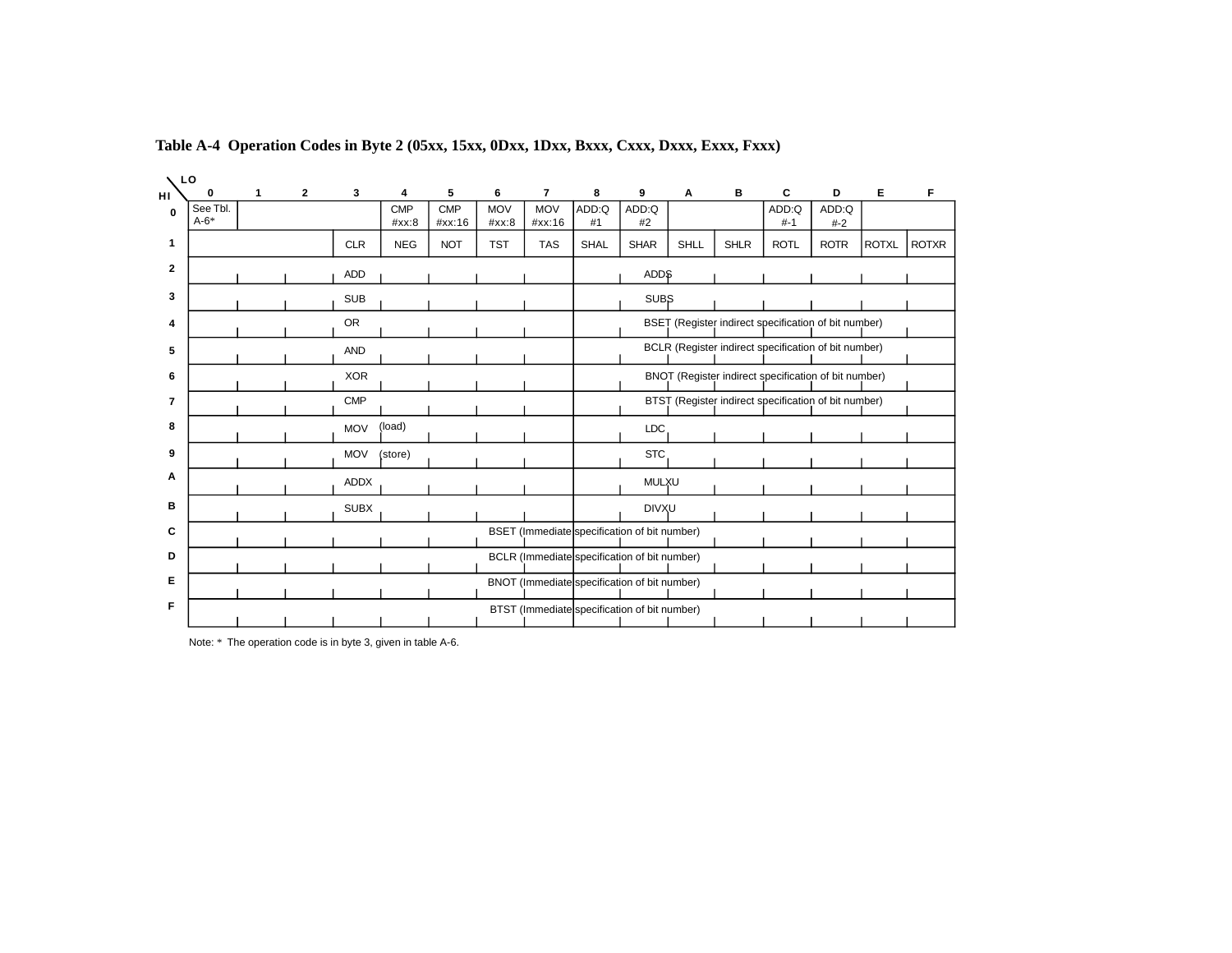

# **Table A-5 Operation Codes in Byte 2 (04xx, 0Cxx)**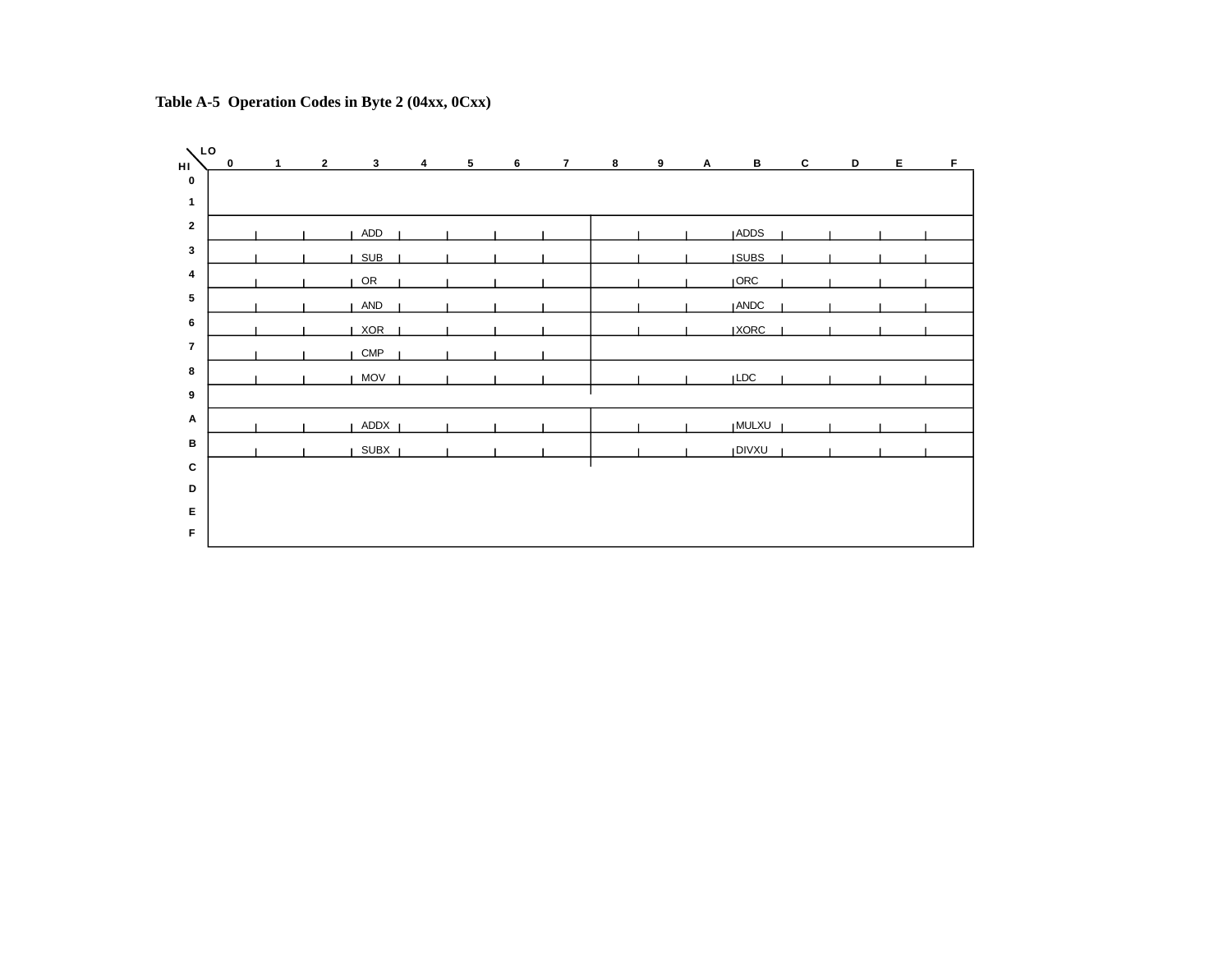

### **Table A-6 Operation Codes in Bytes 2 and 3 (11xx, 01xx, 06xx, 07xx, xx00xx)**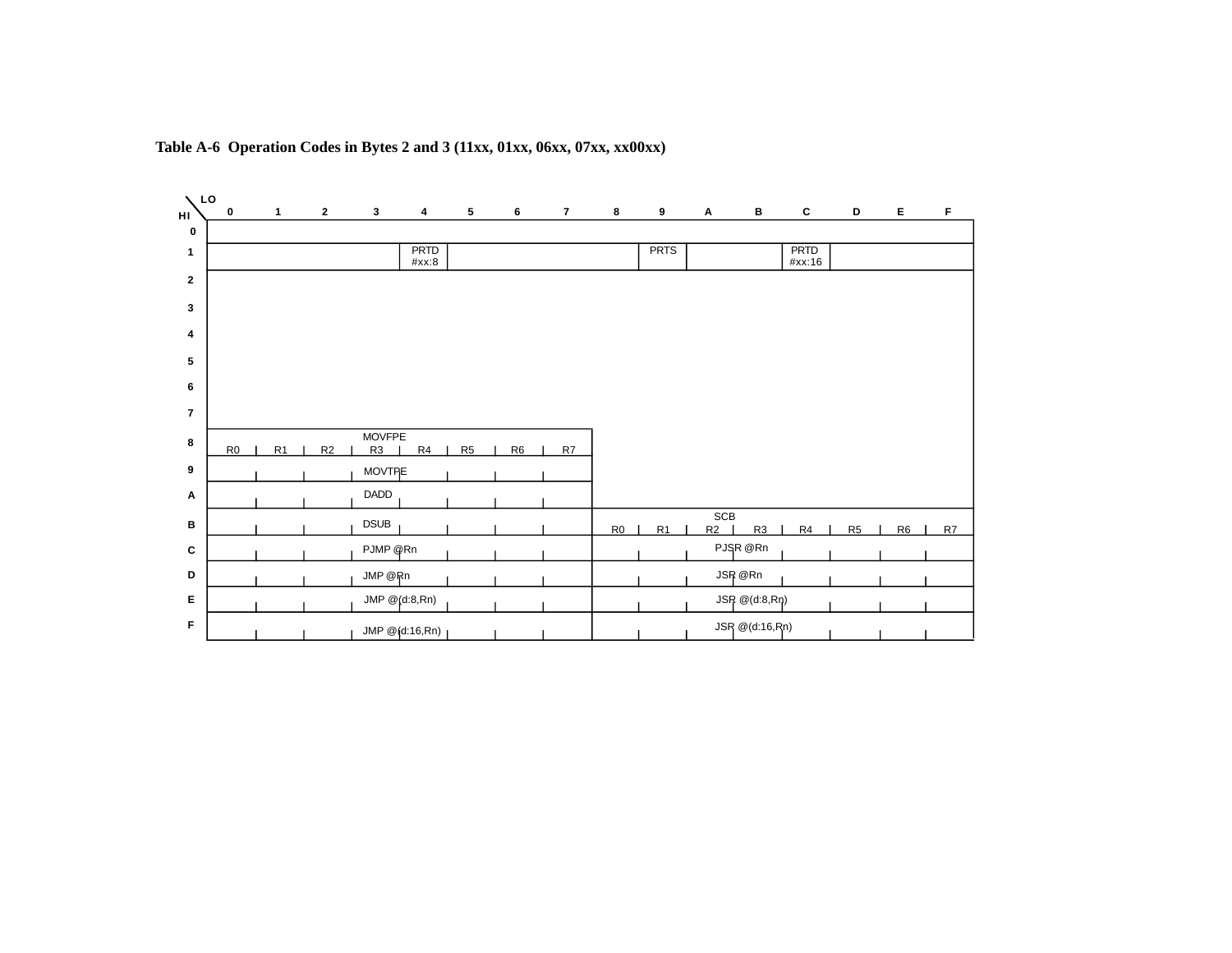# **A.4 Instruction Execution Cycles**

Tables A-7 (1) through (6) list the number of cycles required by the CPU to execute each instruction in each addressing mode.

The meaning of the symbols in the tables is explained below. The values of I, J, and K are used to calculate the number of execution cycles when off-chip memory is accessed for an instruction fetch or operand read/write. The formulas for these calculations are given next.

| <b>Instruction Fetch</b> | <b>Operand Read/Write</b>        | <b>Number of States</b> |                                         |  |  |  |  |
|--------------------------|----------------------------------|-------------------------|-----------------------------------------|--|--|--|--|
| On-chip memory *1        | On-chip memory                   |                         | (Value given in table $A-7$ ) +         |  |  |  |  |
|                          |                                  |                         | (Value in table A-8)                    |  |  |  |  |
|                          | On-chip memory module            | Byte                    | (Value in table $A-7$ ) +               |  |  |  |  |
|                          | or off-chip memory <sup>*2</sup> |                         | (Value in table $A-8$ ) + I             |  |  |  |  |
|                          |                                  | Word                    | ((Value in table A-7) +                 |  |  |  |  |
|                          |                                  |                         | (Value in table $A-8$ ) + 2l            |  |  |  |  |
| Off-chip memory *2       | On-chip memory                   |                         | (Value given in table A-7) + $2(J + K)$ |  |  |  |  |
|                          | On-chip supporting module        | <b>Byte</b>             | (Value in table $A-7$ ) +               |  |  |  |  |
|                          | or off-chip memory <sup>*2</sup> |                         | $1 + 2(J + K)$                          |  |  |  |  |
|                          |                                  | Word                    | $((Value in table A-7) +$               |  |  |  |  |
|                          |                                  |                         | $2(l + J + K)$                          |  |  |  |  |

## **A.4.1 Calculation of Instruction Execution States**

- **Notes:** \*1. When the instruction is fetched from on-chip memory (ROM or RAM), the number of execution states varies by 1 or 2 depending of whether the instruction is stored at an even or odd address. This difference must be noted when software is used for timing, and in other cases in which the exact number of states is important.
	- \*2. If wait states are inserted in access to external memory, add the necessary number of cycles.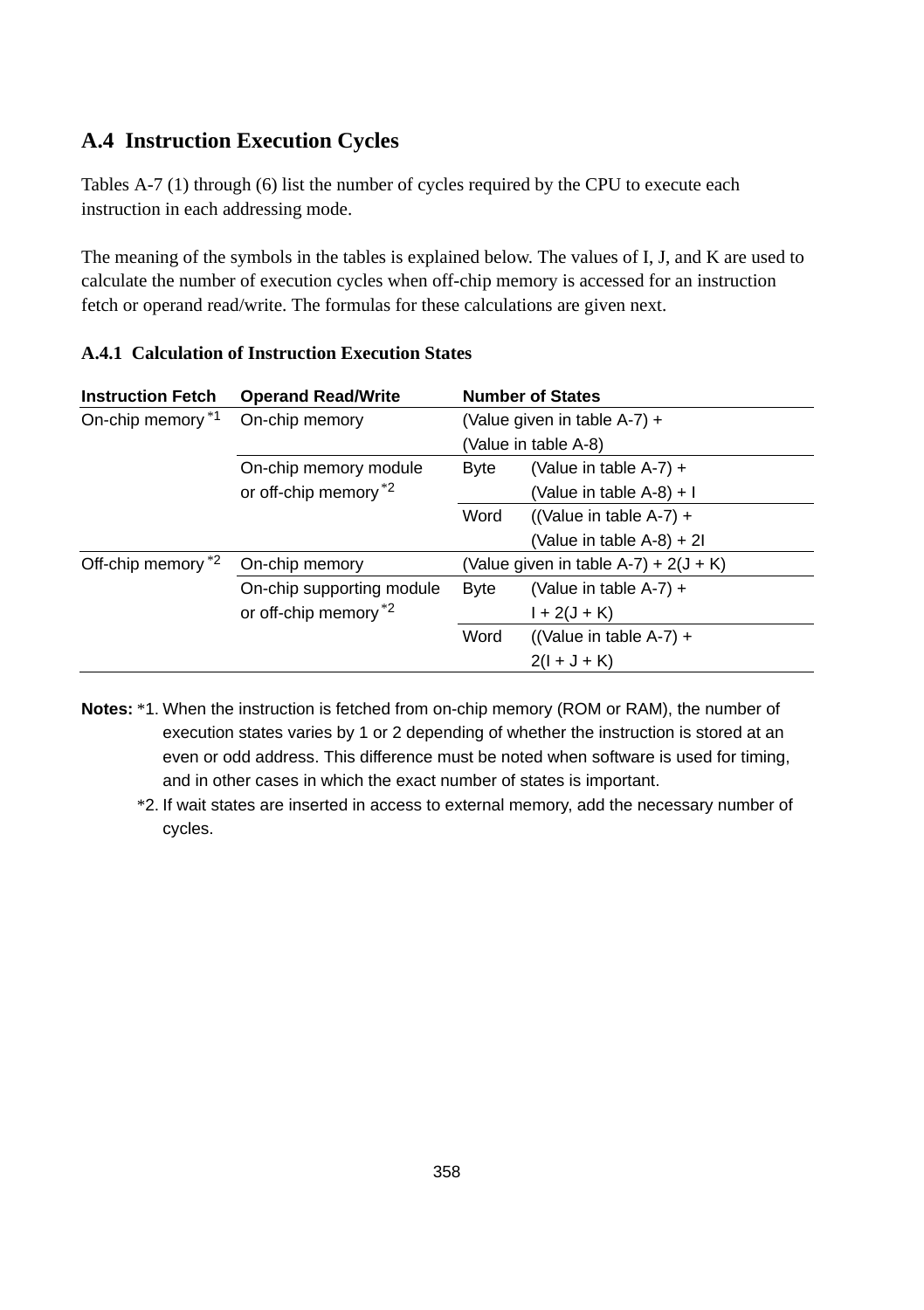## **A.4.2 Tables of Instruction Execution Cycles**

Tables A-7 (1) through (6) should be read as shown below: J + K: Number of

| instruction fetch cycles.                                                  |                |                |                |                |                  |                  |                |      |                        |                             |                                    |        |
|----------------------------------------------------------------------------|----------------|----------------|----------------|----------------|------------------|------------------|----------------|------|------------------------|-----------------------------|------------------------------------|--------|
|                                                                            |                |                |                |                |                  | Addressing mode  |                |      |                        |                             |                                    |        |
| I: Total number of bytes<br>written and read when<br>operand is in memory. |                |                | ۶              | @Rn            | Rn)<br>@ (d:8, I | $@$ $(d:16, Rn)$ | $@ - Rn$       | @Rn+ | aa:8<br>$^{\circledR}$ | $a$ aa:16<br>$^{\circledR}$ | #xx:8                              | #xx:16 |
| Instruction                                                                | 1              | K              | 1              | 1              | $\overline{2}$   | 3                | 1              | 1    | 2                      | 3                           | $\overline{2}$                     | 3      |
| ADD.B                                                                      | 1              | 1              | $\overline{2}$ | 5              | 5                | 6                | 5              | 6    | 5                      | 6                           | 3                                  |        |
| ADD.W                                                                      | $\overline{2}$ | 1              | 2              | 5              | 5                | 6                | 5              | 6    | 5                      | 6                           |                                    | 4      |
| ADD:Q.B                                                                    | $\overline{2}$ | 1              | 2              | 7              | 7                | 8                | $\overline{7}$ | 8    | 7                      | 8                           |                                    |        |
| ADD:Q.W                                                                    | 4              | 1              | 2              | $\overline{7}$ | 7                | 8                | 7              | 8    | 7                      | 8                           |                                    |        |
| <b>DADD</b>                                                                |                | $\mathfrak{p}$ | 4              |                |                  |                  |                |      |                        |                             |                                    |        |
|                                                                            |                |                |                |                |                  |                  |                |      |                        |                             |                                    |        |
| Shading in the I column means                                              |                |                |                |                |                  |                  |                |      |                        |                             | Shading indicates addressing modes |        |

the operand cannot be in memory.

that cannot be used with this instruction.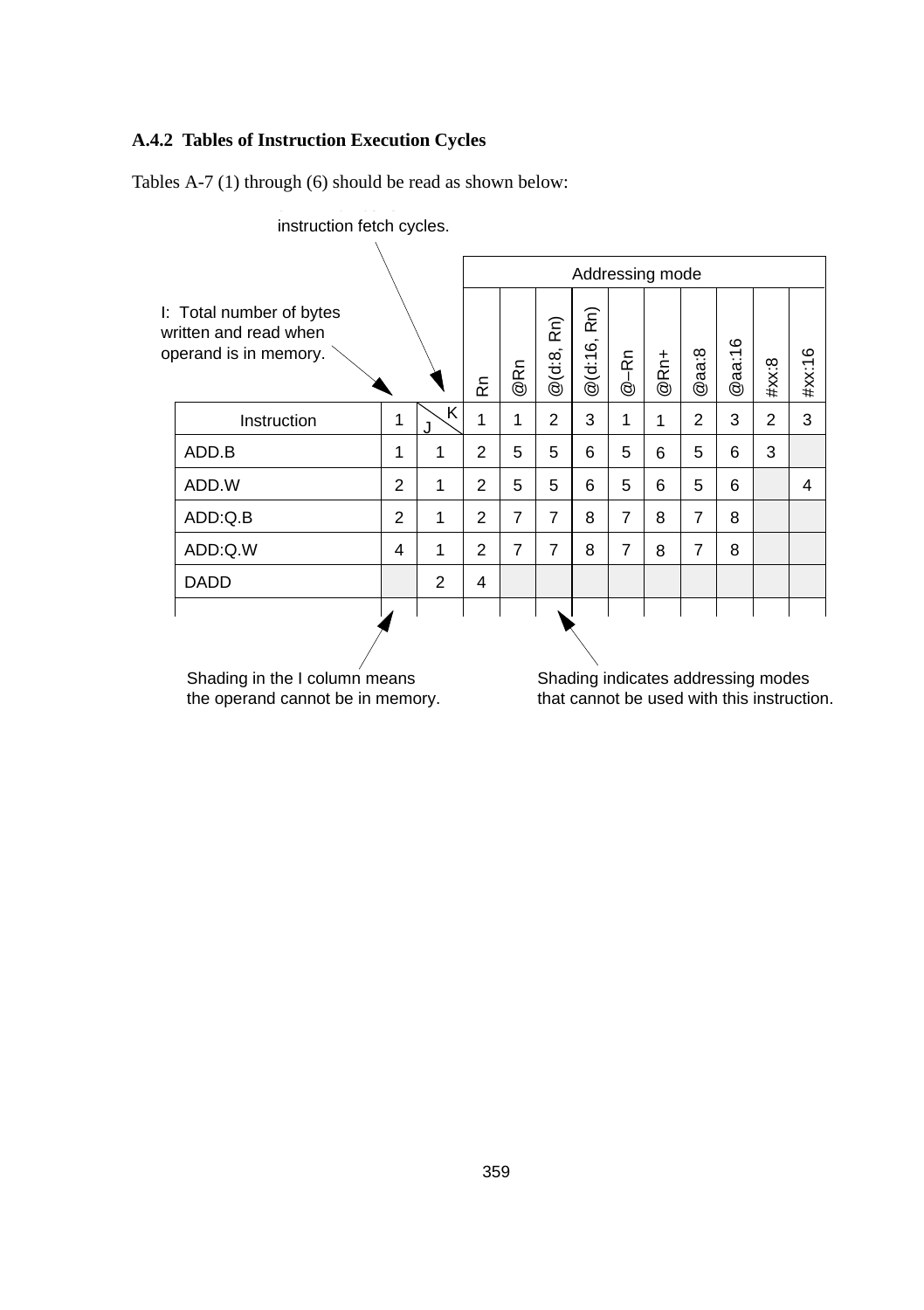## • **Examples of Calculation of Number of States Required for Execution**

| Operand             | Start      |         | <b>Assembler Notation</b> | Table $A-7 +$ Number |           |             |
|---------------------|------------|---------|---------------------------|----------------------|-----------|-------------|
| <b>Read/Write</b>   | Addr.      | Address | Code                      | Mnemonic             | Table A-8 | of States   |
| On-chip memory      | Even       | H'0100  | H'D821                    | ADD @R0. R1          | $5+1$     |             |
| or general register | <b>Odd</b> | H'0101  | H'D821                    | ADD @R0. R1          | $5 + 0$   | $\mathbf b$ |

# **(Example 1) Instruction fetch from on-chip memory**

# **(Example 2) Instruction fetch from on-chip memory**

| Operand            | <b>Start</b> |                | <b>Assembler Notation</b> | Table $A-7 +$ | <b>Number</b>        |           |
|--------------------|--------------|----------------|---------------------------|---------------|----------------------|-----------|
| <b>Read/Write</b>  | Addr.        | <b>Address</b> | Code                      | Mnemonic      | Table $A-8+2I$       | of States |
| On-chip supporting | Even         | H'FC00         | H'11D8                    | JSR @R0       | $9 + 0 + 2 \times 2$ | 13        |
| module or external | <b>Odd</b>   | H'FC01         | <b>H'11D8</b>             | JSR @R0       | $9 + 1 + 2 \times 2$ | 14        |
| memory (word)      |              |                |                           |               |                      |           |

## **(Example 3) Instruction fetch from external memory**

| Operand           |                | <b>Assembler Notation</b> |             | Table A-7 +            | <b>Number</b> |
|-------------------|----------------|---------------------------|-------------|------------------------|---------------|
| <b>Read/Write</b> | <b>Address</b> | Code                      | Mnemonic    | $2(J + K)$             | of States     |
| On-chip memory or | H'9002         | H'D821                    | ADD @R0. R1 | $5 + 2 \times (1 + 1)$ |               |
| general register  |                |                           |             |                        |               |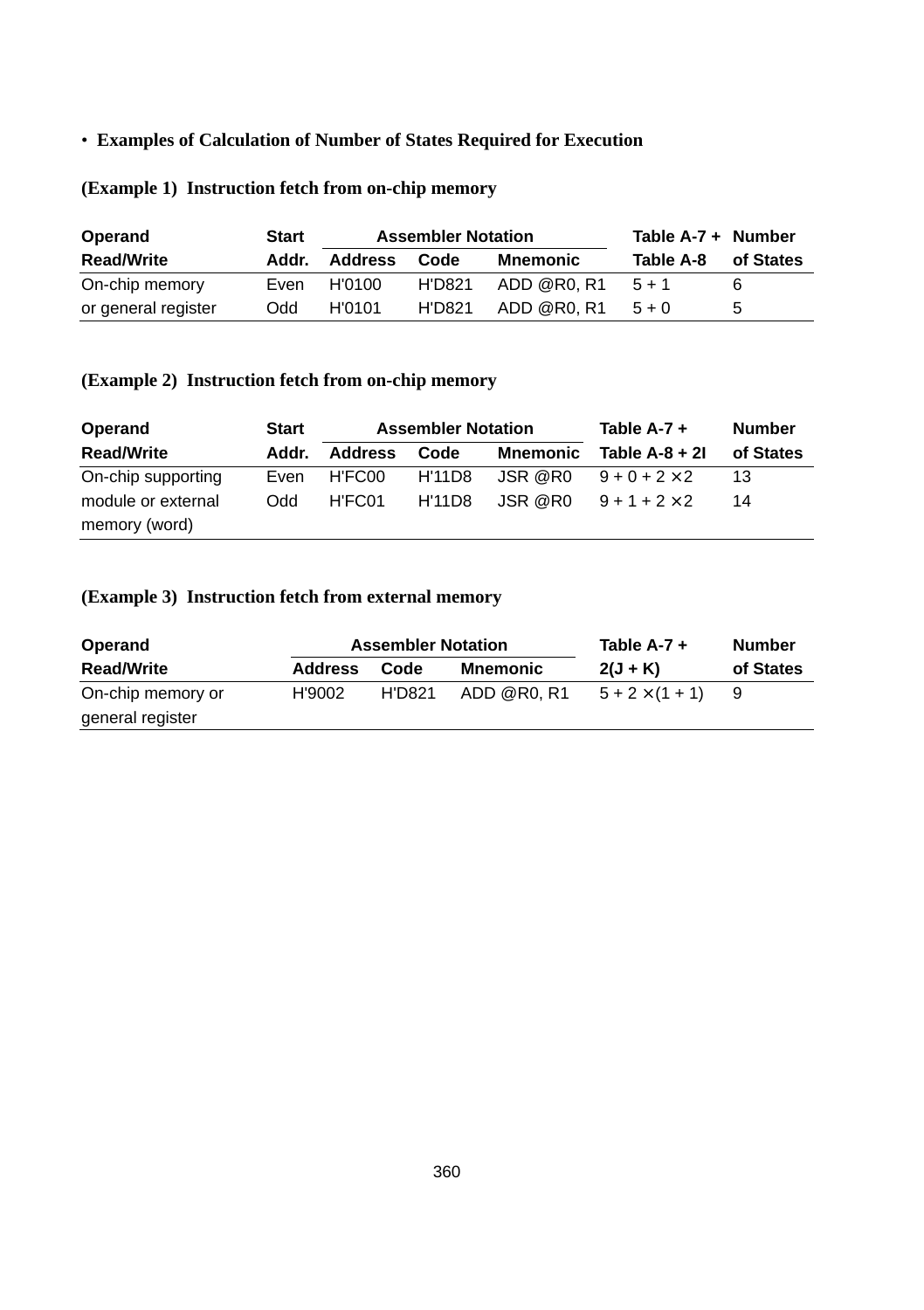|  | Table A-7 Instruction Execution Cycles (1) |  |  |  |  |
|--|--------------------------------------------|--|--|--|--|
|--|--------------------------------------------|--|--|--|--|

|                           |                |                | Addressing mode         |                |                  |                 |                |                |                |                |                |                         |
|---------------------------|----------------|----------------|-------------------------|----------------|------------------|-----------------|----------------|----------------|----------------|----------------|----------------|-------------------------|
|                           |                |                | æ                       | @Rn            | Rn)<br>$@$ (d:8, | Rn)<br>@ (d:16, | $@ -Rn$        | $@Rn+$         | @aa:8          | $@$ aa:16      | #xx:8          | #xx:16                  |
| Instruction               | $\mathbf{1}$   | Κ              | $\mathbf{1}$            | $\mathbf{1}$   | $\overline{2}$   | 3               | $\mathbf{1}$   | $\mathbf{1}$   | $\overline{2}$ | 3              | $\overline{2}$ | 3                       |
| ADD:G.B                   | $\mathbf{1}$   | $\mathbf{1}$   | $\overline{2}$          | 5              | 5                | 6               | 5              | 6              | 5              | 6              | 3              |                         |
| ADD:G.W                   | $\overline{2}$ | 1              | $\overline{2}$          | 5              | 5                | 6               | 5              | 6              | 5              | 6              |                | $\overline{\mathbf{4}}$ |
| ADD:Q.B                   | $\overline{2}$ | 1              | $\overline{2}$          | $\overline{7}$ | $\overline{7}$   | 8               | 7              | 8              | $\overline{7}$ | 8              |                |                         |
| ADD:Q.W                   | 4              | 1              | $\overline{2}$          | $\overline{7}$ | $\overline{7}$   | 8               | $\overline{7}$ | 8              | $\overline{7}$ | 8              |                |                         |
| ADDS.B                    | $\mathbf{1}$   | 1              | 3                       | 5              | 5                | 6               | 5              | 6              | 5              | 6              | 3              |                         |
| ADDS.W                    | 2              | 1              | 3                       | 5              | 5                | 6               | 5              | 6              | 5              | 6              |                | 4                       |
| ADDX.B                    | $\mathbf{1}$   | 1              | $\overline{2}$          | 5              | 5                | 6               | 5              | 6              | 5              | 6              | 3              |                         |
| ADDX.W                    | $\overline{2}$ | 1              | $\overline{2}$          | 5              | 5                | 6               | 5              | 6              | 5              | 6              |                | $\overline{4}$          |
| AND.B                     | $\mathbf{1}$   | $\mathbf{1}$   | $\overline{2}$          | 5              | 5                | 6               | 5              | 6              | 5              | 6              | 3              |                         |
| AND.W                     | $\overline{2}$ | 1              | $\overline{2}$          | 5              | 5                | 6               | 5              | 6              | 5              | 6              |                | $\overline{4}$          |
| <b>ANDC</b>               |                | $\mathbf{1}$   |                         |                |                  |                 |                |                |                |                | 5              | 9                       |
| <b>BCLR.B</b>             | $\overline{2}$ | 1              | $\overline{\mathbf{4}}$ | $\overline{7}$ | $\overline{7}$   | 8               | $\overline{7}$ | 8              | $\overline{7}$ | 8              |                |                         |
| BCLR.W                    | 4              | 1              | $\overline{4}$          | $\overline{7}$ | 7                | 8               | $\overline{7}$ | 8              | $\overline{7}$ | 8              |                |                         |
| BNOT.B                    | $\overline{2}$ | 1              | $\overline{4}$          | $\overline{7}$ | $\overline{7}$   | 8               | $\overline{7}$ | 8              | $\overline{7}$ | 8              |                |                         |
| BNOT.W                    | 4              | 1              | $\overline{\mathbf{4}}$ | $\overline{7}$ | $\overline{7}$   | 8               | $\overline{7}$ | 8              | $\overline{7}$ | 8              |                |                         |
| BSET.B                    | $\overline{2}$ | $\mathbf{1}$   | $\overline{4}$          | $\overline{7}$ | $\overline{7}$   | 8               | $\overline{7}$ | 8              | $\overline{7}$ | 8              |                |                         |
| BSET.W                    | 4              | 1              | $\overline{4}$          | $\overline{7}$ | 7                | 8               | $\overline{7}$ | 8              | $\overline{7}$ | 8              |                |                         |
| BTST.B                    | $\mathbf{1}$   | 1              | 3                       | 5              | 5                | 6               | 5              | 6              | 5              | 6              |                |                         |
| BTST.W                    | $\overline{2}$ | 1              | 3                       | 5              | 5                | 6               | 5              | 6              | 5              | 6              |                |                         |
| CLR.B                     | $\mathbf{1}$   | $\mathbf{1}$   | $\overline{2}$          | 5              | 5                | 6               | 5              | 6              | 5              | 6              |                |                         |
| CLR.W                     | $\overline{2}$ | 1              | $\overline{2}$          | 5              | 5                | 6               | 5              | 6              | 5              | 6              |                |                         |
| CMP:G.B                   | $\mathbf{1}$   | $\mathbf{1}$   | $\overline{2}$          | 5              | 5                | 6               | 5              | 6              | 5              | 6              | 3              |                         |
| CMP:G.W                   | $\overline{2}$ | 1              | $\overline{2}$          | 5              | 5                | 6               | 5              | 6              | 5              | 6              |                | $\overline{4}$          |
| CMP:G.B #XX:8, <ea></ea>  | $\mathbf{1}$   | $\overline{c}$ |                         | 6              | 6                | $\overline{7}$  | 6              | $\overline{7}$ | 6              | $\overline{7}$ |                |                         |
| CMP:G.B #XX:16, <ea></ea> | $\overline{2}$ | 3              |                         | $\overline{7}$ | $\overline{7}$   | 8               | 7              | 8              | $\overline{7}$ | 8              |                |                         |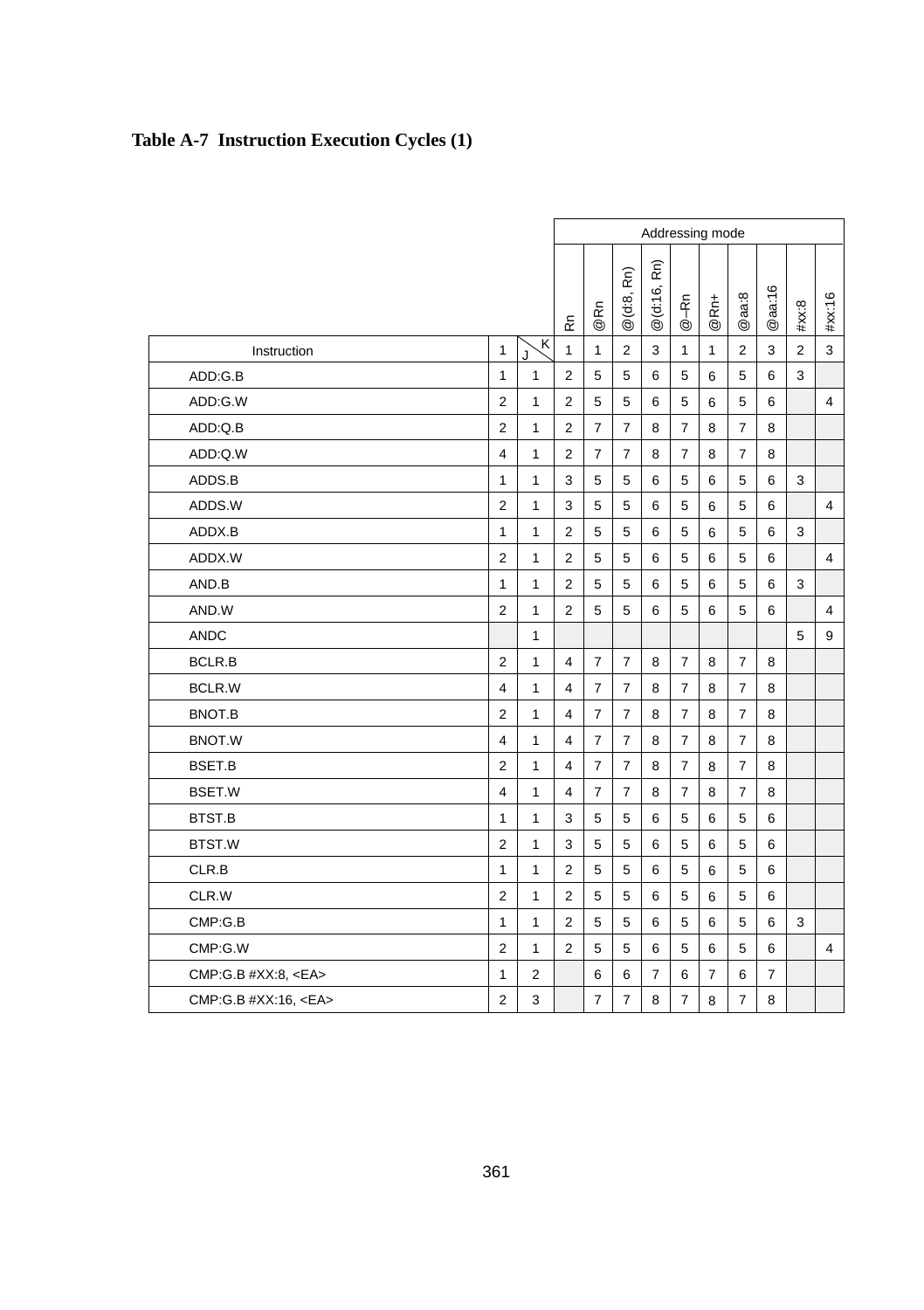# **Table A-7 Instruction Execution Cycles (2)**

|                         |                |                         |                |                |                | Addressing mode |                |                |                |                |                |                |
|-------------------------|----------------|-------------------------|----------------|----------------|----------------|-----------------|----------------|----------------|----------------|----------------|----------------|----------------|
|                         |                |                         | ۴ş             | @Rn            | @(d:8, Rn)     | Rn)<br>@(d:16,  | $@ - Rn$       | $@Rn+$         | @aa:8          | @aa:16         | #xx:8          | #xx:16         |
| Instruction             | $\mathbf{1}$   | $\overline{\mathsf{K}}$ | $\mathbf{1}$   | 1              | 2              | 3               | $\mathbf{1}$   | 1              | $\overline{2}$ | 3              | $\overline{2}$ | 3              |
| CMP:E #xx:8, Rd         |                | $\pmb{0}$               |                |                |                |                 |                |                |                |                | 2              |                |
| CMP:1 #xx:16, Rd        |                | $\mathsf 0$             |                |                |                |                 |                |                |                |                |                | 3              |
| DADD                    |                | $\overline{2}$          | $\overline{4}$ |                |                |                 |                |                |                |                |                |                |
| DIVXU.B                 | $\mathbf{1}$   | $\mathbf{1}$            | 20             | 23             | 23             | 24              | 23             | 24             | 23             | 24             | 21             |                |
| DIVXU.W                 | $\overline{2}$ | $\mathbf{1}$            | 26             | 29             | 29             | 30              | 29             | 30             | 29             | $30\,$         |                | 28             |
| <b>DSUB</b>             |                | $\overline{2}$          | 4              |                |                |                 |                |                |                |                |                |                |
| <b>EXTS</b>             |                | 1                       | 3              |                |                |                 |                |                |                |                |                |                |
| <b>EXTU</b>             |                | 1                       | 3              |                |                |                 |                |                |                |                |                |                |
| LDC.B                   | $\mathbf{1}$   | 1                       | 3              | 6              | 6              | $\overline{7}$  | 6              | $\overline{7}$ | 6              | $\overline{7}$ | $\overline{4}$ |                |
| LDC.W                   | $\overline{2}$ | 1                       | 4              | $\overline{7}$ | $\overline{7}$ | 8               | $\overline{7}$ | 8              | $\overline{7}$ | 8              |                | 6              |
| MOV.B                   | $\mathbf{1}$   | 1                       | $\overline{2}$ | 5              | 5              | 6               | 5              | 6              | 5              | 6              | 3              |                |
| MOV.W                   | $\overline{2}$ | 1                       | $\overline{2}$ | 5              | 5              | 6               | 5              | 6              | 5              | 6              |                | $\overline{4}$ |
| MOV.B $#xx:8, A$        | $\mathbf{1}$   | $\overline{2}$          |                | $\overline{7}$ | $\overline{7}$ | 8               | $\overline{7}$ | 8              | $\overline{7}$ | 8              |                |                |
| MOV.B #xx:16, <ea></ea> | $\overline{2}$ | 3                       |                | 8              | 8              | 9               | 8              | 9              | 8              | 9              |                |                |
| MOV:E #xx:8, Rd         |                | $\Omega$                |                |                |                |                 |                |                |                |                | 2              |                |
| MOV:I #xx:8, Rd         |                | $\mathbf 0$             |                |                |                |                 |                |                |                |                |                | 3              |
| MOV:L.B @aa:8, Rd       | $\mathbf{1}$   | $\mathbf 0$             | 5              |                |                |                 |                |                |                |                |                |                |
| MOV:L.W @aa:8, Rd       | $\overline{2}$ | $\mathbf 0$             | 5              |                |                |                 |                |                |                |                |                |                |
| MOV:S.B Rd,@aa:8        | $\mathbf{1}$   | $\mathbf 0$             | 5              |                |                |                 |                |                |                |                |                |                |
| MOV:S.W Rd,@aa:8        | $\overline{2}$ | $\mathbf 0$             | 5              |                |                |                 |                |                |                |                |                |                |
| MOV:F.B @(d:8, R6), Rd  | $\mathbf{1}$   | $\mathbf 0$             | 5              |                |                |                 |                |                |                |                |                |                |
| MOV:F.W @(d:8, R6), Rd  | $\overline{2}$ | 0                       | 5              |                |                |                 |                |                |                |                |                |                |
| MOV:F.B Rd, @(d:8, R6)  | $\mathbf{1}$   | $\mathbf 0$             | 5              |                |                |                 |                |                |                |                |                |                |
| MOV:F.W Rd, @(d:8, R6)  | $\overline{2}$ | $\mathbf 0$             |                |                | 5              |                 |                |                |                |                |                |                |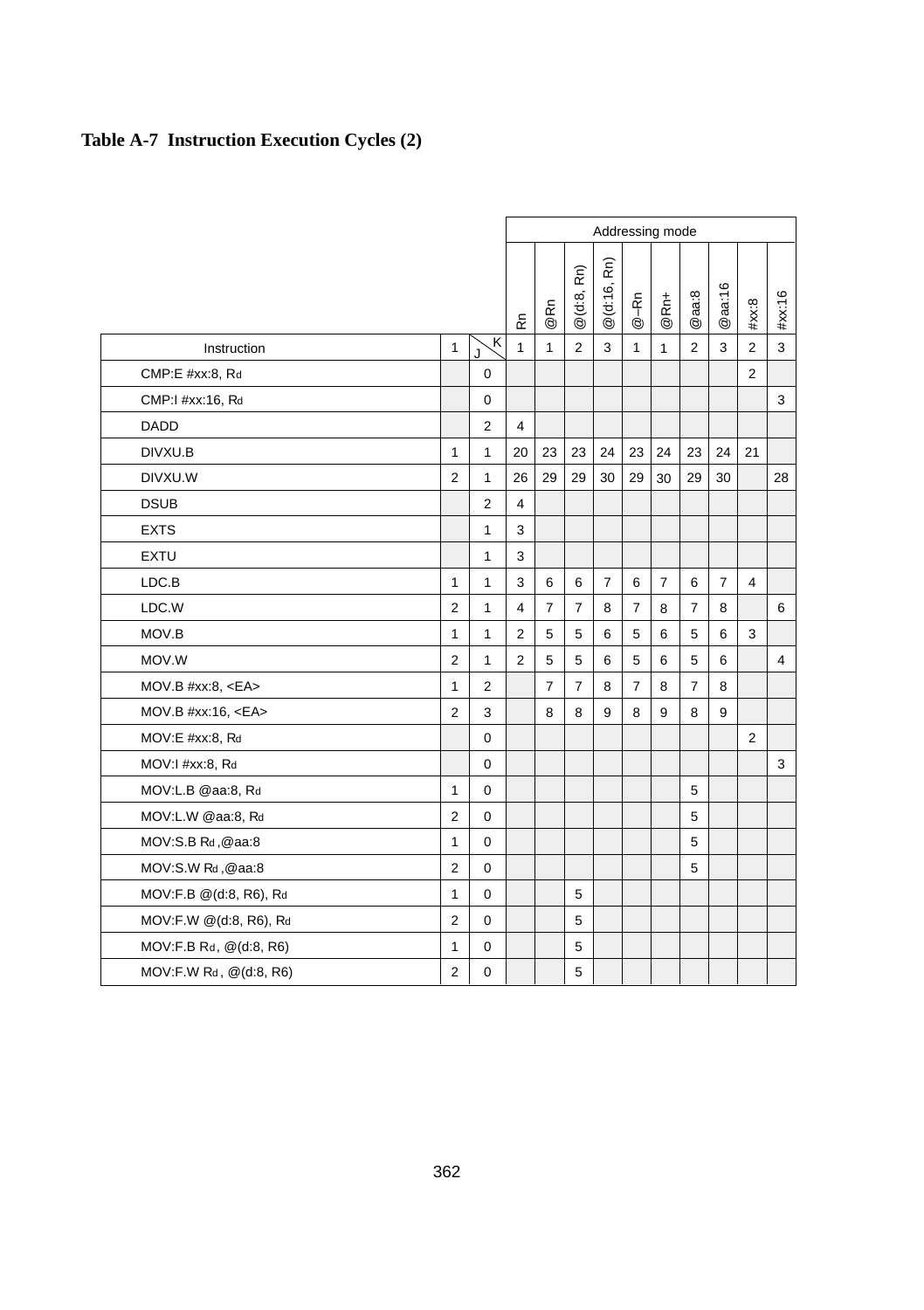|                     |                         |                | Addressing mode |                                         |                      |                          |                    |                      |                                    |                      |                |        |
|---------------------|-------------------------|----------------|-----------------|-----------------------------------------|----------------------|--------------------------|--------------------|----------------------|------------------------------------|----------------------|----------------|--------|
|                     |                         |                | æ               | @Rn                                     | Rn)<br>@(d:8,        | Rn)<br>@(d:16,           | $@ - Rn$           | $@Rn+$               | @aa:8                              | @aa:16               | #xx:8          | #xx:16 |
| Instruction         | $\mathbf{1}$            | ζK<br>J.       | $\mathbf{1}$    | $\mathbf{1}$                            | $\overline{2}$       | 3                        | $\mathbf{1}$       | $\mathbf{1}$         | $\overline{2}$                     | 3                    | $\overline{2}$ | 3      |
| MOVFPE <sup>*</sup> | 0                       | $\overline{2}$ |                 | 13<br>$\frac{1}{20}$                    | 13<br>$\frac{1}{20}$ | 14<br>$\frac{1}{21}$     | 13<br>$20^{\circ}$ | 14<br>$\frac{1}{21}$ | 13<br>$\frac{1}{20}$               | 14<br>$\frac{1}{21}$ |                |        |
| MOVTPE *            | 0                       | $\overline{2}$ |                 | 13<br>$\overline{1}$<br>$\overline{20}$ | 13<br>$20^{\circ}$   | 14<br>$\mathbf{I}$<br>21 | 13<br>$20^{\circ}$ | 14<br>$2^{1}1$       | 13<br>$\mathbf{I}$<br>$20^{\circ}$ | 14<br>21             |                |        |
| MULXU.B             | $\mathbf{1}$            | $\mathbf{1}$   | 16              | 19                                      | 19                   | 20                       | 19                 | 20                   | 19                                 | 20                   | 18             |        |
| MULXU.W             | $\overline{c}$          | $\mathbf{1}$   | 23              | 25                                      | 25                   | 26                       | 25                 | 26                   | 25                                 | 26                   |                | 25     |
| NEG.B               | $\overline{c}$          | $\mathbf{1}$   | 2               | $\overline{7}$                          | $\overline{7}$       | 8                        | $\overline{7}$     | 8                    | $\overline{7}$                     | 8                    |                |        |
| NEG.W               | 4                       | $\mathbf{1}$   | $\overline{2}$  | $\overline{7}$                          | $\overline{7}$       | 8                        | $\overline{7}$     | 8                    | $\overline{7}$                     | 8                    |                |        |
| NOT.B               | $\overline{2}$          | $\mathbf{1}$   | $\overline{2}$  | $\overline{7}$                          | $\overline{7}$       | 8                        | $\overline{7}$     | 8                    | $\overline{7}$                     | 8                    |                |        |
| NOT.W               | $\overline{\mathbf{4}}$ | $\mathbf{1}$   | $\overline{2}$  | $\overline{7}$                          | 7                    | 8                        | 7                  | 8                    | $\overline{7}$                     | 8                    |                |        |
| OR.B                | $\mathbf{1}$            | $\mathbf{1}$   | $\overline{2}$  | 5                                       | 5                    | 6                        | 5                  | 6                    | 5                                  | 6                    | 3              |        |
| OR.W                | $\overline{2}$          | $\mathbf{1}$   | $\overline{2}$  | 5                                       | 5                    | 6                        | 5                  | 6                    | 5                                  | 6                    |                | 4      |
| <b>ORC</b>          |                         | $\mathbf{1}$   |                 |                                         |                      |                          |                    |                      |                                    |                      | 5              | 9      |
| ROTL.B              | $\overline{c}$          | $\mathbf{1}$   | 2               | $\overline{7}$                          | $\overline{7}$       | 8                        | $\overline{7}$     | 8                    | $\overline{7}$                     | 8                    |                |        |
| ROTL.W              | $\overline{\mathbf{4}}$ | $\mathbf{1}$   | $\overline{2}$  | $\overline{7}$                          | $\overline{7}$       | 8                        | $\overline{7}$     | 8                    | $\overline{7}$                     | 8                    |                |        |
| ROTR.B              | $\overline{c}$          | 1              | $\overline{c}$  | $\overline{7}$                          | 7                    | 8                        | 7                  | 8                    | $\overline{7}$                     | 8                    |                |        |
| ROTR.W              | $\overline{\mathbf{4}}$ | $\mathbf{1}$   | $\overline{2}$  | $\overline{7}$                          | $\overline{7}$       | 8                        | $\overline{7}$     | 8                    | $\overline{7}$                     | 8                    |                |        |
| ROTXL.B             | $\overline{2}$          | $\mathbf{1}$   | $\overline{2}$  | $\overline{7}$                          | $\overline{7}$       | 8                        | $\overline{7}$     | 8                    | $\overline{7}$                     | 8                    |                |        |
| ROTXL.W             | $\overline{\mathbf{4}}$ | $\mathbf{1}$   | 3               | $\overline{7}$                          | $\overline{7}$       | 8                        | $\overline{7}$     | 8                    | $\overline{7}$                     | 8                    |                |        |
| ROTXR.B             | $\overline{2}$          | $\mathbf{1}$   | $\overline{2}$  | $\overline{7}$                          | $\overline{7}$       | 8                        | $\overline{7}$     | 8                    | $\overline{7}$                     | 8                    |                |        |
| ROTXR.W             | $\overline{\mathbf{4}}$ | $\mathbf{1}$   | $\overline{2}$  | $\overline{7}$                          | $\overline{7}$       | 8                        | $\overline{7}$     | 8                    | $\overline{7}$                     | 8                    |                |        |
| SHAL.B              | $\overline{c}$          | 1              | 2               | 7                                       | 7                    | 8                        | $\overline{7}$     | 8                    | $\overline{7}$                     | 8                    |                |        |
| SHAL.W              | $\overline{\mathbf{4}}$ | $\mathbf{1}$   | $\overline{2}$  | $\overline{7}$                          | $\overline{7}$       | 8                        | $\overline{7}$     | 8                    | $\overline{7}$                     | 8                    |                |        |
| SHAR.B              | $\overline{2}$          | $\mathbf{1}$   | $\overline{2}$  | $\overline{7}$                          | $\overline{7}$       | 8                        | $\overline{7}$     | 8                    | $\overline{7}$                     | 8                    |                |        |
| SHAR.W              | $\overline{\mathbf{4}}$ | $\mathbf{1}$   | $\overline{2}$  | $\overline{7}$                          | $\overline{7}$       | 8                        | $\overline{7}$     | 8                    | $\overline{7}$                     | 8                    |                |        |
| SHLL.B              | 2                       | $\mathbf{1}$   | $\overline{2}$  | $\overline{7}$                          | 7                    | 8                        | 7                  | 8                    | $\overline{7}$                     | 8                    |                |        |
| SHLL.W              | $\overline{\mathbf{4}}$ | $\mathbf{1}$   | $\overline{2}$  | $\overline{7}$                          | $\overline{7}$       | 8                        | $\overline{7}$     | 8                    | $\overline{7}$                     | 8                    |                |        |

# **Table A-7 Instruction Execution Cycles (3)**

MOVFPE and MOVTPE are executed synchronous with the E-clock, so the number of execution \* states will change depending on timing of the execution.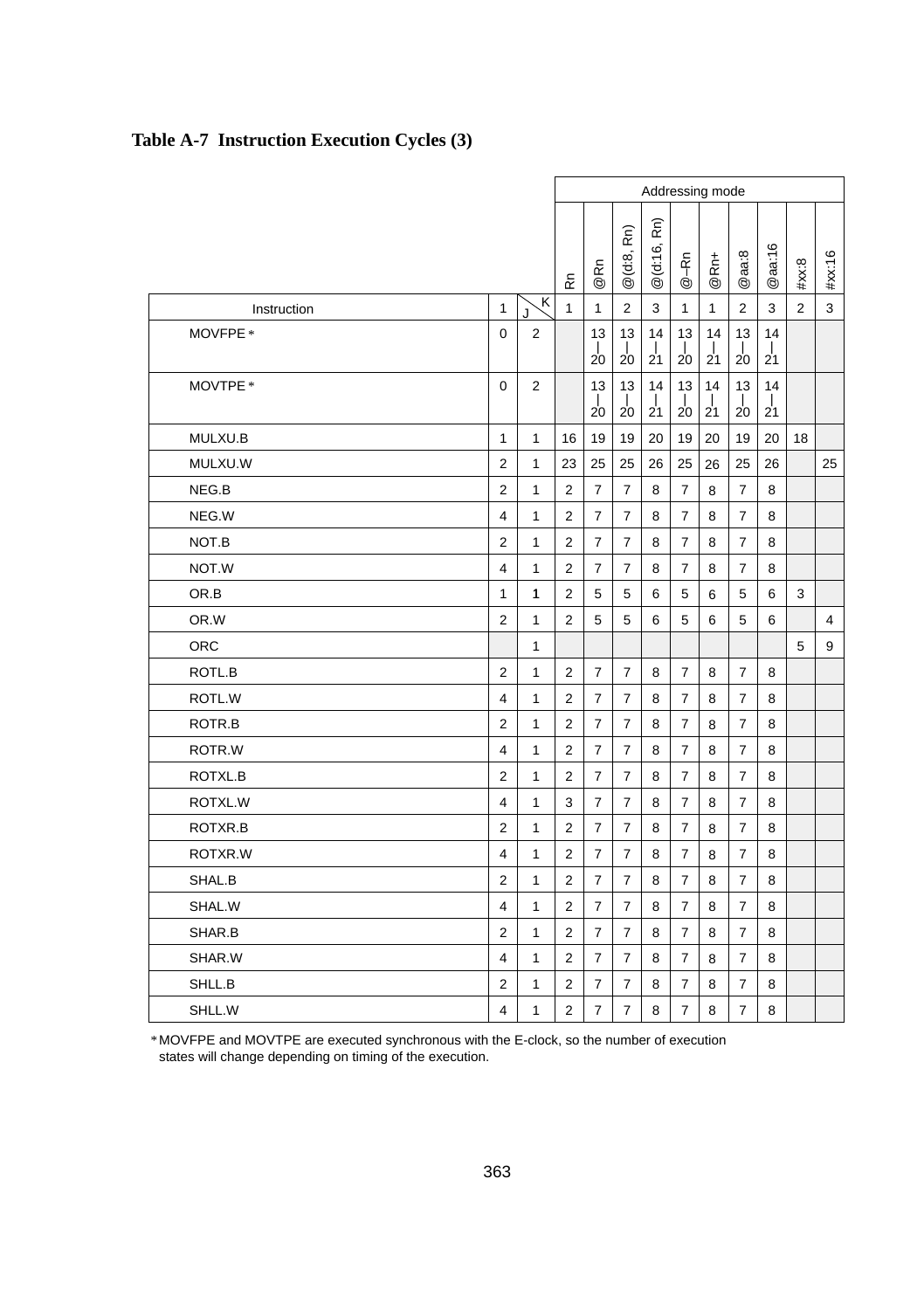# **Table A-7 Instruction Execution Cycles (4)**

|             |                            |                                 |              | Addressing mode |                      |                  |                   |                      |                             |                |                         |                |                |
|-------------|----------------------------|---------------------------------|--------------|-----------------|----------------------|------------------|-------------------|----------------------|-----------------------------|----------------|-------------------------|----------------|----------------|
|             |                            |                                 |              | ۵Ã              | Rñ<br>$^{\circledR}$ | Rn)<br>@ (d:8, 1 | Rn)<br>@ (d:16, I | နု<br>$^{\circledR}$ | $\vec{R}$<br>$^{\circledR}$ | @aa:8          | aa:16<br>$^{\circledR}$ | #xx:8          | #xx:16         |
|             | Instruction                | $\mathbf{1}$                    | Κ            | $\mathbf{1}$    | $\mathbf{1}$         | $\overline{2}$   | 3                 | $\mathbf{1}$         | $\mathbf{1}$                | $\overline{2}$ | 3                       | $\overline{2}$ | 3              |
| SHLR.B      |                            | $\overline{2}$                  | 1            | $\overline{2}$  | $\overline{7}$       | $\overline{7}$   | 8                 | $\overline{7}$       | 8                           | $\overline{7}$ | 8                       |                |                |
| SHLR.W      |                            | $\overline{4}$                  | 1            | $\overline{2}$  | 7                    | $\overline{7}$   | 8                 | 7                    | 8                           | $\overline{7}$ | 8                       |                |                |
| STC.B       |                            | 1                               | 1            | $\overline{2}$  | 7                    | $\overline{7}$   | 8                 | 7                    | 8                           | $\overline{7}$ | 8                       |                |                |
| STC.W       |                            | $\overline{2}$                  | 1            | $\overline{2}$  | $\overline{7}$       | $\overline{7}$   | 8                 | $\overline{7}$       | 8                           | $\overline{7}$ | 8                       |                |                |
| SUB.B       |                            | $\mathbf{1}$                    | 1            | $\overline{2}$  | 5                    | 5                | 6                 | 5                    | 6                           | 5              | 6                       | 3              |                |
| SUB.W       |                            | $\overline{2}$                  | 1            | $\overline{2}$  | 5                    | 5                | 6                 | 5                    | 6                           | 5              | 6                       |                | $\overline{4}$ |
| SUBS.B      |                            | 1                               | 1            | 3               | 5                    | 5                | 6                 | 5                    | 6                           | 5              | 6                       | 3              |                |
| SUBS.W      |                            | $\overline{2}$                  | 1            | 3               | 5                    | 5                | 6                 | 5                    | 6                           | 5              | 6                       |                | $\overline{4}$ |
| SUBX.B      |                            | 1                               | 1            | $\overline{2}$  | 5                    | 5                | 6                 | 5                    | 6                           | 5              | 6                       | 3              |                |
| SUBX.W      |                            | $\overline{2}$                  | 1            | $\overline{2}$  | 5                    | 5                | 6                 | 5                    | 6                           | 5              | 6                       |                | $\overline{4}$ |
| <b>SWAP</b> |                            |                                 | 1            | 3               |                      |                  |                   |                      |                             |                |                         |                |                |
| <b>TAS</b>  |                            | $\overline{2}$                  | 1            | 4               | $\overline{7}$       | $\overline{7}$   | 8                 | $\overline{7}$       | 8                           | $\overline{7}$ | 8                       |                |                |
| TST.B       |                            | $\mathbf{1}$                    | 1            | $\overline{2}$  | 5                    | 5                | 6                 | 5                    | 6                           | 5              | 6                       |                |                |
| TST.W       |                            | $\overline{2}$                  | 1            | $\overline{2}$  | 5                    | 5                | 6                 | 5                    | 6                           | 5              | 6                       |                |                |
| <b>XCH</b>  |                            |                                 | 1            | 4               |                      |                  |                   |                      |                             |                |                         |                |                |
| XOR.B       |                            | 1                               | 1            | $\overline{2}$  | 5                    | 5                | 6                 | 5                    | 6                           | 5              | 6                       | 3              |                |
| XOR.W       |                            | $\overline{4}$                  | 1            | 4               | 5                    | 5                | 6                 | 5                    | 6                           | 5              | 6                       |                | $\overline{4}$ |
| <b>XORC</b> |                            |                                 | 1            |                 |                      |                  |                   |                      |                             |                |                         | 5              | 9              |
|             |                            | $*$ $\neg$                      |              |                 |                      |                  |                   |                      |                             |                |                         |                |                |
| DIVXU.B     | Zero divide, minimum mode  | 6 <sub>2</sub><br>7             | $\mathbf{1}$ | 20              | 23                   | 23               | 24                | 23                   | 24                          | 23             | 24                      | 21             |                |
| DIVXU.B     | Zero divide, maximum mode  | $\frac{1}{10}$                  | 1            | 25              | 28                   | 28               | 29                | 28                   | 29                          | 28             | 29                      | 21             |                |
| DIVXU.W     | Zero divide, minimum mode  | 6 <sub>2</sub><br>$\frac{1}{8}$ | 1            | 20              | 23                   | 23               | 24                | 23                   | 24                          | 23             | 24                      |                | 27             |
| DIVXU.W     | Zero divide, maximum mode  | $\frac{1}{10}$ $\frac{1}{12}$   | $\mathbf{1}$ | 25              | 28                   | 28               | 29                | 28                   | 29                          | 28             | 29                      |                | 27             |
| DIVXU.B     | Overflow                   | 1                               | 1            | 8               | 11                   | 11               | 12                | 11                   | 12                          | 11             | 12                      | 9              |                |
| DIVXU.W     | Overflow                   | $\overline{c}$                  | 1            | 8               | 11                   | 11               | 12                | 11                   | 12                          | 11             | 12                      |                | 10             |
| *<br>Ц.     | For register and immediate |                                 |              |                 |                      |                  |                   |                      |                             |                |                         |                |                |

operands

For memory operand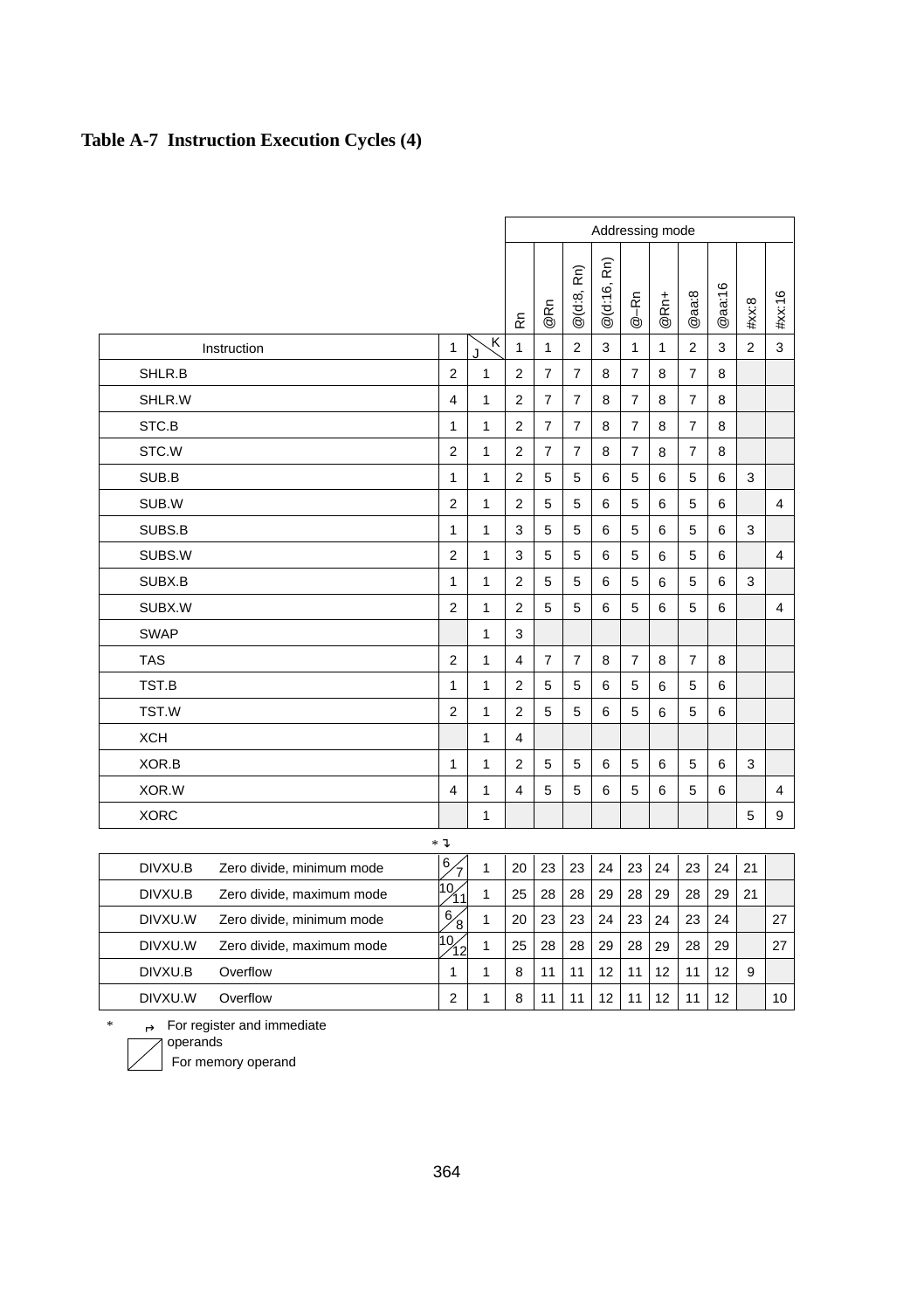| Instruction  | (Condition)                                        | <b>Execution Cycles</b> | т              | $J + K$        |
|--------------|----------------------------------------------------|-------------------------|----------------|----------------|
| Bcc d:8      | Condition false, branch not taken                  | 3                       |                | $\overline{2}$ |
|              | Condition true, branch taken                       | $\overline{7}$          |                | 5              |
| Bcc d:16     | Condition false, branch not taken                  | 3                       |                | 3              |
|              | Condition true, branch taken                       | $\overline{7}$          |                | 6              |
| <b>BSR</b>   | d:8                                                | 9                       | 2              | $\overline{4}$ |
|              | d:16                                               | 9                       | 2              | 5              |
| <b>JMP</b>   | @aa:16                                             | $\overline{7}$          |                | 5              |
|              | @Rn                                                | 6                       |                | 5              |
|              | $@$ (d:8, Rn)                                      | $\overline{7}$          |                | 5              |
|              | $@$ (d:16, Rn)                                     | 8                       |                | 6              |
| <b>JSR</b>   | @aa:16                                             | 9                       | 2              | 5              |
|              | @Rn                                                | 9                       | 2              | 5              |
|              | $@$ (d:8, Rn)                                      | 9                       | $\overline{2}$ | 5              |
|              | $@$ (d:16, Rn)                                     | 10                      | 2              | 6              |
| <b>LDM</b>   |                                                    | $6 + 4n*$               | 2n             | $\overline{2}$ |
| <b>LINK</b>  | #xx:8                                              | 6                       | $\overline{2}$ | $\overline{2}$ |
|              | #xx:16                                             | $\overline{7}$          | 2              | 3              |
| <b>NOP</b>   |                                                    | $\overline{2}$          |                | 1              |
| <b>RTD</b>   | #xx:8                                              | 9                       | 2              | $\overline{4}$ |
|              | #xx:16                                             | 9                       | 2              | 5              |
| <b>RTE</b>   | Minimum mode                                       | 13                      | $\overline{4}$ | $\overline{4}$ |
|              | Maximum mode                                       | 15                      | 6              | 4              |
| <b>RTS</b>   |                                                    | 8                       | $\overline{2}$ | 4              |
| <b>SCB</b>   | Condition false, branch not taken                  | 3                       |                | 3              |
|              | Count $= -1$ , branch not taken                    | $\overline{4}$          |                | 3              |
|              | Other than the above, branch taken                 | 8                       |                | 6              |
| <b>SLEEP</b> | Cycles preceding transition to power-<br>down mode | 2                       |                | $\mathbf 0$    |
| <b>STM</b>   |                                                    | $6 + 3n*$               | 2n             | $\overline{2}$ |

# **Table A-7 Instruction Execution Cycles (5)**

\* n is the number of registers specified in the register list.